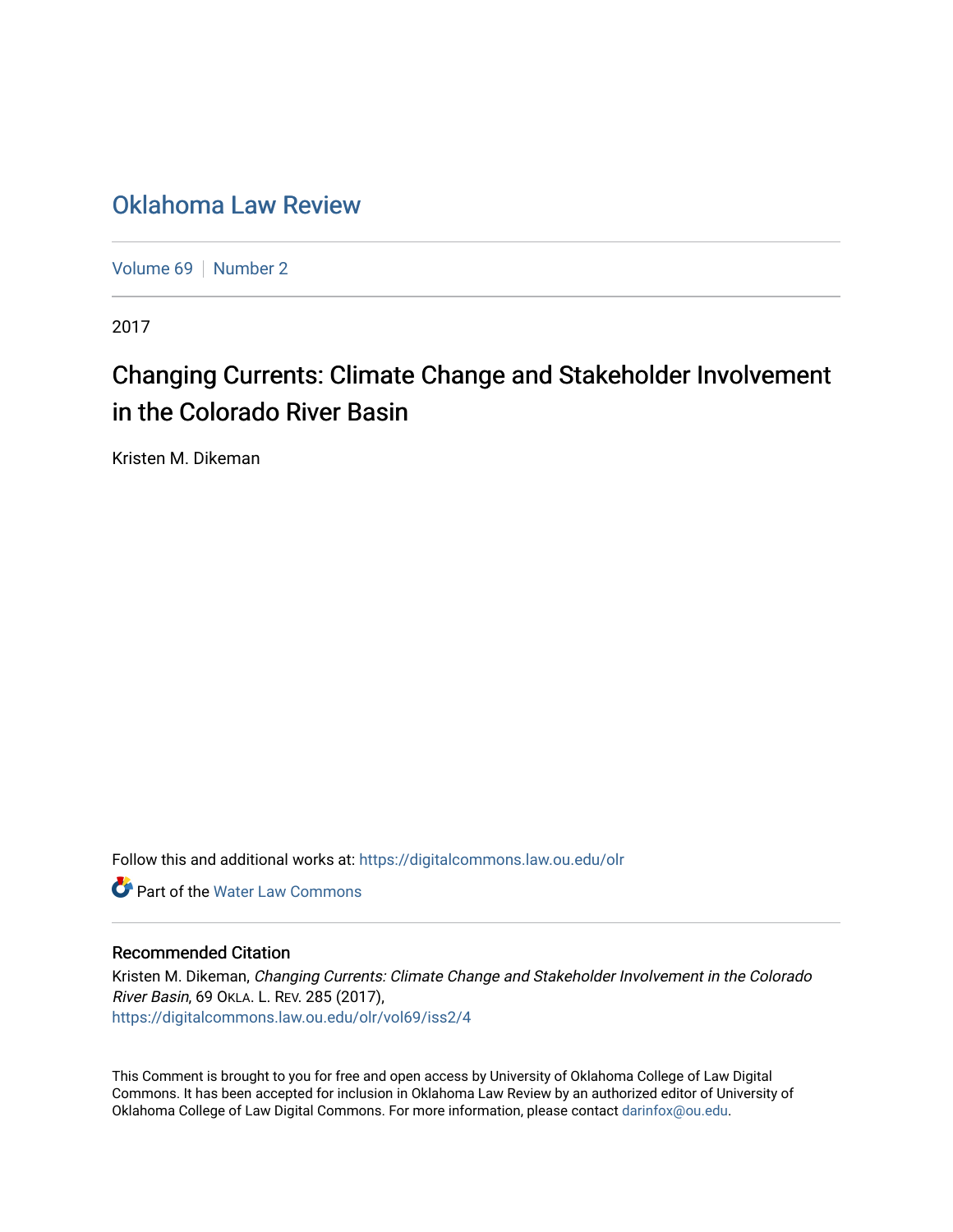## Changing Currents: Climate Change and Stakeholder Involvement in the Colorado River Basin

<span id="page-1-3"></span>*Subarus topped with kayaks. Trailers stacked with rafts. Teenagers toting inner tubes. The streets of Glenwood Springs are a dead giveaway: this is a river town.*<sup>[1](#page-1-0)</sup>

In December 2013, the City of Glenwood Springs, Colorado filed an application with the District Court of the State of Colorado, Water Division No. 5 to confirm three conditional water rights.<sup>[2](#page-1-1)</sup> These rights, if confirmed, would allow the City to divert additional water from the Colorado River for a recreational in-channel diversion (RICD) to support the construction of three new whitewater sport facilities in Glenwood Springs.<sup>[3](#page-1-2)</sup> Glenwood Springs's economic livelihood is dependent on the throngs of tourists who arrive each summer to enjoy the plethora of water sports and activities available. If confirmed, these additional water rights will permit the city to operate its whitewater facilities even during periods of drought, when natural river conditions are not sufficient.

While the City's application continues to face significant challenges, this step to confirm water rights for the promotion of recreational tourism highlights an unresolved issue relevant across most of the American West: As droughts become increasingly frequent and extreme in the Rocky Mountains as a result of changing global climatic conditions, who should decide how already over-appropriated sources of water are apportioned and used in the future?

This Comment seeks to show that increased stakeholder involvement, as embodied in Colorado legislation, is essential in both reaching equitable water management decisions and minimizing conflict among competing water users. Part I discusses general global climatic change trends, with a particular emphasis on projections for the American Southwest. The legal doctrine that governs water law in the western United States is then examined in Part II, followed by an overview of the external constraints that curtail the State of Colorado from utilizing all of the water resources within its borders, namely the "Law of the River" and the reserved water rights of American Indian tribes.

In focusing on the recent controversy sparked by Glenwood Springs's requests to divert additional water from the Colorado River to maintain its

<u>.</u>

<span id="page-1-2"></span><span id="page-1-1"></span><span id="page-1-0"></span> <sup>1.</sup> *The 16 Best Places to Live in the U.S.: 2015*, OUTSIDE (Aug. 18, 2015), http://www. outsideonline.com/2006426/americas-best-towns-2015.

 <sup>2.</sup> *See infra* not[e 160](#page-21-0) and accompanying text.

 <sup>3.</sup> *See infra* note 160 and accompanying text.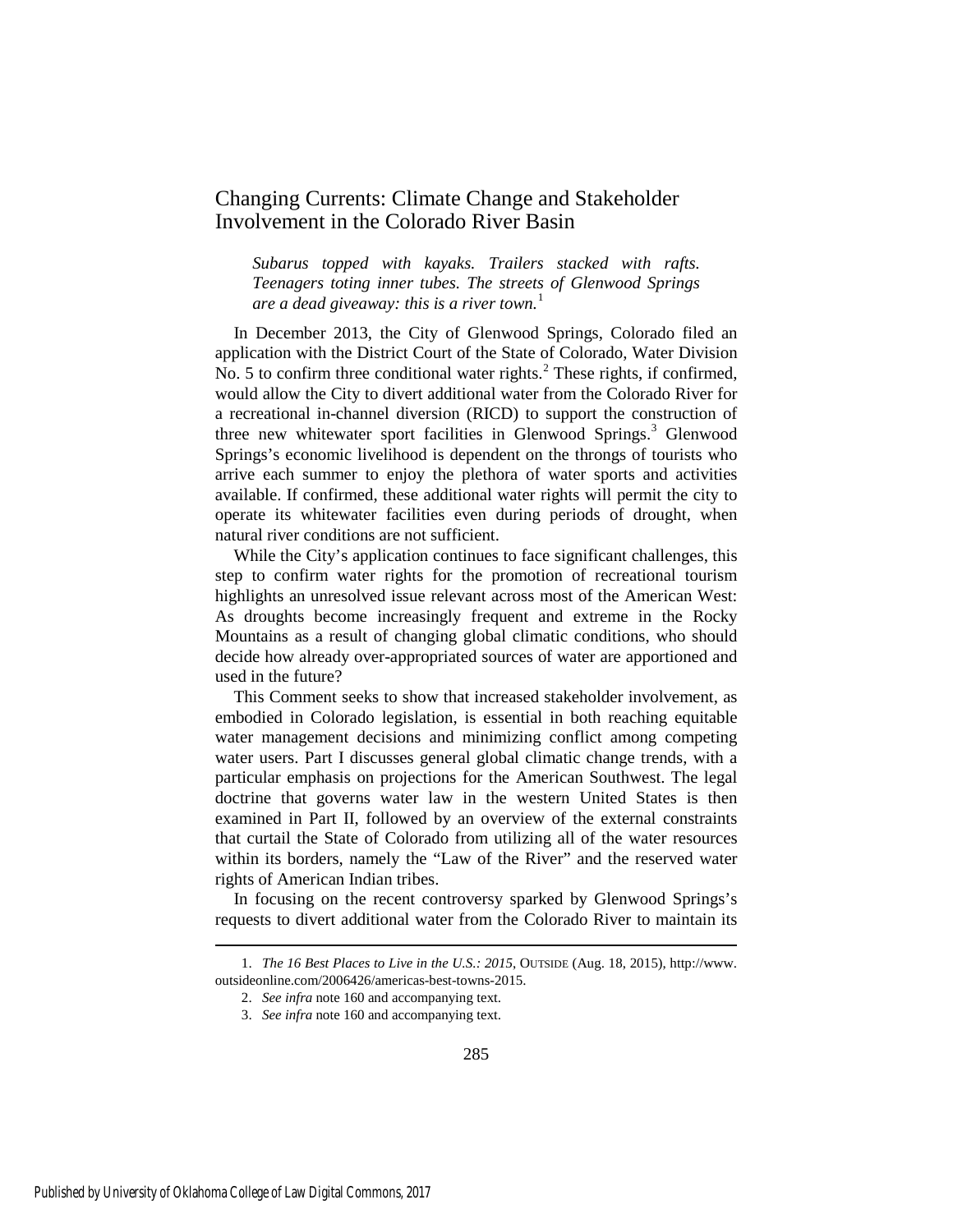thriving whitewater recreational economy, Part III of this Comment offers increased stakeholder involvement in water management policies as a solution to minimizing conflicts among competing water users in a new climatic era of projected water shortages in the Colorado River Basin. As such, Part III explores best practices in stakeholder involvement in water management from central Arizona and northern California.

During a new era of climatic uncertainty, the goal of this Comment is to provide a new framework for addressing competition for water resources in a region of the United States that has always been delineated by its aridity. The need for such framework is exacerbated by both climate change projections and future population estimates for the region. Part IV of this Comment concludes with a few parting remarks on the importance of infusing traditional western water management and planning with ideas of cooperation and equity in light of pending climatic uncertainty.

#### *I. Setting the Stage: Climate Change and the American Southwest*

<span id="page-2-5"></span><span id="page-2-4"></span>The vast majority of scientists studying climate change "agree that the earth is warming and that greenhouse gas emissions are the principal cause."[4](#page-2-0) Over the past twenty years, many Americans have also come to accept that climate change is indeed a reality.<sup>[5](#page-2-1)</sup> The phrase "climate change," however, can mean different things to different people, so it is important to unpack the meaning of that phrase. For the purposes of this Comment, "climate change" refers to the phenomenon of "[c]hanges in average weather conditions that persist over multiple decades or longer."<sup>[6](#page-2-2)</sup>

#### *A. Global Climate Change*

-

Over the last three decades, the science behind climate change has evolved significantly<sup>[7](#page-2-3)</sup> across multiple scientific disciplines.<sup>[8](#page-2-4)</sup> The general

<span id="page-2-0"></span> <sup>4.</sup> Michael B. Gerrard, *Introduction and Overview*, *in* GLOBAL CLIMATE CHANGE AND U.S. LAW 3, 5 (Michael B. Gerrard & Jody Freeman eds., 2d ed. 2014). In fact, only 3% of scientists studying climate change disagree with that vast majority. *See id.*

<span id="page-2-1"></span> <sup>5.</sup> *See Public Opinion Estimates, United States, 2014*, YALE PROJECT ON CLIMATE CHANGE COMM., http://environment.yale.edu/poe/v2014/ (last visited Sept. 15, 2016). According to the Yale Project on Climate Change Communication, in 2014, an estimated 63% of American adults believe that global warming is happening. *Id.*

<span id="page-2-2"></span> <sup>6.</sup> U.S. Glob. Change Research Program, *Understand Climate Change*, GLOBALCHANGE.GOV, http://www.globalchange.gov/climate-change (follow "Climate change" hyperlink) (last visited Sept. 15, 2016).

<span id="page-2-3"></span> <sup>7.</sup> *See generally* Hans-Martin Füssel & Richard J.T. Klein, *Climate Change Vulnerability Assessments: An Evolution of Conceptual Thinking*, 75 CLIMATIC CHANGE 273, 301 (2006).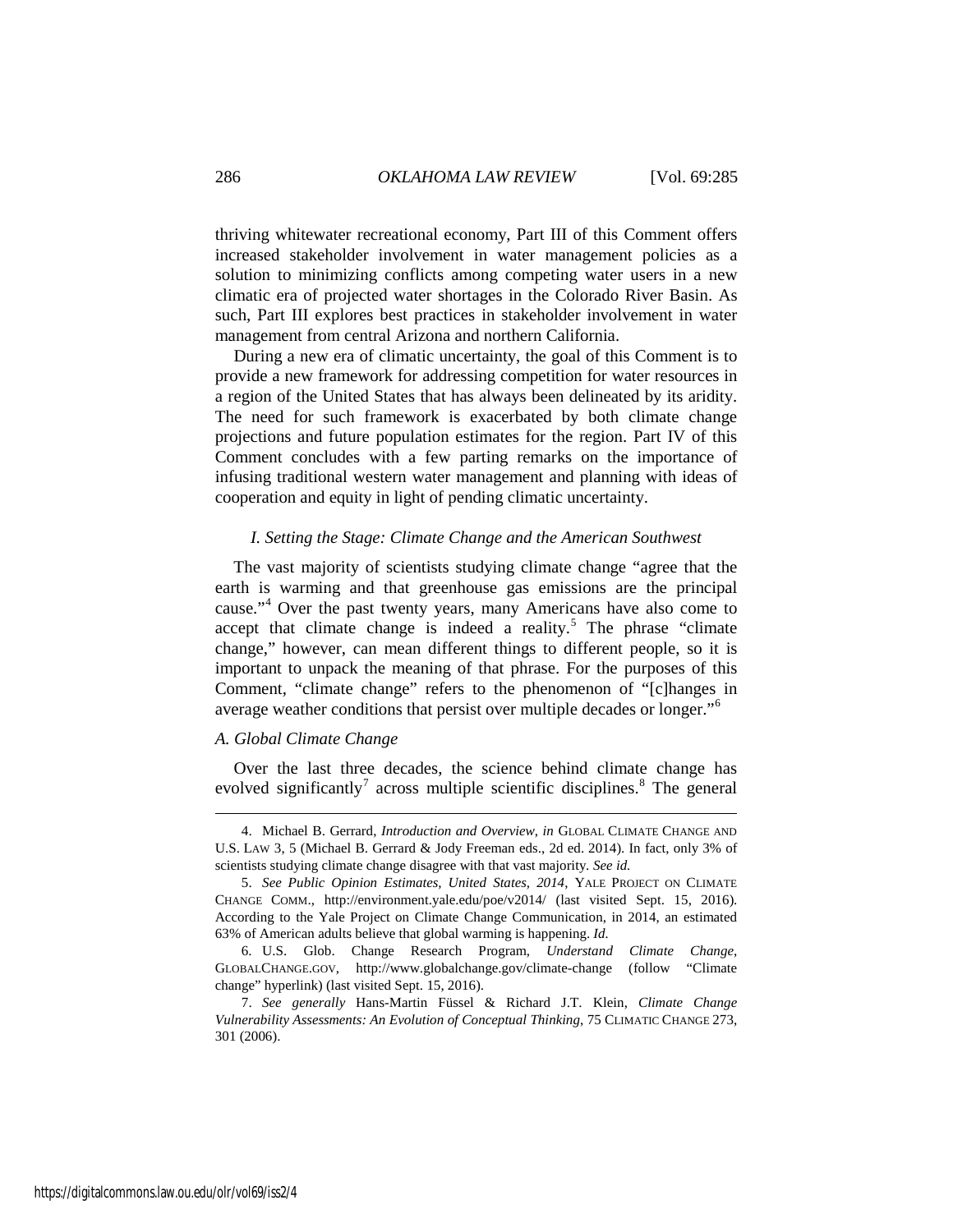<span id="page-3-0"></span>consensus of that research is that "the planet is warming, and over the last half century, this warming has been driven primarily by human activity predominantly the burning of fossil fuels."[9](#page-3-2) The burning of fossil fuels has created huge concentrations of greenhouse gases $^{10}$  $^{10}$  $^{10}$  in the earth's atmosphere, thereby preventing infrared solar radiation from escaping into space, which in turn, causes the gases to "absorb and reradiate some of the [trapped] heat . . . [that then] warms the oceans and surface of the earth."<sup>[11](#page-3-4)</sup>

<span id="page-3-1"></span>The extent to which the earth's atmosphere will continue to warm will largely be a function of future (and currently unforeseeable) greenhouse gas emissions.<sup>[12](#page-3-5)</sup> Although slight variation in average temperatures may not seem devastating, or even noticeable on a daily basis, the cumulative effects of even a few degrees can have catastrophic impacts on nearly every aspect of the natural world.[13](#page-3-6) Depending on the type of greenhouse gas, dissipation rates can range from a mere few years to millennia, $14$  meaning that current and future mitigation efforts will not be able to successfully "undo" climate change but only have the ability to prevent the situation from worsening.<sup>[15](#page-3-8)</sup> Therefore, at best, policy decisions mandating reduced greenhouse gas

11. Gerrard, *supra* not[e 4,](#page-2-5) at 8-9.

<span id="page-3-5"></span><span id="page-3-4"></span>12. John Walsh et al., *Our Changing Climate*, *in* CLIMATE CHANGE IMPACTS IN THE UNITED STATES: THE THIRD NATIONAL CLIMATE ASSESSMENT 19, 25 (Jerry M. Melillo et al. eds., 2014) [hereinafter THE THIRD NATIONAL CLIMATE ASSESSMENT], http://s3.amazonaws. com/nca2014/low/NCA3\_Climate\_Change\_Impacts\_in\_the\_United%20States\_LowRes.pdf? download=1 (last visited Sept. 15, 2016) ("Global climate is projected to continue to change over this century and beyond. The magnitude of climate change beyond the next few decades depends primarily on the amount of heat-trapping gases emitted globally, and how sensitive the Earth's climate is to those emissions.").

<span id="page-3-6"></span>13. *See* World Wildlife Fed'n, *What Are Climate Change and Global Warming?*, WWF, http://www.wwf.org.uk/climate-change-and-global-warming (last visited Sept. 15, 2016).

14. *Overview of Greenhouse Gases*, *supra* note [10.](#page-3-0)

<span id="page-3-8"></span><span id="page-3-7"></span>15. Walsh, *supra* not[e 12,](#page-3-1) at 25 ("A certain amount of continued warming of the planet is projected to occur as a result of human-induced emissions to date; another 0.5°F increase would be expected over the next few decades even if all emissions from human activities suddenly stopped . . . .").

 <sup>8.</sup> *See* Gerrard, *supra* not[e 4,](#page-2-5) at 5.

<span id="page-3-2"></span> <sup>9.</sup> U.S. Glob. Change Research Program, *What's Happening & Why*, GLOBALCHANGE.GOV, http://www.globalchange.gov/climate-change/whats-happening-why (last visited Sept. 15, 2016).

<span id="page-3-3"></span><sup>10.</sup> *Sources of Greenhouse Gas Emissions*, U.S. ENVTL. PROTECTION AGENCY, https://www.epa.gov/ghgemissions/sources-greenhouse-gas-emissions (last visited Sept. 15, 2016). According to the United States Environmental Protection Agency, greenhouse gases are those "[which] trap heat in the atmosphere." *Overview of Greenhouse Gases*, U.S. ENVTL. PROTECTION AGENCY, http://www.epa.gov/ghgemissions/overview-greenhouse-gases (last visited Sept. 15, 2016).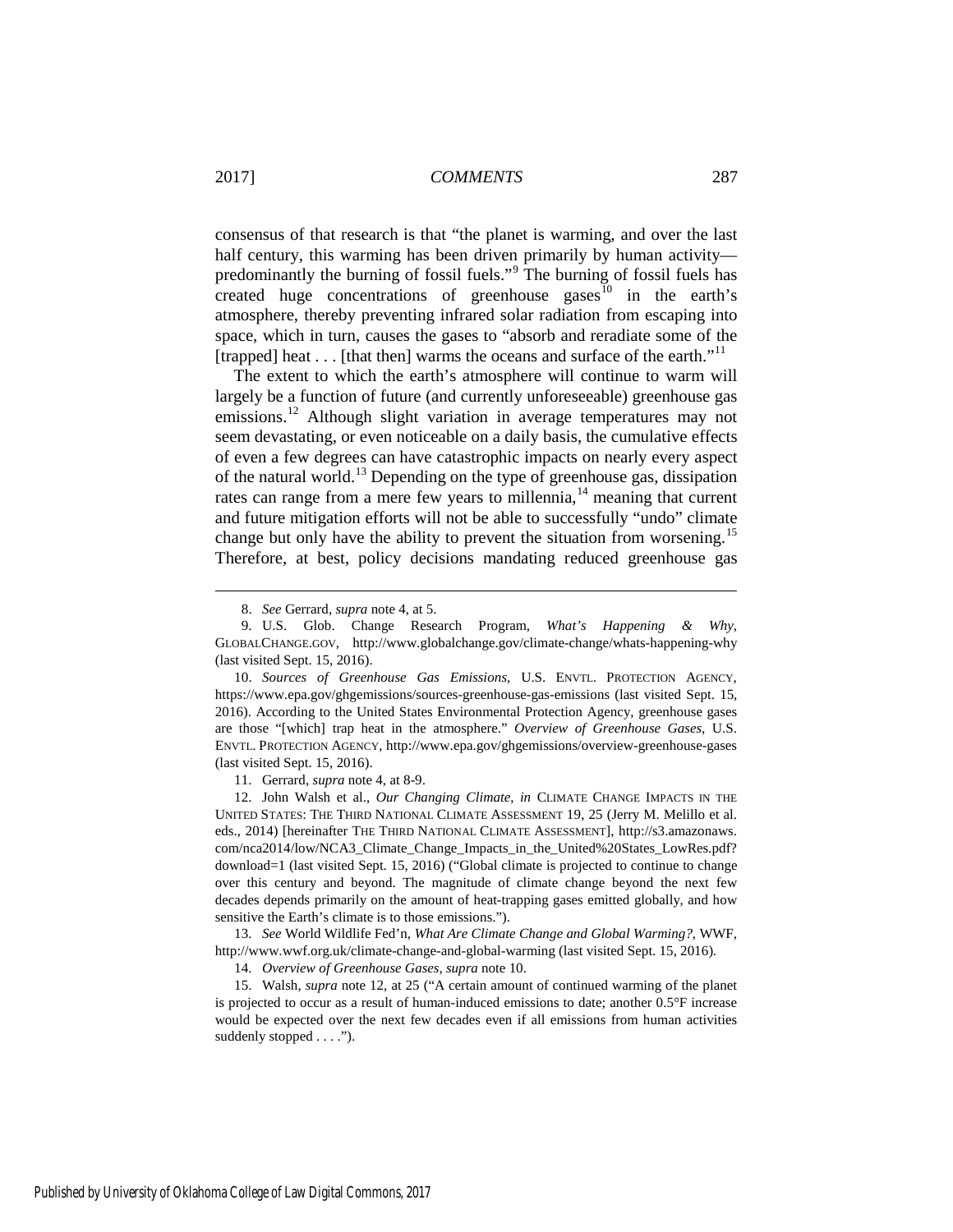emissions will still produce temperature increases between three degrees and five degrees Fahrenheit warmer than temperatures recorded at the end of the nineteenth century.[16](#page-4-0) Projections that do not consider reduced greenhouse gas emission scenarios predict temperatures as high as five to ten degrees Fahrenheit warmer than recorded temperatures of the late nineteenth century.<sup>[17](#page-4-1)</sup>

Again, the magnitude of such seemingly small deviations in average temperatures and the seriousness of their expected impacts on the planet cannot be understated. As "the 'defining challenge of our generation,"<sup>[18](#page-4-2)</sup> the implications of climate change are tremendous, $19$  and its adverse effects are increasingly well documented by the scientific community.<sup>20</sup> Although the impacts of climate change across the United States will vary significantly by region, a brief sampling of projected challenges include sea level rise;<sup>[21](#page-4-5)</sup> more intense and prolonged extreme heat events,<sup>[22](#page-4-6)</sup> resulting in drought and contributing to flash flooding when precipitation does occur;<sup>[23](#page-4-7)</sup> issues pertaining to both the quantity<sup>[24](#page-4-8)</sup> and quality of water resources;<sup>[25](#page-4-9)</sup>

20. *See* Gerrard, *supra* not[e 4,](#page-2-5) at 15.

 <sup>16.</sup> Gerrard, *supra* not[e 4,](#page-2-5) at 6.

<sup>17.</sup> *Id.*

<span id="page-4-2"></span><span id="page-4-1"></span><span id="page-4-0"></span><sup>18.</sup> *Climate Change: The Defining Challenge of Our Generation*, DIPNOTE: U.S. DEP'T OF ST. OFFICIAL BLOG (Mar. 31, 2015), https://blogs.state.gov/stories/2015/03/31/ climate-change-defining-challenge-our-generation.

<span id="page-4-3"></span><sup>19.</sup> The enormous consequences of future uncapped global greenhouse gas emissions was recently addressed during the 21st Conference of the Parties to the United Nations Framework Convention on Climate Change. At the close of the "Paris Climate Talks," 195 countries signed the Adoption of Paris Agreement which described climate change as "an urgent and potentially irreversible threat to human societies and the planet and thus requir[ing] the widest possible cooperation by all countries, and their participation in an effective and appropriate international response, with a view to accelerating the reduction of global greenhouse gas emissions." Conference of the Parties, *Adoption of the Paris Agreement*, 1, U.N. Doc. FCCC/CP/2015/L.9/Rev.1 (Dec. 12, 2015).

<span id="page-4-5"></span><span id="page-4-4"></span><sup>21.</sup> *Future Climate Change*, U.S. ENVTL. PROTECTION AGENCY, http://www3.epa.gov/ climatechange/science/future.html (last visited Sept. 15, 2016).

<sup>22.</sup> *Id.*

<span id="page-4-9"></span><span id="page-4-8"></span><span id="page-4-7"></span><span id="page-4-6"></span><sup>23.</sup> Aris Georgakakos et al., *Water Resources*, *in* THE THIRD NATIONAL CLIMATE ASSESSMENT, *supra* not[e 12,](#page-3-1) at 69, 75.

<sup>24.</sup> *Id.* at 76.

<sup>25.</sup> *Id.* at 78.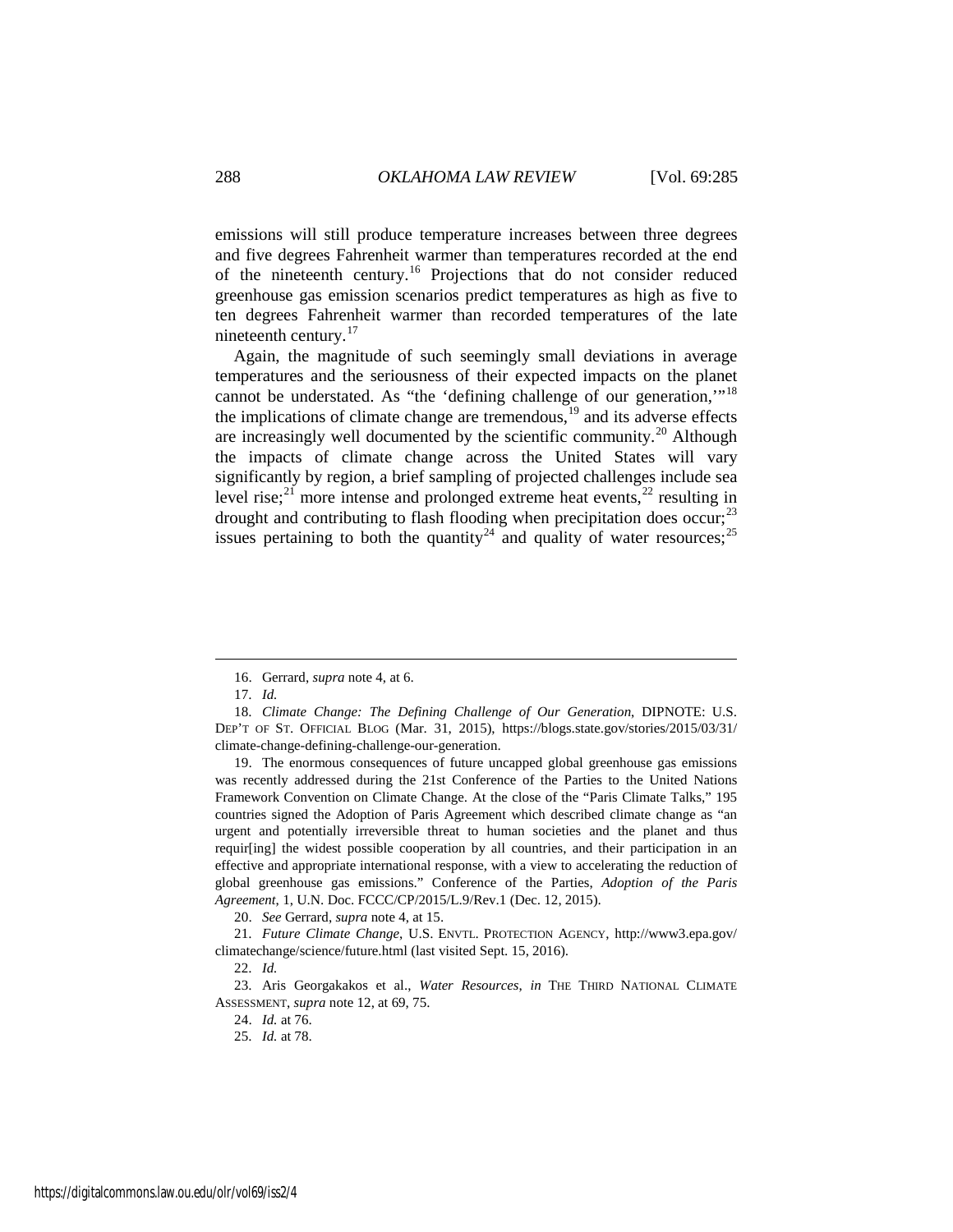decreased flora and fauna biodiversity;<sup>[26](#page-5-1)</sup> and damage to and destruction of infrastructure.<sup>[27](#page-5-2)</sup>

## *B. Climate Change in the American Southwest: The Looming Threat (and Reality) of Drought*

<span id="page-5-10"></span><span id="page-5-0"></span>As mentioned above, the projected impacts of climate change across the United States vary greatly by geographic area.<sup>[28](#page-5-3)</sup> In the American Southwest,<sup>[29](#page-5-4)</sup> "an already parched region,"<sup>[30](#page-5-5)</sup> climate change is expected to manifest as drought, heat waves, and reduced snowpack and streamflow,<sup>[31](#page-5-6)</sup> all of which stem from increased average temperatures.<sup>[32](#page-5-7)</sup> Thus, climate change will add significant new stresses to vast landscapes already prone to "[n]atural climate variability."<sup>[33](#page-5-8)</sup>

<span id="page-5-9"></span>Of utmost concern for those that call the American Southwest home are projections regarding drought. As "a hazard event that lacks clear

<span id="page-5-4"></span>29. Throughout this Comment, there are references to several geographic regions, all of which represent various ways to describe the American West and the Colorado River Basin. Generally, the American West encompasses seventeen states west of the 100th Meridian: Arizona, California, Colorado, Idaho, Kansas, Montana, Nebraska, Nevada, New Mexico, North Dakota, Oklahoma, Oregon, South Dakota, Texas, Utah, Washington, and Wyoming, all of which are characterized by their aridity, or lack of water. U.S. ARMY CORPS OF ENG'RS & CONSENSUS BLDG. INST., WATER IN THE U.S. AMERICAN WEST: 150 YEARS OF EFFECTIVE STRATEGIES 6 (2012), http://www.building-collaboration-for-water.org/documents/wwfh20 amwest%20full2.28lr.pdf. For purposes of climate change discussions, this Comment will refer to the United States Global Change Research Program definition of the American Southwest, which encompasses all of the states in the Colorado River Basin with the exception of Wyoming. *See* Gregg Garfin et al., *Southwest*, *in* THE THIRD NATIONAL CLIMATE ASSESSMENT, *supra* not[e 12,](#page-3-1) at 462.

30. Garfin et al., *supra* not[e 29,](#page-5-0) at 463.

31. *Id.*

<span id="page-5-7"></span><span id="page-5-6"></span><span id="page-5-5"></span>32. *See* Cody Knutson et al., *Drought: The Knowledge Base*, *in* PLANNING AND DROUGHT 15, 19 (James C. Schwab ed., 2013) ("The general implication of increased warmth is a greater frequency of more drought-like conditions.").

<span id="page-5-8"></span>33. Jonathan Overpeck et al., *Summary for Decision Makers*, *in* ASSESSMENT OF CLIMATE CHANGE IN THE SOUTHWEST UNITED STATES: A REPORT PREPARED FOR THE NATIONAL CLIMATE ASSESSMENT 1, 1 (Gregg Garfin et al. eds., 2013), http://swccar. org/sites/all/themes/files/SW-NCA-color-FINALweb.pdf.

<span id="page-5-1"></span> <sup>26.</sup> *See* World Wildlife Fed'n, *The Effects of Climate Change*, WWF, http://www.wwf. org.uk/what\_we\_do/tackling\_climate\_change/impacts\_of\_climate\_change/ (last visited Sept. 15, 2016).

<span id="page-5-2"></span><sup>27.</sup> *See generally* Evan Lehmann, *Infrastructure Threatened by Climate Change Poses a National Crisis*, SCI. AM. (Mar. 6, 2014), http://www.scientificamerican.com/article/ infrastructure-threatened-by-climate-change-poses-a-national-crisis/.

<span id="page-5-3"></span><sup>28.</sup> *See* THE REGIONAL IMPACTS OF CLIMATE CHANGE: AN ASSESSMENT OF VULNERABILITY 4 (Robert T. Watson et al. eds., 1998).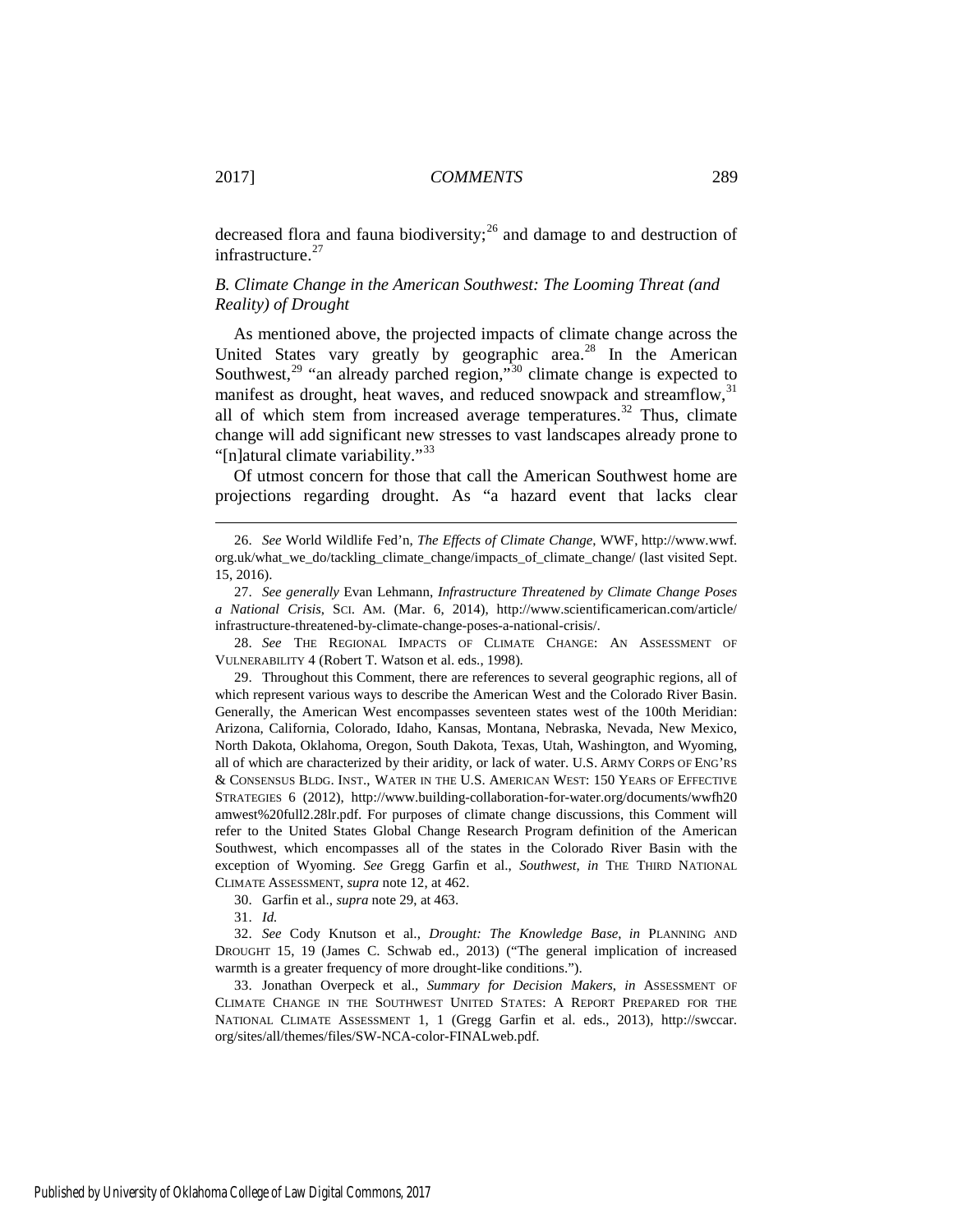<span id="page-6-12"></span><span id="page-6-1"></span><span id="page-6-0"></span>boundaries," $34$  drought by its very nature is difficult to define. $35$  In the broadest sense, drought is "a deficiency of precipitation over an extended period of time—usually a season or more—resulting in a water shortage for some activity, group, or environmental sector."<sup>[36](#page-6-4)</sup> Yet the phenomenon is more abstract than this definition implies "because it often develops slowly over months or years, and has different impacts depending on the location, time of year, and sector of the community."<sup>[37](#page-6-5)</sup> To further complicate the matter, drought is highly place and context sensitive because "[a] level of rainfall that is perfectly normal in the desert may be a serious aberration in a more humid environment."[38](#page-6-6)

Although it is subtler than many other natural disasters, drought can have devastating immediate and long-term impacts.<sup>[39](#page-6-7)</sup> Such impacts can be broadly categorized as those relating to water resources, public health, the natural and built environments, economic repercussions, and secondary hazards.<sup>[40](#page-6-8)</sup> Of particular concern in this Comment is the impact of drought on water resources.

In the American West, snowpack is critical to determining the availability of future water supplies.<sup>[41](#page-6-9)</sup> Much of the West's precipitation and, therefore, water supply—arrives "in the form of snow," $^{42}$  $^{42}$  $^{42}$  making drought relevant during any season.<sup>[43](#page-6-11)</sup> Intuitively, precipitation falls as snow

<span id="page-6-5"></span><span id="page-6-4"></span>36. *What Is Drought?*, NAT'L DROUGHT MITIGATION CTR., http://drought.unl.edu/ DroughtBasics/WhatisDrought.aspx (last visited Sept. 15, 2016).

37. Brislawn et al., *supra* not[e 34,](#page-6-0) at 2.

40. Brislawn et al., *supra* not[e 34,](#page-6-0) at 2-14.

<span id="page-6-2"></span> <sup>34.</sup> Jeff Brislawn et al., *Drought: The Problem*, *in* PLANNING AND DROUGHT, *supra* note [32,](#page-5-9) at 2.

<span id="page-6-3"></span><sup>35.</sup> By the 1980s, there were "more than 150 published definitions of drought." *Types of Drought*, NAT'L DROUGHT MITIGATION CTR., http://drought.unl.edu/DroughtBasics/Typesof Drought.aspx (last visited Sept. 15, 2016).

<sup>38.</sup> *Id.*

<span id="page-6-7"></span><span id="page-6-6"></span><sup>39.</sup> *See Types of Drought Impacts*, NAT'L DROUGHT MITIGATION CTR., http://drought. unl.edu/droughtforkids/howdoesdroughtaffectourlives/typesofdroughtimpacts.aspx (last visited Sept. 15, 2016).

<span id="page-6-9"></span><span id="page-6-8"></span><sup>41.</sup> Knutson et al., *supra* note [32,](#page-5-9) at 17-18 (discussing the importance of winter snowpack and spring snowmelt to supply water for the summer months in the American West).

<span id="page-6-10"></span><sup>42.</sup> NAT. RES. CONSERVATION SERV., U.S. DEP'T OF AGRIC., SNOTEL AND SNOW SURVEY & WATER SUPPLY FORECASTING (2016), http://www.wcc.nrcs.usda.gov/snotel/ SNOTEL\_brochure.pdf.

<span id="page-6-11"></span><sup>43.</sup> According to the National Drought Mitigation Center, hydrological drought "is associated with the effects of periods of precipitation (including snowfall) shortfalls on surface or subsurface water supply." *Types of Drought*, *supra* not[e 35.](#page-6-1)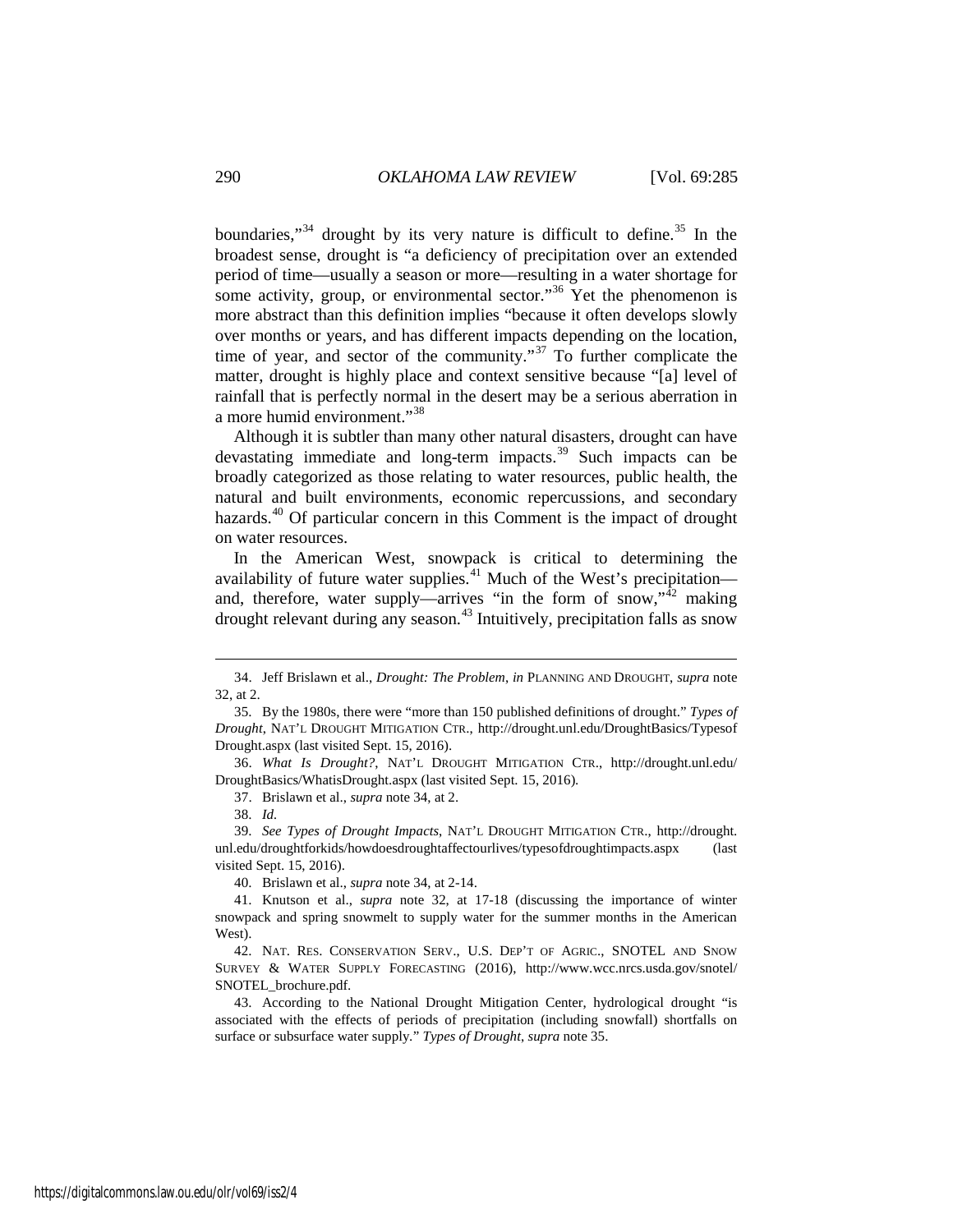during the winter months, and when spring returns with warmer temperatures, the snow melts to create streamflow.<sup>[44](#page-7-0)</sup> Both the amount and the type of snowfall impact waters supplies.<sup>[45](#page-7-1)</sup> Snowpack is able to replenish water supplies when it "slowly melts and releases water in spring and summer, when both natural ecosystems and people have the greatest needs for water."[46](#page-7-2) The importance of snowpack and subsequent snowmelt cannot be underestimated since "[a]s much as 75 percent of water supplies in the western states are derived from snowmelt."

The fact of the matter is that drought puts water supplies in peril no matter the time of year, making it troubling that climate change is projected to make droughts in the American Southwest "substantially hotter . . . more frequent, intense, and longer lasting."[48](#page-7-4) For the Colorado River, a lifeline of precious water spanning approximately 1450 miles in length through most of the American Southwest, including Arizona, California, Colorado, Nevada, New Mexico, Utah, and Wyoming,<sup>[49](#page-7-5)</sup> climate change is perilous. In the Upper Basin—comprised of Colorado, New Mexico, Utah, and Wyoming—climate change has already taken its toll, with decreased snowpack and earlier snowmelt being just the first symptoms of a larger disease.<sup>[50](#page-7-6)</sup> By 2050, scientists expect that snowmelt contributions from the

<span id="page-7-7"></span><span id="page-7-0"></span> <sup>44.</sup> In fact, the scientific relationship between snowpack and streamflow is complicated by a variety of factors, "primarily moisture content of the soil, ground water contributions, precipitation patterns, fluctuation in air temperature, use of water by plants, and frequency of storm events" all of which vary by location. *Snow Surveys and Water Supply Forecasting*, NAT. RES. CONSERVATION SERV., http://www.wcc.nrcs.usda.gov/factpub/sect\_2.html (last visited Sept. 15, 2016).

<span id="page-7-1"></span><sup>45.</sup> *See id.* Different types of snow can produce varying amounts of water. For instance, one foot of heavy, wet snow in the Cascade Mountains translates up to one and a half inches of water, whereas a foot of light, powdery snow of the Wasatch Mountains might translate to one inch of water. *Id.*

<sup>46.</sup> Garfin et al., *supra* not[e 30,](#page-5-10) at 465.

<span id="page-7-3"></span><span id="page-7-2"></span><sup>47.</sup> U.S. Geological Survey, *Snowmelt - The Water Cycle*, USGS, http://water.usgs.gov/ edu/watercyclesnowmelt.html (last modified Dec. 15, 2016).

<sup>48.</sup> Garfin et al., *supra* not[e 12,](#page-3-1) at 465.

<span id="page-7-5"></span><span id="page-7-4"></span><sup>49.</sup> *Change the Course: The Colorado River*, NAT'L GEOGRAPHIC, http://environment. nationalgeographic.com/environment/freshwater/change-the-course/colorado-river-map/ (last visited Sept. 16, 2016).

<span id="page-7-6"></span><sup>50.</sup> *See* Garfin et al., *supra* not[e 30,](#page-5-10) at 465; *see also* Robert W. Adler & John C. Ruple, *Water and Climate Change*, *in* GLOBAL CLIMATE CHANGE AND U.S. LAW 622 (Jody Freeman & Michael B. Gerrard eds., 2d ed. 2014) ("By 2050, precipitation is projected to increase 2.1 percent in the upper basin . . . ." However, "[w]armer conditions will convert some snowfall to rain, producing earlier runoff patterns and resulting in a projected 8.5 percent decrease in mean annual runoff at Lees Ferry [Arizona] by 2050. Warmer temperatures will also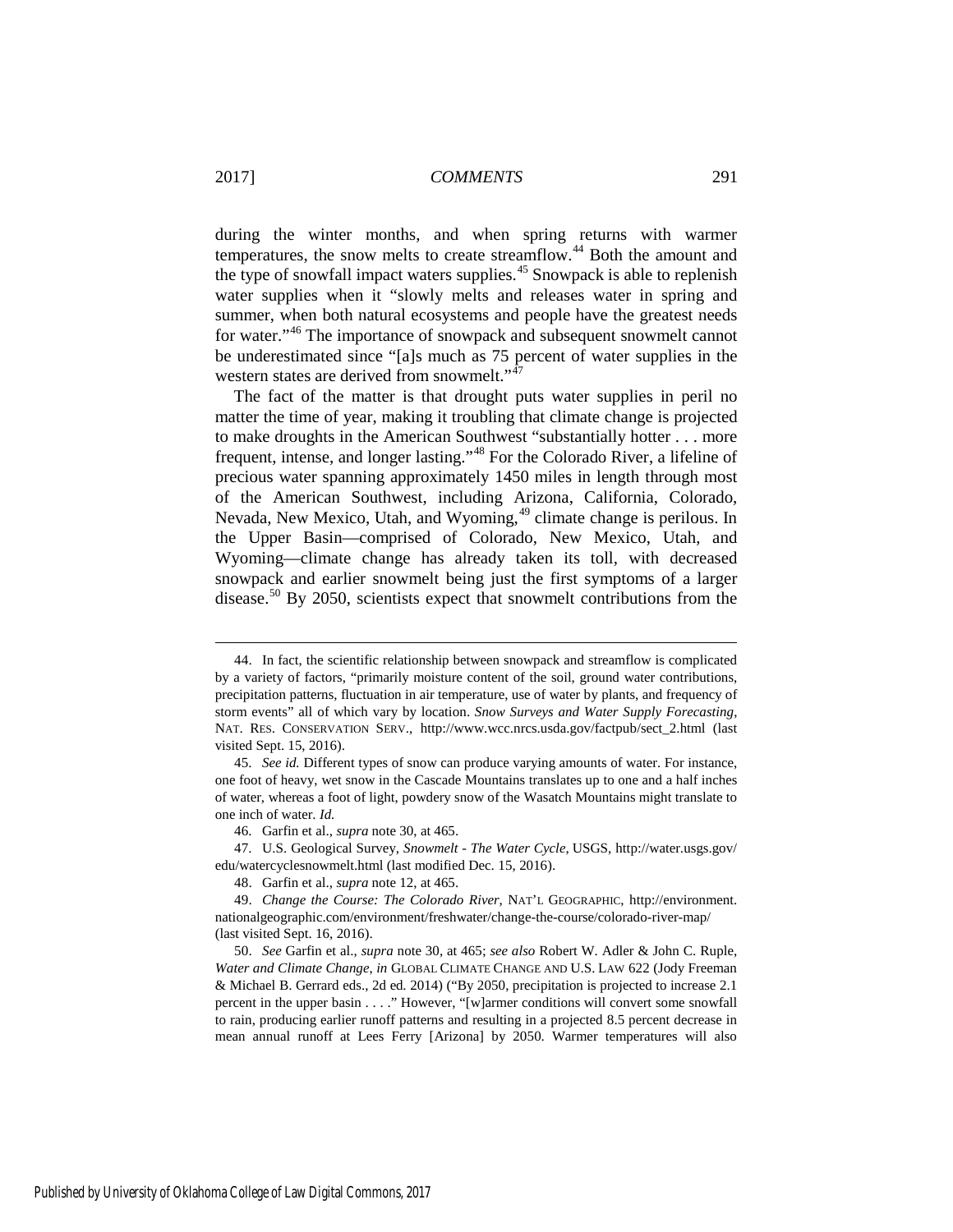Upper Basin into the Colorado River will be between 6% and 20% less than that experienced in the twentieth century.<sup>[51](#page-8-0)</sup> These projections of decreased water have potentially profound environmental and legal consequences for the Lower Basin—comprised of Arizona, California, and Nevada.<sup>[52](#page-8-1)</sup> The repercussions of reduced annual snowpack projections and the earlier timing of springmelts in the Upper Basin will be felt throughout the Lower Basin, which relies heavily on water from the Colorado River supplied by the Upper Basin.<sup>[53](#page-8-2)</sup> Climate change, regardless of its severity based on greenhouse gas emission projections, will indeed have troubling consequences for the Colorado River Basin and the millions of people who rely on it. $54$ 

## <span id="page-8-7"></span>*II. Colorado Water Law: Historical Principles and Modern Challenges*

<span id="page-8-6"></span>In the American West, a geographic area delineated from others by its aridity,<sup>[55](#page-8-4)</sup> the importance of water cannot be understated. Since time immemorial, "the availability of water has defined its landscapes [and the] history of human settlement,"<sup>[56](#page-8-5)</sup> making it imperative that the legal system governing such an important resource is grounded in the fact that water is a finite resource. The prior appropriation doctrine, commonly simplified as

increase evapotranspiration, more than offsetting increases in precipitation for much of the southwest." (footnote omitted)).

<span id="page-8-0"></span><sup>51.</sup> ANDREA J. RAY ET AL., W. WATER ASSESSMENT, CLIMATE CHANGE IN COLORADO 2 (2008), http://wwa.colorado.edu/publications/reports/WWA\_ClimateChangeColoradoReport\_ 2008.pdf.

<sup>52.</sup> *See infra* Section II.B.

<sup>53.</sup> Garfin et al., *supra* not[e 12,](#page-3-1) at 465-66.

<span id="page-8-3"></span><span id="page-8-2"></span><span id="page-8-1"></span><sup>54.</sup> According to the U.S. Department of the Interior Bureau of Reclamation, "The Colorado River and its tributaries provide water to nearly 40 million people for municipal use, supply water to irrigate nearly 5.5 million acres of land, and is the lifeblood for at least 22 federally recognized tribes (tribes), 7 National Wildlife Refuges, 4 National Recreation Areas, and 11 National Parks." BUREAU OF RECLAMATION, U.S. DEP'T OF THE INTERIOR, COLORADO RIVER BASIN WATER SUPPLY AND DEMAND STUDY 3 (2012), http://www.usbr. gov/watersmart/bsp/docs/finalreport/ColoradoRiver/CRBS\_Executive\_Summary\_FINAL.pdf.

<span id="page-8-5"></span><span id="page-8-4"></span><sup>55.</sup> *See* MARC REISNER, CADILLAC DESERT: THE AMERICAN WEST AND ITS DISAPPEARING WATER 2 (Penguin Books 1993) (1986) ("Thanks to irrigation, thanks to the Bureau [of Reclamation] . . . millions settled in regions where nature, left alone, would have countenanced thousands at best; great valleys and hemispherical basins metamorphosed from desert blond to semitropic green.").

<sup>56.</sup> Garfin et al., *supra* not[e 12,](#page-3-1) at 463.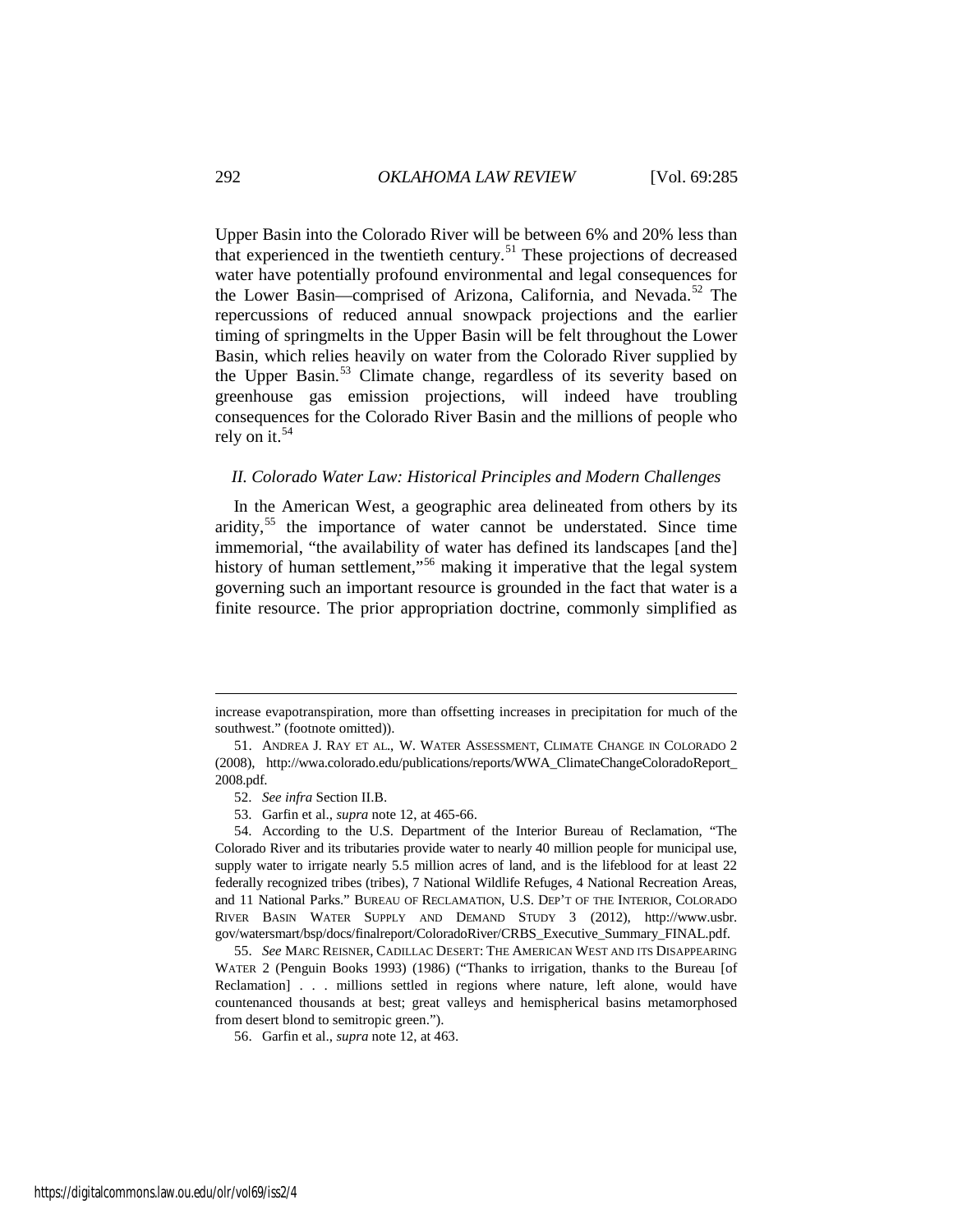<span id="page-9-1"></span>"first in time, first in right,"<sup>[57](#page-9-2)</sup> dominates water law in the American West, with "[m]ost Western states shar[ing] this legal system in a pure or hybrid form."<sup>58</sup>

## <span id="page-9-0"></span>*A. The Prior Appropriation Doctrine: Historical Development and Modern Application*

<span id="page-9-9"></span>Two dominant philosophies govern the division of water resources in American law: riparianism and the prior appropriation doctrine, with the appropriateness of each philosophy depending largely on the availability of water.<sup>[59](#page-9-4)</sup> In riparianism, water rights are associated with the land bordering bodies of water, creating correlative rights between all bordering landowners to use the water "reasonably."<sup>[60](#page-9-5)</sup> Riparianism, however, is based on the assumption that there is enough water to satisfy the demands of all water users.<sup>[61](#page-9-6)</sup> Although this doctrine functions well in the eastern half of the United States, where water is abundant, the concept of riparian rights proved unworkable as settlement began pushing westward into more arid parts of the country during the nineteenth century.<sup>[62](#page-9-7)</sup>

<span id="page-9-10"></span>Historically, the prior appropriations doctrine developed as a means of legally coping with water scarcity in the American West.<sup>[63](#page-9-8)</sup> It was a doctrine born of necessity. The discovery of gold in California in the mid-nineteenth

<span id="page-9-2"></span> <sup>57.</sup> JOSEPH GRANTHAM, COLO. DIV. OF WATER RES., SYNOPSIS OF COLORADO WATER LAW 3 (7th ed. 2016), http://water.state.co.us/DWRIPub/DWR%20General%20Documents/ SynopsisofCOWaterLaw.pdf.

<span id="page-9-3"></span><sup>58.</sup> STATE OF COLO., COLORADO'S WATER PLAN 2-3 (2015), https://www.colorado.gov/ pacific/sites/default/files/CWP2016.pdf.

<span id="page-9-4"></span><sup>59.</sup> Adler & Ruple, *supra* not[e 50,](#page-7-7) at 624-25 (noting that "[t]he riparian rights doctrine was widely adopted in the comparatively water-rich eastern United States, generally in states east of the 100th [M]eridian," whereas "[t]he prior appropriation doctrine controls water allocation in the dryer western United States, generally west of the 100th Meridian.").

<span id="page-9-5"></span><sup>60.</sup> *See* GREGORY S. WEBER ET AL., CASES AND MATERIALS ON WATER LAW 252 (9th ed. 2014).

<span id="page-9-6"></span><sup>61.</sup> *See* Joseph W. Dellapenna, *The Law of Water Allocation in the Southeastern States at the Opening of the Twenty-First Century*, 25 U. ARK. LITTLE ROCK L. REV. 9, 9 (2002) (describing the eastern United States as an environment in which "people consider[] water to be readily available at little or no cost" and thus, creating a setting in which riparianism could evolve and flourish); *see also* STATE OF COLO., *supra* note [58,](#page-9-0) at 2-3 (explaining that the prior appropriations doctrine evolved out of necessity "because the riparian water laws of Europe and the Eastern United States would not have adequately protected older water rights from new uses when there were water shortages").

<sup>62.</sup> *See* GRANTHAM, *supra* not[e 57,](#page-9-1) at 1-2.

<span id="page-9-8"></span><span id="page-9-7"></span><sup>63.</sup> Lawrence J. MacDonnell, *Prior Appropriation: A Reassessment*, 18 U. DENV. WATER L. REV. 228, 242-47 (2015).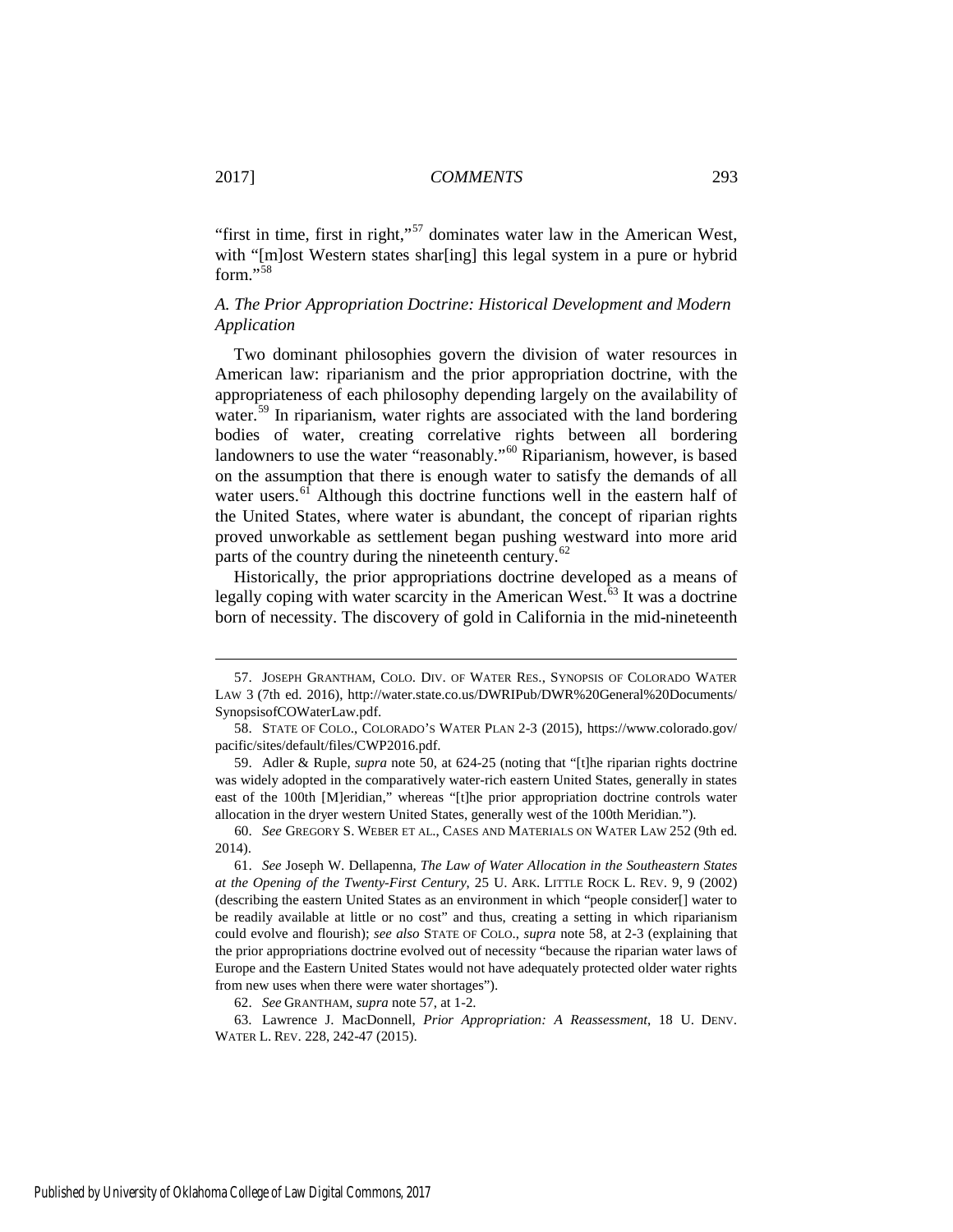century accentuated the need for an apportionment system compatible with both the arid landscape and mining practices, and it inevitably led to the establishment of the prior appropriation system in the American West.<sup>[64](#page-10-2)</sup> Today, the doctrine of prior appropriations includes the following features: (1) the establishment of priority amongst water rights chronologically<sup>[65](#page-10-3)</sup> and (2) the application of diverted waters to a beneficial use. $66$ 

<span id="page-10-0"></span>Priority among water users is the predominant feature of the prior appropriation system. $67$  This system is based on the assumption that sometimes there will not be enough water to meet the needs of all users, making it essential that the system has a means of prioritizing between users. $\overline{68}$  $\overline{68}$  $\overline{68}$  This means that in times of shortages, "water rights with earlier dates (senior rights) can use water before . . . rights with later dates (junior rights) may use any remaining water."[69](#page-10-7) Junior users are thus at a severe disadvantage whenever water is scarce. Although this may seem harsh, the concept of priority is a long-standing legal tradition.<sup>[70](#page-10-8)</sup>

<span id="page-10-1"></span>In many western states, the prior appropriation system has evolved into an administrative permitting system.[71](#page-10-9) Since 1879, however, prior appropriation in Colorado has been delegated to a judicial process known as adjudication.<sup>[72](#page-10-10)</sup> Acquiring a water right is an abstract process until it is adjudicated in a water court, which then determines the specifics of that right, including its priority date as compared to other rights holders, the amount of water to which the user is entitled, to what uses it may be applied, and for what duration.<sup>[73](#page-10-11)</sup> However, while adjudication of a water

 <sup>64.</sup> WEBER ET AL., *supra* not[e 60,](#page-9-9) at 18-19.

<span id="page-10-3"></span><span id="page-10-2"></span><sup>65.</sup> James N. Corbridge, Jr., *Historical Water Use and the Protection of Vested Rights: A Challenge for Colorado Water Law*, 69 U. COLO. L. REV. 503, 505 (1998).

<span id="page-10-4"></span><sup>66.</sup> JUDITH V. ROYSTER ET AL., NATIVE AMERICAN NATURAL RESOURCES LAW: CASES AND MATERIALS 374 (3d ed. 2013) ("Historically, a beneficial use is one which removes water from the [water source] and applies it elsewhere. For example, taking water out of the [water source] by way of a canal or ditch and using it to irrigate croplands is a traditional beneficial use. Consequently, the water is often used at a location remote from the source of the water.").

<sup>67.</sup> *See* GRANTHAM, *supra* note [57,](#page-9-1) at 1-2.

<span id="page-10-6"></span><span id="page-10-5"></span><sup>68.</sup> ROYSTER ET AL., *supra* note [66,](#page-10-0) at 374 ("The appropriation system is predicated on the concept that in the West there is not enough water to go around, and so some means of allocating the scarce resource must be determined.").

<span id="page-10-11"></span><span id="page-10-10"></span><span id="page-10-9"></span><span id="page-10-8"></span><span id="page-10-7"></span><sup>69.</sup> GREGORY J. HOBBS, JR., CITIZEN'S GUIDE TO COLORADO WATER LAW 6 (Caitlin Coleman ed., 4th ed. 2015), http://issuu.com/cfwe/docs/wl4\_r9\_web.

<sup>70.</sup> *See* MacDonnell, *supra* not[e 63,](#page-9-10) at 286.

<sup>71.</sup> WEBER ET AL., *supra* not[e 60,](#page-9-9) at 126.

<sup>72.</sup> HOBBS, *supra* not[e 69,](#page-10-1) at 6.

<sup>73.</sup> *Id.*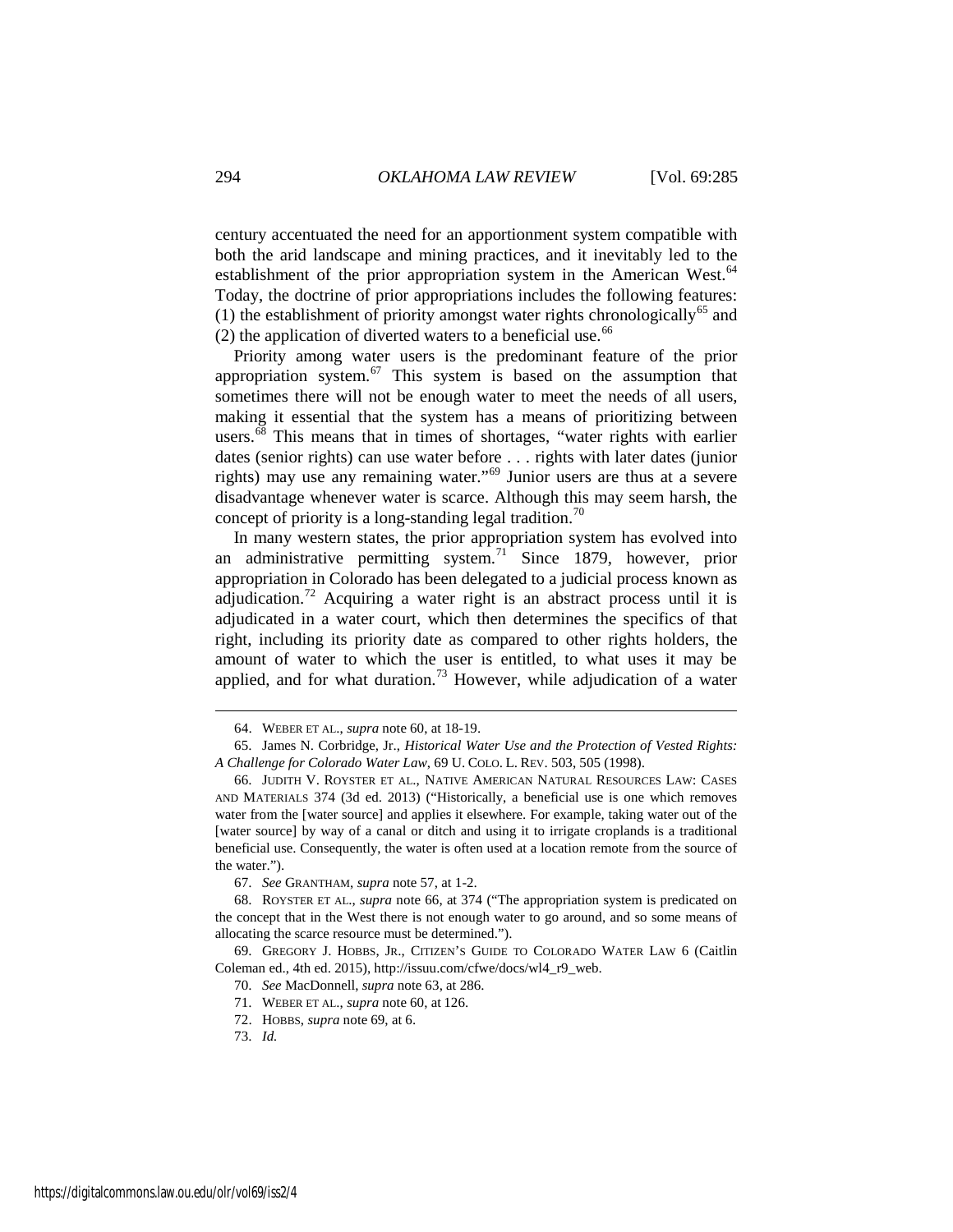right is necessary in Colorado, "[a] water court decree confirms a water right, but does not create it."[74](#page-11-0)

In Colorado water law, "[a]ctual application of water to a beneficial use creates a water right."[75](#page-11-1) Under Colorado statute, beneficial use is defined broadly as "the use of that amount of water that is reasonable and appropriate under reasonably efficient practices to accomplish without waste the purpose for which the appropriation is lawfully made."<sup>[76](#page-11-2)</sup> Historically, beneficial use was required as a means of preventing water speculation,<sup>[77](#page-11-3)</sup> a practice that is universally frowned upon in the arid West.<sup>[78](#page-11-4)</sup> What activities constitute beneficial use can change to reflect the policy decisions of Colorado's citizens.<sup>[79](#page-11-5)</sup> And once water has been applied to beneficial use, that water is considered appropriated.<sup>[80](#page-11-6)</sup>

## *B. External Constraints on Colorado's Water Resources*

As is true with all governments, "Colorado must live within its water constraints."[81](#page-11-7) The most basic of these constraints is precipitation, or lack thereof. $82$  This Comment is particularly concerned with the external political constraints on Colorado's water resources, which play pivotal roles in the ways Colorado is able to appropriate water within its borders.<sup>[83](#page-11-9)</sup> In utilizing its water resources, Colorado must bow to the "law of the river,"[84](#page-11-10) a "complex body of state, federal, and international law" that governs the Colorado River and has been continually evolving since the beginning of the twentieth century.<sup>[85](#page-11-11)</sup> According to Marc Reisner, the "law of the river" is

<span id="page-11-11"></span><span id="page-11-10"></span>84. WEBER ET AL., *supra* note [60,](#page-9-9) at 489. The Law of the River is extensive and a complete survey would not only be inadequate, but also unnecessary for this Comment; rather, a brief overview of the most pertinent external constraints on Colorado's ability to use waters of the Colorado River and its tributaries are considered here.

85. *See id.* at 489-90.

 <sup>74.</sup> *Id.* at 12.

<sup>75.</sup> *Id.*

<sup>76.</sup> COLO. REV. STAT. § 37-92-103(4) (2015).

<span id="page-11-3"></span><span id="page-11-2"></span><span id="page-11-1"></span><span id="page-11-0"></span><sup>77.</sup> Lisa Greenberg, Note, *Trusting the Public: Reshaping Colorado Water Law in the Face of Changing Public Values*, 40 B.C. ENVTL. AFF. L. REV. 259, 264 (2013).

<span id="page-11-5"></span><span id="page-11-4"></span><sup>78.</sup> Aaron Pettis, *Conditional Water Rights and the Problem of Speculation*, 18 U. DENV. WATER L. REV. 312, 318 (2015) (noting that "[i]n western water law . . . there is 'a strong sense that speculation in water is just plain wrong.'").

<sup>79.</sup> HOBBS, *supra* not[e 69,](#page-10-1) at 7.

<sup>80.</sup> *See id.*

<sup>81.</sup> *Id.* at 22.

<sup>82.</sup> *See id.*

<span id="page-11-9"></span><span id="page-11-8"></span><span id="page-11-7"></span><span id="page-11-6"></span><sup>83.</sup> *Id.* (noting the obligations imposed on Colorado to limit uses and comply with equitable apportionment decrees).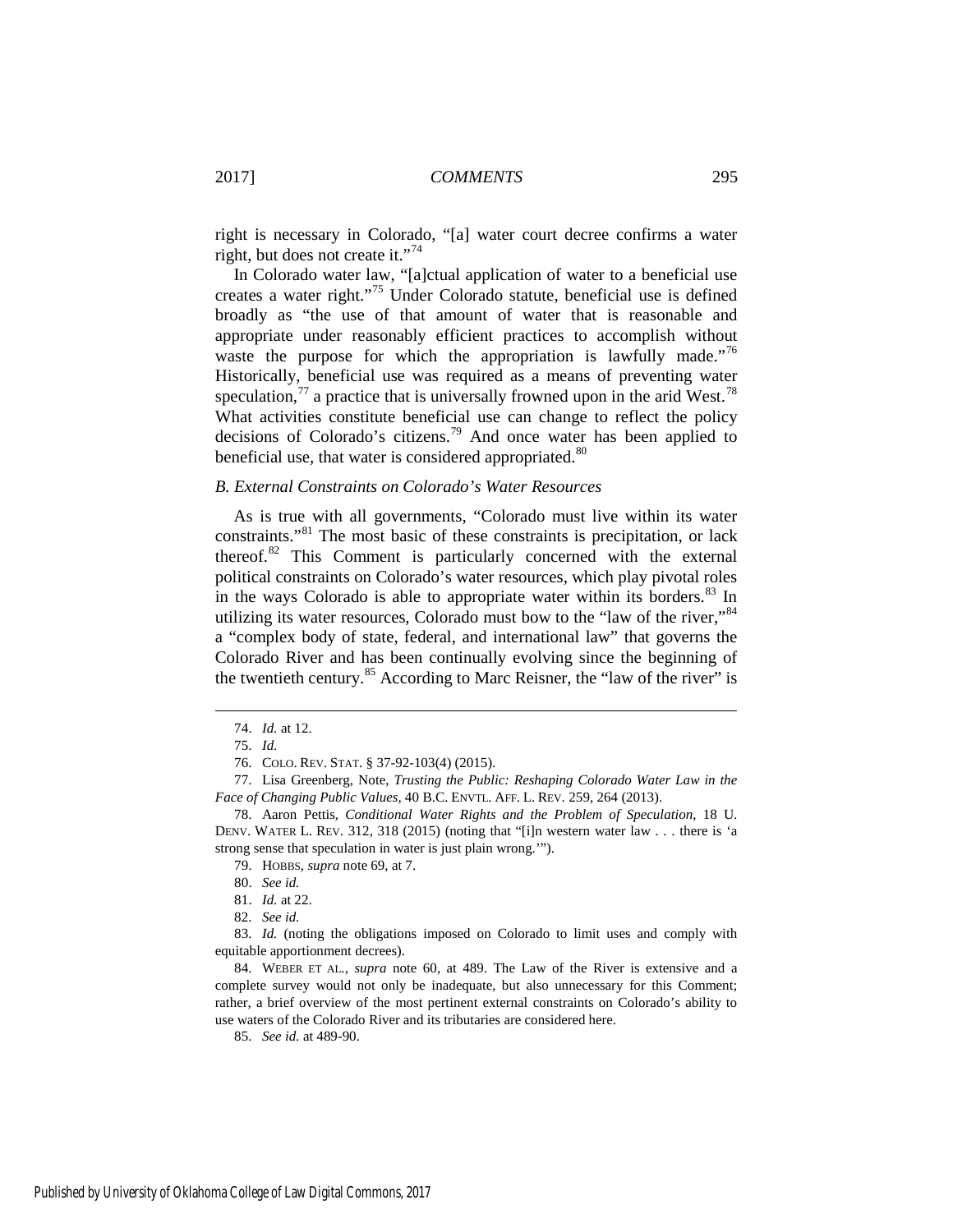what makes the Colorado River so remarkable and notorious—it is not the biggest, longest, or most scenic river in the West—but it "is the most legislated, most debated, and most litigated river in the entire world."<sup>[86](#page-12-1)</sup> In a landscape where water is scarce, and with nearly 40 million people dependent on its waters for sustenance,  $87$  the Colorado River is a testament to Mark Twain's observation: "Whiskey is for [d]rinking, [w]ater is for [f]ighting."<sup>[88](#page-12-3)</sup>

<span id="page-12-0"></span>Organization of the Colorado River as it is today began in 1922 with the signing of the Colorado River Compact, a historic interstate compact that appropriated the waters of the river among Arizona, California, Colorado, Nevada, New Mexico, Utah, and Wyoming.<sup>[89](#page-12-4)</sup> Upon signing the Compact, the states divided themselves into two distinct entities: the Upper Basin, comprising of Colorado, New Mexico, Utah, and Wyoming, and the Lower Basin, comprising of Arizona, California, and Nevada.<sup>90</sup> Herbert Hoover, as Secretary of Commerce, noted that this compromise provided a resolution to "one of the problems of more extreme complexity than will ever be appreciated by the outside world."[91](#page-12-6) The Compact held that the Upper Basin and the Lower Basin would share the Colorado River (almost) equally.<sup>[92](#page-12-7)</sup> However, the Compact was merely a first step in dividing the waters of the Colorado, with decades of intense negotiation and litigation necessary to determine the exact appropriations due to each state.<sup>[93](#page-12-8)</sup>

<span id="page-12-10"></span>Although all seven states signed the Compact in 1922, the Arizona legislature ultimately refused to ratify the Compact for an astounding twenty-two years.<sup>[94](#page-12-9)</sup> Unfortunately, Arizona's "political logjam" resulted in a stalemate, for "[w]ithout a seven-state agreement, there could be no

 <sup>86.</sup> *See* REISNER, *supra* not[e 55,](#page-8-6) at 120.

<sup>87.</sup> *See supra* not[e 54](#page-8-7) and accompanying text.

<span id="page-12-3"></span><span id="page-12-2"></span><span id="page-12-1"></span><sup>88.</sup> *A Century of Cooperation: Reclamation and Arizona*, U.S. DEP'T OF THE INTERIOR: BUREAU OF RECLAMATION, http://www.usbr.gov/lc/phoenix/AZ100/1950/whiskey\_drinking\_ water\_fighting.html (last visited Sept. 16, 2016).

<span id="page-12-5"></span><span id="page-12-4"></span><sup>89.</sup> NORRIS HUNDLEY, JR., WATER AND THE WEST: THE COLORADO RIVER COMPACT AND THE POLITICS OF WATER IN THE AMERICAN WEST 1-3 (2d ed. 2009).

<sup>90.</sup> REISNER, *supra* note [55,](#page-8-6) at 124-25.

<sup>91.</sup> HUNDLEY, *supra* note [89,](#page-12-0) at 1.

<sup>92.</sup> REISNER, *supra* note [55,](#page-8-6) at 125.

<span id="page-12-8"></span><span id="page-12-7"></span><span id="page-12-6"></span><sup>93.</sup> *See* HUNDLEY, *supra* note [89,](#page-12-0) at 4-5 (noting that the Compact's framers would have been very disappointed if they could have foreseen the future problems associated with their monumental Compact).

<span id="page-12-9"></span><sup>94.</sup> JACK L. AUGUST, JR., DIVIDING WESTERN WATERS: MARK WILMER AND ARIZONA V. CALIFORNIA 35-37 (2007).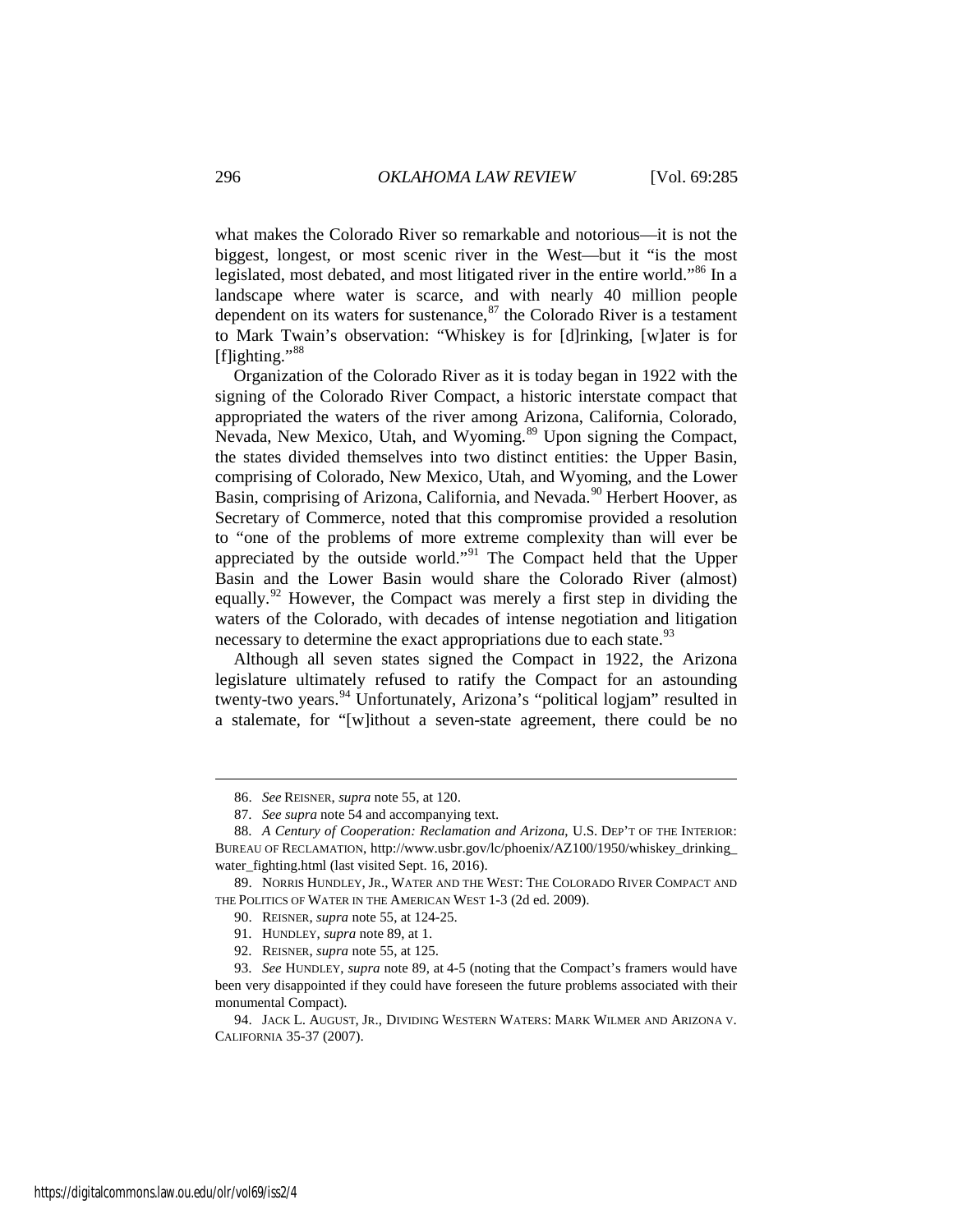legislative action and therefore no development on the river."<sup>[95](#page-13-0)</sup> As a result, it quickly became apparent that large-scale development of the West, which could not be possible until water resources were legally secured, was dependent on crafting a solution independent of Arizona's cooperation.<sup>9</sup>

In 1922, representatives from California, a state not content to wait on Arizona to ponder the Compact at length, introduced the first Swing-Johnson Bill, which contained California's own demands for an appropriation system, including "provisions for storage, power production, and an all-American canal."<sup>[97](#page-13-2)</sup> Shortly thereafter, the remaining five states, with the blessing of federal officials, successfully forged a new agreement that would allow for the adoption of the Compact without Arizona's approval.[98](#page-13-3) But California's insistence on the construction of a dam near Boulder Canyon created new resistance to the agreement from the Upper Basin states.<sup>[99](#page-13-4)</sup> Despite considerable backlash from Arizona and an air of uneasiness among the remaining states, the Boulder Canyon Project Act (as California's efforts became known) made its way through Congress and was signed into law by President Calvin Coolidge on December 21, 1928.<sup>[100](#page-13-5)</sup> After months of tumultuous politics and following Utah's ratification on March 6, 1929, $^{101}$  $^{101}$  $^{101}$  President Herbert Hoover proclaimed the Boulder Canyon Project Act effective on June 25,  $1929$ .<sup>[102](#page-13-7)</sup> The resulting dam, originally planned for Boulder Canyon, was eventually built twenty miles downstream at Black Canyon in 1936.<sup>[103](#page-13-8)</sup> To commemorate President Hoover's role in the apportionment and development of the Colorado River, Congress officially named the dam at Black Canyon the Hoover Dam in 1947.<sup>[104](#page-13-9)</sup>

The Boulder Canyon Project Act was yet another monumental victory in the decades-long political battle of dividing the Colorado River. With its

<span id="page-13-9"></span><span id="page-13-8"></span><span id="page-13-7"></span><span id="page-13-6"></span><span id="page-13-5"></span><span id="page-13-4"></span>103. *Id.* at 290; *see also* REISNER, *supra* note [55,](#page-8-6) at 127-31 (describing the construction of what became known as Hoover Dam).

 <sup>95.</sup> *Id.* at 38.

<span id="page-13-3"></span><span id="page-13-2"></span><span id="page-13-1"></span><span id="page-13-0"></span><sup>96.</sup> *See id.* at 41; *see also* REISNER, *supra* note [55,](#page-8-6) at 125 (noting that after the Colorado River Compact and even more so after the subsequent Boulder Canyon Project Act "the [Colorado River] basin could now embark on an orgy of growth the likes of which the West had never seen.").

<sup>97.</sup> AUGUST, *supra* not[e 94,](#page-12-10) at 37-38.

<sup>98.</sup> *Id.* at 38.

<sup>99.</sup> *Id.*

<sup>100.</sup> *Id.* at 40.

<sup>101.</sup> *See* HUNDLEY, *supra* not[e 89,](#page-12-0) at 276, 281.

<sup>102.</sup> *Id.* at 281.

<sup>104.</sup> H.R. REP. NO. 80-87, at 1026 (1947).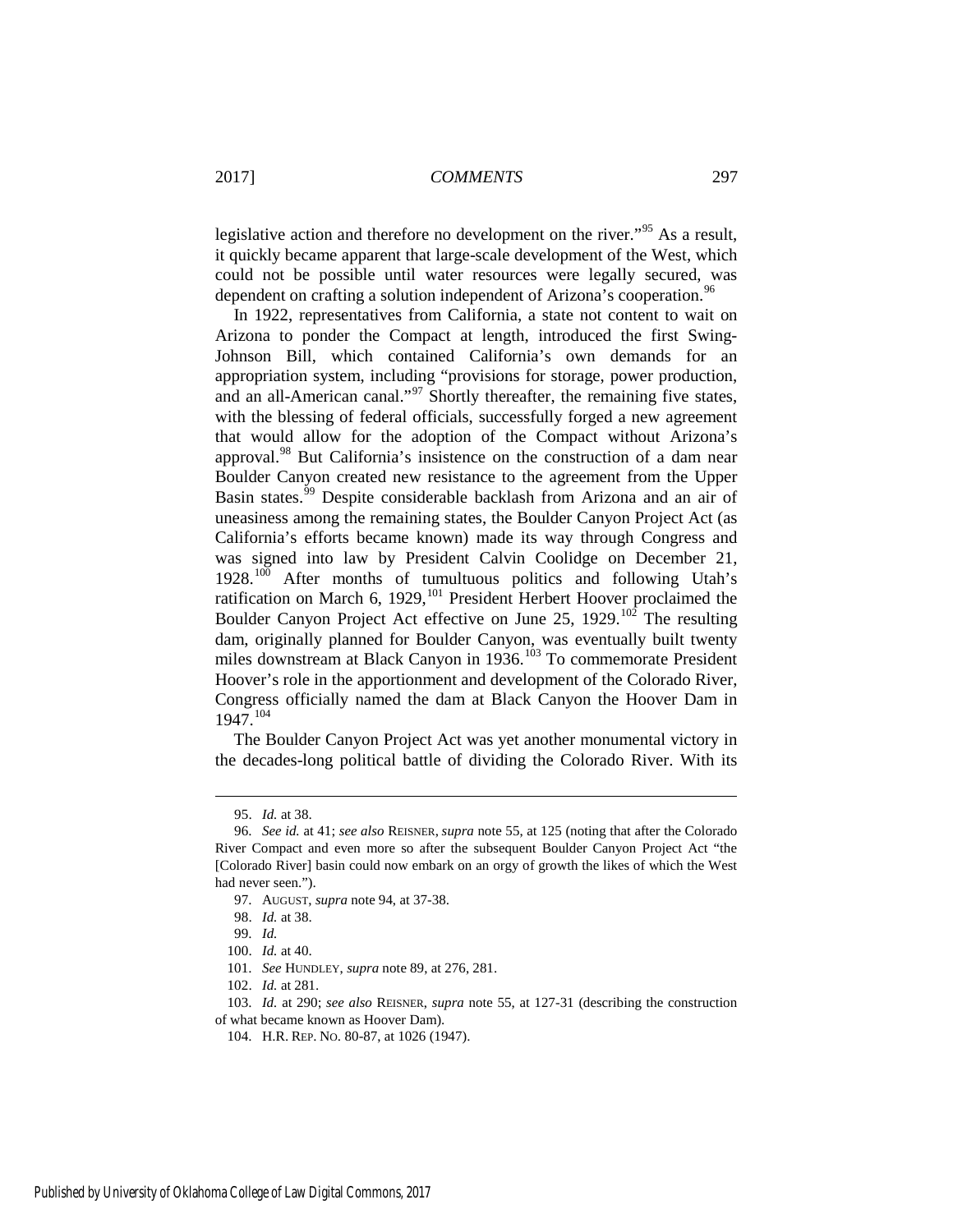passage, the Lower Basin's annual 7.5 million acre-feet of water were divided between the states; the lion's share of 4.4 million acre-feet was to be delivered annually to California, Arizona was to receive 2.8 million acre-feet of water, and Nevada received a promise of 300,000 acre-feet.<sup>[105](#page-14-0)</sup> However, disagreements over the Lower Basin were far from settled, and it would take decades of litigation to finalize the apportionments articulated in the Boulder Canyon Project Act.<sup>[106](#page-14-1)</sup>

<span id="page-14-7"></span>The final hurdle in solidifying the Colorado River's modern apportionment framework was perhaps the most daunting.<sup>[107](#page-14-2)</sup> The Boulder Canyon Project Act circumvented Arizona's authority and "Arizona's unhappiness . . . manifested itself immediately."<sup>[108](#page-14-3)</sup> In 1930, Arizona filed the first of three unsuccessful lawsuits against California and other Basin states in the United States Supreme Court.<sup>[109](#page-14-4)</sup> By the time Arizona's claims successfully reached the Supreme Court in  $1963$ ,<sup>[110](#page-14-5)</sup> not only were the Upper Basin and Nevada keenly interested in the final determination of precisely how much water California would be allowed to take from the Colorado at the expense of Arizona, $111$  but all of America was watching. The magnitude of *Arizona v. California* cannot be understated:

*Arizona v. California* was a 12-year epic battle including three years of trial in front of a special master appointed by the U.S. Supreme Court. The trial involved 106 witnesses and hundreds of volumes of exhibits, ultimately producing a 433-page final report from the Master in December of 1960. Proceedings at the U.S. Supreme Court required two oral arguments, producing a 5-

<sup>105.</sup> AUGUST, *supra* not[e 94,](#page-12-10) at 40.

<span id="page-14-1"></span><span id="page-14-0"></span><sup>106.</sup> *See id.* at 43-44; *see also* HUNDLEY, *supra* note [89,](#page-12-0) at 288 ("Unable to obtain a favorable lower-basin settlement . . . Arizonans turned to the Supreme Court for redress.").

<span id="page-14-2"></span><sup>107.</sup> Robert Glennon & Jacob Kavkewitz, *"A Smashing Victory"? Was* Arizona v. California *a Victory for the State of Arizona?* 4 ARIZ. J. ENVTL. L. & POL'Y 1, 20 (2013) ("*Arizona v. California* proved to be one of the most complex and fiercely contested cases in Supreme Court history.").

<sup>108.</sup> *Id.* at 15-16.

<span id="page-14-6"></span><span id="page-14-5"></span><span id="page-14-4"></span><span id="page-14-3"></span><sup>109.</sup> *Id.* at 15-17. *See generally* AUGUST, *supra* note [94](#page-12-10) (offering a thorough history of Arizona's attempts to bring matters of the Colorado River to the Supreme Court prior to 1963).

<sup>110.</sup> Arizona v. California, 373 U.S. 546, 564-65 (1963).

<sup>111.</sup> *See id.* at 562-63.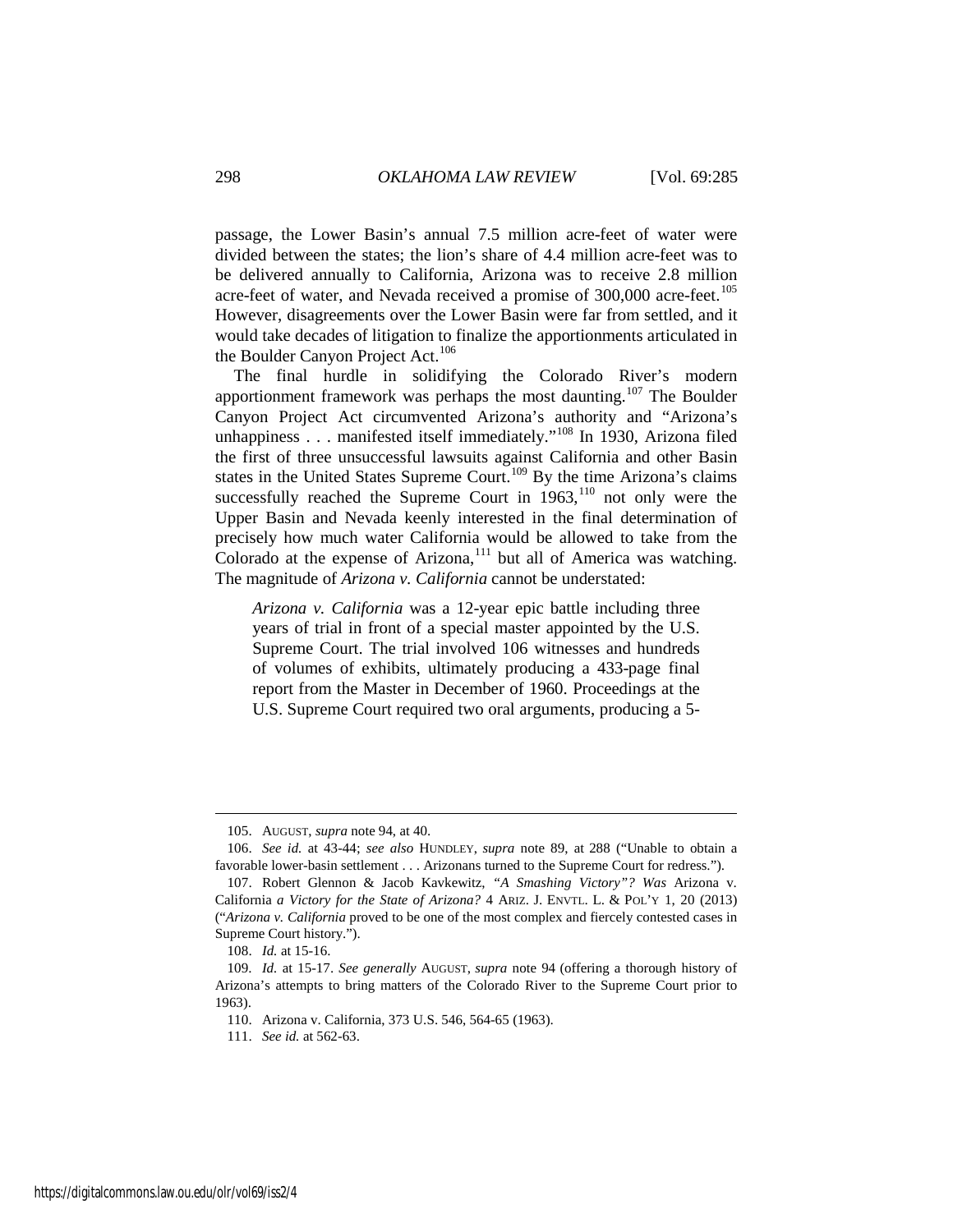3 decision in 1963 with two dissenting opinions, with the majority opinion implemented by a decree in 1964.<sup>[112](#page-15-0)</sup>

Against all odds and "[t]o California's astonishment," Arizona prevailed in its efforts to protect what it saw as its rightful share to the waters of the Colorado.[113](#page-15-1) The Court held that Congress' ability to apportion the Lower Basin's share of the Colorado River was constitutional  $\overline{114}$  $\overline{114}$  $\overline{114}$  and that Arizona was guaranteed 2.8 million acre-feet of Colorado River water, annually.<sup>[115](#page-15-3)</sup> To Arizona's satisfaction, the Court held that the Boulder Canyon Project Act only applied to the Colorado River for purposes of apportionment and not to its tributaries.<sup>[116](#page-15-4)</sup> As a result, the Gila River and its tributaries, which provide two to three million acre-feet of water annually, belonged almost exclusively to Arizona.<sup>[117](#page-15-5)</sup> The Court also held that the reserved rights doctrine, as first articulated in *Winters v. United States*, [118](#page-15-6) applies to the rights of American Indian tribes along the Colorado River and that these rights have priority under the Boulder Canyon Project Act.<sup>[119](#page-15-7)</sup>

*Arizona v. California* was of utmost importance to the development of the American Southwest. According to former Arizona Senator Jon Kyl, the Court's holding "helped secure for Arizona a substantial water supply thereby removing the only obstacle to growth and prosperity in Arizona.<sup> $5120$  $5120$ </sup> *Arizona v. California* "paved the way for Arizona to seek approval of and funding for the Central Arizona Project."<sup>[121](#page-15-9)</sup> If not for the subsequent development of the Central Arizona Project,[122](#page-15-10) made possible only by

<span id="page-15-0"></span><sup>112.</sup> Lawrence J. MacDonnell, *Arizona v. California Revisited*, 52 NAT. RESOURCES J. 363, 365 (2012).

<sup>113.</sup> REISNER, *supra* note [55,](#page-8-6) at 261.

<span id="page-15-2"></span><span id="page-15-1"></span><sup>114.</sup> Arizona v. California, 373 U.S. at 565-66 ("Where Congress has so exercised its constitutional power over waters courts have no power to substitute their own notions of an 'equitable apportionment' for the apportionment chosen by Congress.").

<sup>115.</sup> *Id.* at 564-65.

<sup>116.</sup> *Id.* at 573-75.

<span id="page-15-7"></span><span id="page-15-6"></span><span id="page-15-5"></span><span id="page-15-4"></span><span id="page-15-3"></span><sup>117.</sup> REISNER, *supra* note [55,](#page-8-6) at 261 ("The Salt-Verde-Gila watershed was exclusively Arizona's except for a small portion that belonged to New Mexico.").

<sup>118. 207</sup> U.S. 564 (1908).

<sup>119.</sup> Arizona v. California, 373 U.S. at 600.

<sup>120.</sup> AUGUST, *supra* not[e 94,](#page-12-10) at xvii.

<sup>121.</sup> Glennon & Kavkewitz, *supra* note [107,](#page-14-7) at 32.

<span id="page-15-10"></span><span id="page-15-9"></span><span id="page-15-8"></span><sup>122.</sup> Robert Jerome Glennon, *Coattails of the Past: Using and Financing the Central Arizona Project*, 27 ARIZ. ST. L.J. 677, 682 (1995) ("The Central Arizona Project is a 335 mile long series of canals, siphons, pumping plants, and tunnels that move Colorado River water from Lake Havasu across the State of Arizona through the Phoenix valley and south to Tucson.").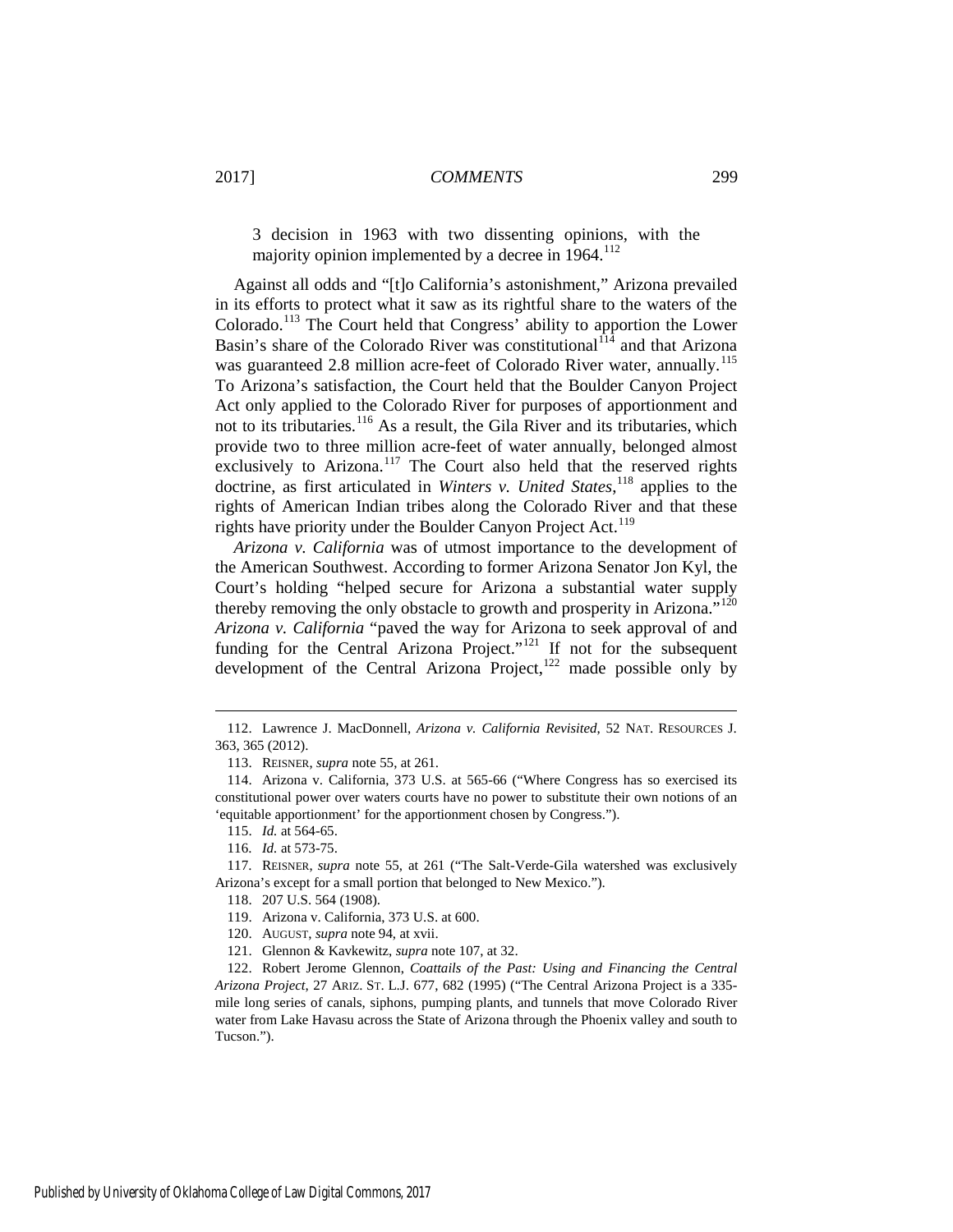*Arizona*, the cities of south central Arizona, (namely Phoenix and Tucson) would not exist. $123$ 

#### *C. The Colorado River: Future Challenges*

Although things have finally settled—at least for the time being $124$ —yet another element of complexity overshadows current and future appropriations of the waters of the Colorado. Modern science has now shed light on what could one day develop into one of America's greatest blunders, with profound consequences for the West as it exists today. Based on dendrochronology—the study of tree rings, which allows for "a year-byyear record . . . reflect[ing] the climatic and environmental conditions in which the tree grew" $125$ —it is now recognized by scientists that decades worth of compacts and litigation were based on a misunderstanding of how much water from the Colorado River was truly available to share.<sup>[126](#page-16-3)</sup> At the signing of the Colorado River Compact in 1922, it was believed by all involved—based on the available science of the time—that the annual streamflow of the river would have allowed the Upper and Lower Basins to each receive 7.5 million acre-feet annually.<sup>[127](#page-16-4)</sup> Dendrochronology, however, tells a much different story. Tree-ring studies completed in the 1970s show that between 1906 and 1922—the span of years surveyed to generate the estimates upon which the Colorado River Compact is based—the river was experiencing "the longest period of sustained high streamflow [since 1564]."<sup>[128](#page-16-5)</sup> Continued research in this area has "confirmed that, over a 500 or 1000-year period, the average annual flow in the [Colorado] River at Lee Ferry was in the range of 13 to 14 [million acre-feet], not the 18 to 20 [million acre-feet] as anticipated by the framers of the 1922 Colorado River Compact."<sup>[129](#page-16-6)</sup>

<sup>123.</sup> *See* AUGUST, *supra* note [94,](#page-12-10) at 99-100, 108.

<span id="page-16-1"></span><span id="page-16-0"></span><sup>124.</sup> Glennon & Kavkewitz, *supra* note [107,](#page-14-7) at 34 ("Although Arizona could be said to have achieved a 'smashing victory' in the battle over the allocation of Colorado River water rights in *Arizona v. California*, the River's inherent inconsistencies combined with increased variability in future years due to climate change and the looming issue of the Upper Basin's rights mean that the war over the River's flow is not over.").

<span id="page-16-3"></span><span id="page-16-2"></span><sup>125.</sup> *What Is Dendrochronology*, CORNELL UNIV.: CORNELL TREE-RING LAB., http:// dendro.cornell.edu/whatisdendro.php (last modified May 27, 2015).

<sup>126.</sup> Glennon & Kavkewitz, *supra* note [107,](#page-14-7) at 33-34.

<sup>127.</sup> *See* HUNDLEY, *supra* not[e 89,](#page-12-0) at 307-08.

<span id="page-16-6"></span><span id="page-16-5"></span><span id="page-16-4"></span><sup>128.</sup> Ramzi Touchan & Malcolm Hughes, *The Role of Dendrochronology in Natural Resource Management*, 2000 U.S. DEP'T OF AGRIC. PROC. RMRS-P-13 277, http://www. fs.fed.us/rm/pubs/rmrs\_p013/rmrs\_p013\_277\_281.pdf.

<sup>129.</sup> Glennon & Kavkewitz, *supra* note [107,](#page-14-7) at 36.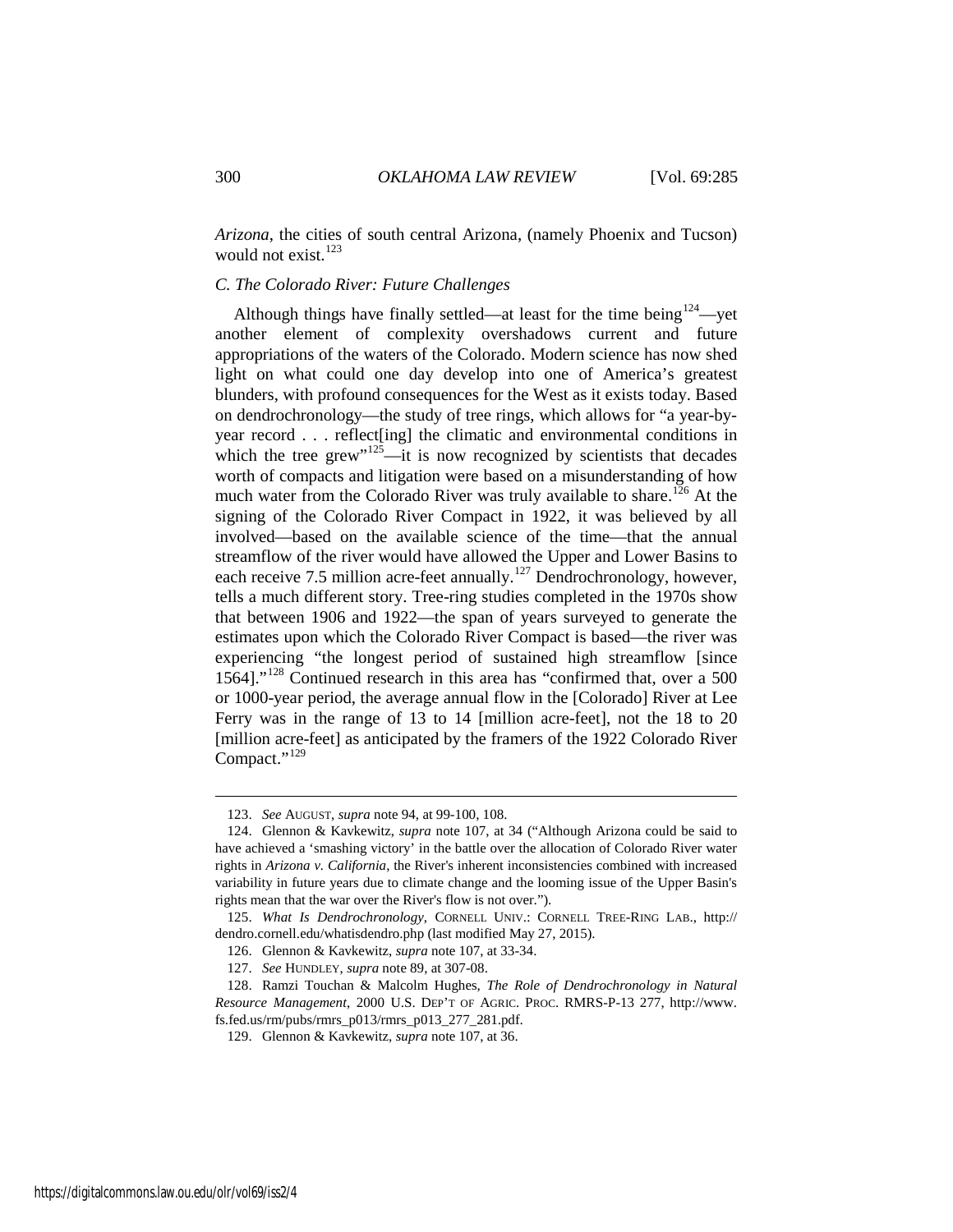Ultimately, dendrochronology points to a frightening conclusion: there is considerably less water available in the Colorado River than initially presumed. Nearly one hundred years of litigation, negotiation, and compacting are based on an incorrect assumption about the total amount of water available to share. The inevitable shortages will be further complicated by both climate change and population projections. As discussed, the Colorado River Basin will become subject to more frequent and intense droughts. $130$  At the same time, the West is projected to experience a substantial growth in population; by 2050, an estimated ninety-four million people will call the West home and all of them will need water.[131](#page-17-1) Therefore, it is essential that management of the Colorado River Basin begins to take into consideration these substantial challenges.

The reserved water rights of American Indian tribes make apportionment of water rights in the Colorado River Basin even more complex. In 1908, the Supreme Court heard *Winters v. United States*, a case concerning the rights of American Indians living on the Fort Belknap Reservation in Montana to irrigate their lands.<sup>[132](#page-17-2)</sup> Acknowledging that the Reservation was established to promulgate the ideals of agrarian society among its indigenous occupants,<sup>[133](#page-17-3)</sup> and that the arid lands of Fort Belknap would be "practically valueless" in the absence of irrigation,  $134$  the Court held that the United States government had reserved the water necessary for that objective to be achieved. $135$ 

The *Winters* Court's reasoning must be viewed in light of the prevailing federal Indian policy of the time. During the nineteenth century, the United States government's American Indian policy was largely shaped by the ideology of "Manifest Destiny." Coined by journalist John L. O'Sullivan in 1845, the term came to perfectly summarize America's "broadly held national sentiment" of territorial and ideological expansion.<sup>[136](#page-17-6)</sup> Manifest Destiny proved to be the perfect justification for American military conquests of the nineteenth century, particularly conflicts with American Indian tribes during westward expansion.

<span id="page-17-0"></span><sup>130.</sup> *See supra* Section I.B.

<span id="page-17-1"></span><sup>131.</sup> Garfin et al., *supra* not[e 29,](#page-5-0) at 463.

<sup>132. 207</sup> U.S. 564, 565 (1908).

<sup>133.</sup> *Id.* at 576.

<sup>134.</sup> *Id.*

<sup>135.</sup> *Id.* at 577.

<span id="page-17-6"></span><span id="page-17-5"></span><span id="page-17-4"></span><span id="page-17-3"></span><span id="page-17-2"></span><sup>136.</sup> Jeanne T. Heidler & David S. Heidler, *Manifest Destiny*, ENCYCLOPÆDIA BRITANNICA, http://www.britannica.com/event/Manifest-Destiny (last updated Mar. 9, 2015).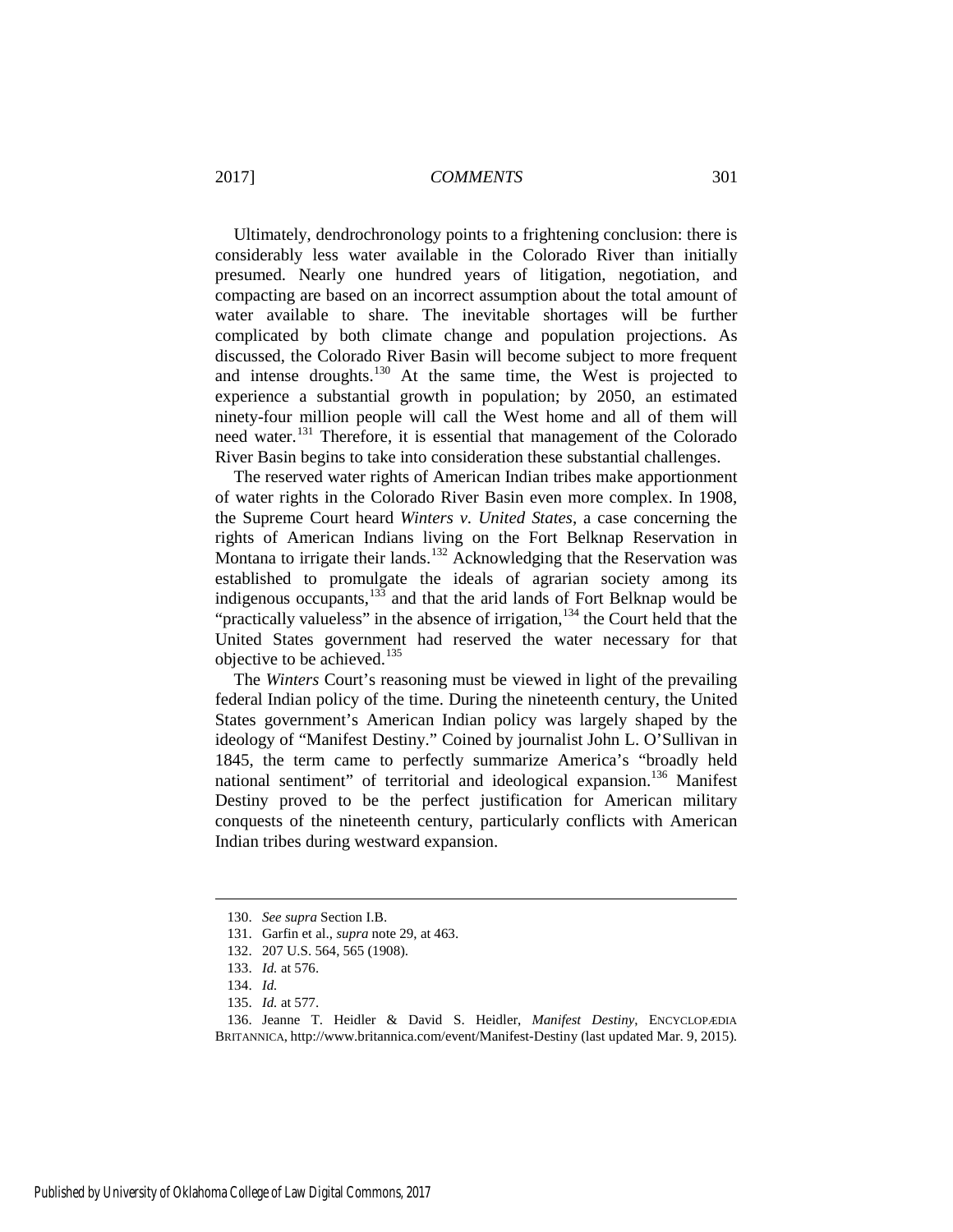<span id="page-18-0"></span>Marked by the Massacre at Wounded Knee in December 1890,<sup>[137](#page-18-1)</sup> the close of the large-scale military conflict with American Indians required a paradigm shift for federal Indian policy. As such, Manifest Destiny slowly gave way to a new era marked by assimilationist efforts. Horrified at the government's treatment of American Indians, reformers in the eastern United States became obsessed with "saving" America's indigenous peoples.<sup>[138](#page-18-2)</sup> Although history would remember them as paternalistic,<sup>[139](#page-18-3)</sup> these well-intentioned reformers became focused on protecting indigenous peoples—from themselves. Henry Pratt's remark, "[K]ill the Indian in order to preserve the man,"[140](#page-18-4) embodied the rationalization of these reformers who deemed Christianity, agriculture, and democracy to be pivotal in the destruction of traditional communal values, thereby allowing American Indians to enjoy the benefits of "civilization."<sup>[141](#page-18-5)</sup>

In 1888, the Fort Belknap Indian Reservation was established in northern Montana and "set apart 'as an Indian reservation as and for a permanent home and abiding place of the Gros Ventre and Assiniboine bands or tribes of Indians."<sup>[142](#page-18-6)</sup> Beginning in 1889, agents of Fort Belknap began appropriating water from the Milk River—which defines the Reservation's northern boundary—in order to irrigate land for agriculture, "[e]nabl[ing] by means thereof to train, encourage, and accustom large numbers of Indians residing . . . to habits of industry and to promote their civilization and improvement."<sup>[143](#page-18-7)</sup> In 1900, Henry Winters and other non-Native settlers in the area constructed diversions on the Milk River above the Reservation, thereby preventing sufficient amounts of water from reaching the Reservation for irrigation purposes.<sup>144</sup>

<u>.</u>

<sup>137.</sup> *See generally* DEE BROWN, BURY MY HEART AT WOUNDED KNEE (1970).

<span id="page-18-2"></span><span id="page-18-1"></span><sup>138.</sup> *See generally* FRANCIS PAUL PRUCHA, THE GREAT FATHER: THE UNITED STATES GOVERNMENT AND THE AMERICAN INDIANS 611-30 (combined & unabr. vol. I & II 1995).

<span id="page-18-3"></span><sup>139.</sup> *See id.* at 610 ("The reformers knew what was best for the wards of the government. Lacking all appreciation of the Indian cultures, they were intent on forcing upon the natives the qualities that they themselves embodied. It was an ethnocentrism of frightening intensity  $\dots$ .").

<sup>140.</sup> *See* CLARA SUE KIDWELL & ALAN VELIE, NATIVE AMERICAN STUDIES 50 (2005).

<span id="page-18-6"></span><span id="page-18-5"></span><span id="page-18-4"></span><sup>141.</sup> *See* PRUCHA, *supra* not[e 138,](#page-18-0) at 687 (noting that amongst Christian reformers "there was fundamental agreement that neither homesteads nor legal citizenship would benefit the Indians if they were not properly educated to appreciate the responsibilities as well as the benefits of both.").

<sup>142.</sup> Winters v. United States, 207 U.S. 564, 565 (1908).

<span id="page-18-7"></span><sup>143.</sup> *Id.* at 566-67.

<span id="page-18-8"></span><sup>144.</sup> *Id.* at 568-69.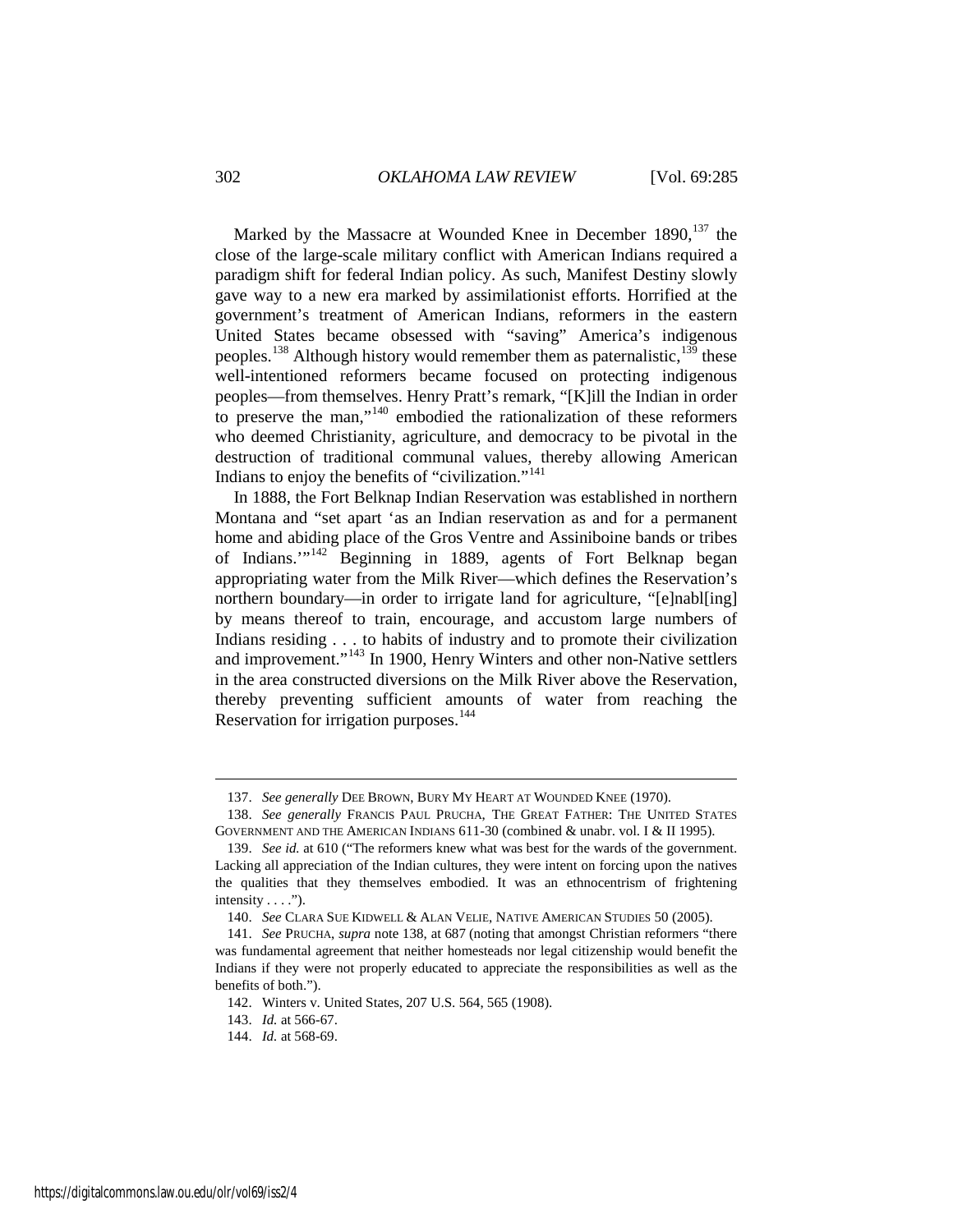In its decision, the Court relied heavily on the idea that the Fort Belknap Reservation was created for the purpose of providing a place for the tribes to occupy and use.[145](#page-19-0) Furthermore, the Reservation was established by the United States government for the tribe to transition from what the government perceived as an undesirable nomadic society to an agricultural one.[146](#page-19-1) The Court acknowledged that, without the availability of irrigation, the Reservation's arid lands would be "practically valueless."[147](#page-19-2) The Court concluded that because the Reservation had been established for the purposes of promoting agriculture among its indigenous inhabitants, the government had reserved the water necessary for that objective to be achieved.[148](#page-19-3)

The effect of *Winters* was an affirmance that the United States had reserved the water rights of American Indian reservations at the date of their establishment. Much later, in *Arizona v. California*, the Court quantified the reserved water rights of American Indian tribes in the Lower Basin states as the water necessary for an individual reservation's "practicably irrigable acreage" or "PIA."<sup>[149](#page-19-4)</sup> These reserved rights differ from prior appropriation in two incredibly important respects: (1) a reservation's creation date serves as its date of priority, and (2) the right to water is not lost through non-use.<sup>[150](#page-19-5)</sup> Taken together, the modern implications of the *Winters* Doctrine, PIA, and deviations of reserved rights from prior appropriation mean that American Indian tribes control vast amounts of water in the parched American West.<sup>[151](#page-19-6)</sup>

## *D. Glenwood Springs, Colorado: A City's Fight to Protect its Water-Based Tourism Industry from Drought*

Some 170 miles west of Denver, deep in the heart of Colorado's Western Slope country at 5,761 feet above sea level, lies Glenwood Springs, Colorado. With less than 10,000 full-time residents, Glenwood Springs's laidback attitude and quaint downtown invoke images more consistent with

<span id="page-19-0"></span><sup>145.</sup> *Id.* at 575-76.

<span id="page-19-1"></span><sup>146.</sup> *Id.* at 576.

<sup>147.</sup> *Id.*

<sup>148.</sup> *Id.* at 577.

<sup>149. 373</sup> U.S. 546, 600-01 (1963).

<span id="page-19-5"></span><span id="page-19-4"></span><span id="page-19-3"></span><span id="page-19-2"></span><sup>150.</sup> Sylvia F. Liu, *American Indian Reserved Water Rights: The Federal Obligation to Protect Tribal Water Resources and Tribal Autonomy*, 25 ENVTL. L. 425, 428-29 (1995).

<span id="page-19-6"></span><sup>151.</sup> According to the Colorado River Water Users Association, there are twenty-nine tribes within the Basin, "with vested water rights in excess of 2,900,000 acre feet to the Colorado River." *Ten Tribes Partnership*, COLO. RIVER WATER USERS ASS'N, http://www.crwua.org/colorado-river/ten-tribes (last visited Sept. 18, 2016).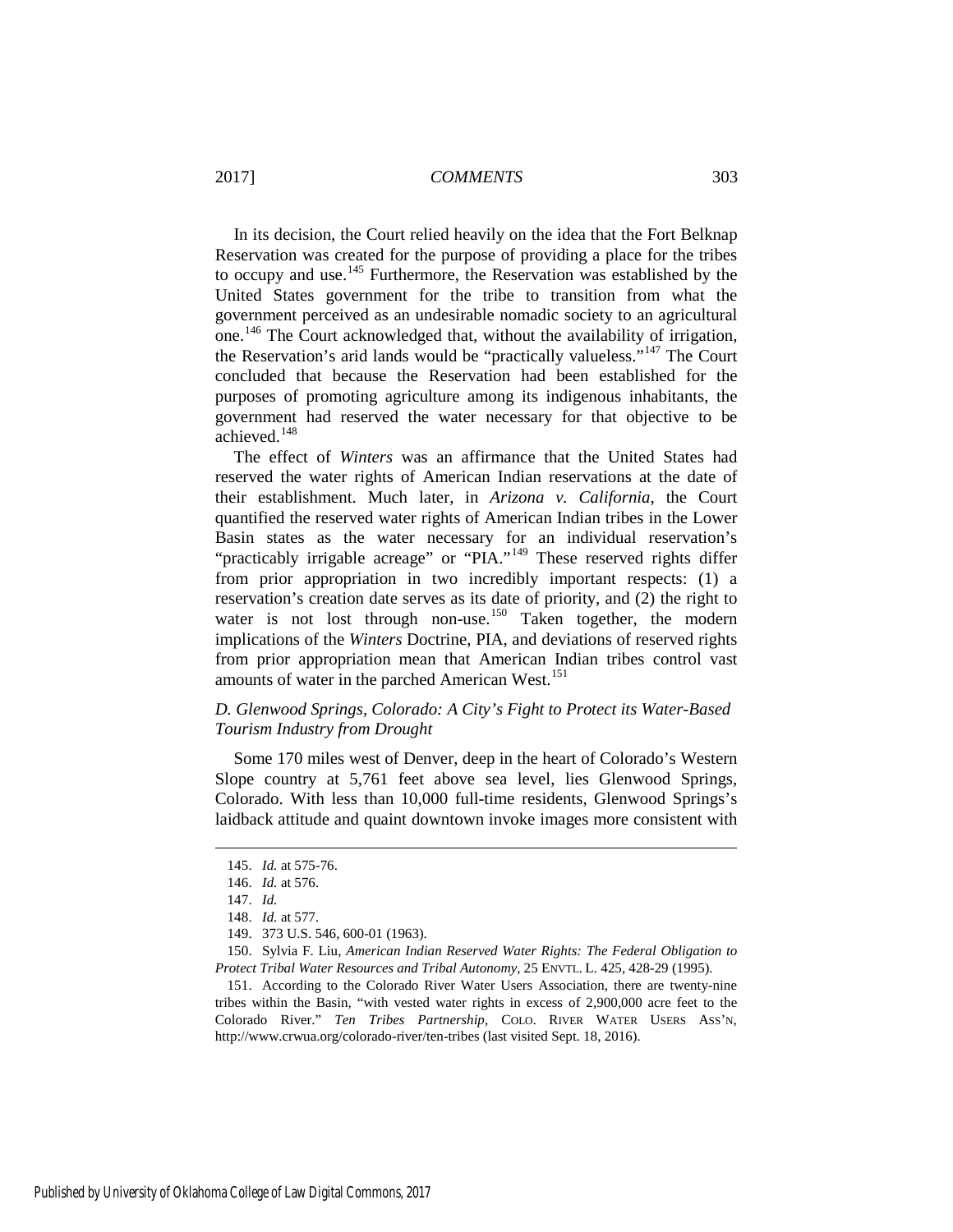a groovy mountain town than its title as an incorporated city suggests.<sup>[152](#page-20-1)</sup> These factors, as well as the affordability of housing in the area compared to pricier communities along Colorado's Western Slope region, such as Aspen, combined with the area's year-round outdoor recreational opportunities, helped Glenwood Springs snag the number five spot in Outside Magazine's "Best Places to Live in the U.S." in 2015.<sup>[153](#page-20-2)</sup>

Whether it is for the mineral hot springs pool or rafting, paddle-boarding, and fly-fishing opportunities on the Colorado or Roaring Fork Rivers, "Glenwood's claim to fame has always been water."[154](#page-20-3) It is evident that the Glenwood Springs loves being associated with recreational water opportunities, especially since tourism is a massive economic force with "[a]s many as 60,000 tourists raft[ing] the Colorado River above this scenic canyon town each summer."<sup>[155](#page-20-4)</sup> Tourism has a meaningful impact on Glenwood Springs's economy, making it essential that tourists return year after year.[156](#page-20-5)

<span id="page-20-0"></span>Like many other Colorado "gateway communities,"<sup>[157](#page-20-6)</sup> water-based tourism is crucial to the city's reputation and economy, making it imperative that even in times of drought and low in-streamflows on the Colorado River, tourists will still be flocking to Glenwood Springs for its water attractions.<sup>[158](#page-20-7)</sup> On December 19, 2013, the city council of Glenwood Springs approved a motion authorizing the City to proceed with confirmation of water rights on the Colorado River that, if perfected by adjudication, would give the City the ability to support the construction of three new whitewater parks.<sup>[159](#page-20-8)</sup> Within two weeks, the City submitted its application to perfect these conditional "surface water rights for

<span id="page-20-1"></span>-

158. Carlton, *supra* not[e 155.](#page-20-0)

<span id="page-20-8"></span><span id="page-20-7"></span>159. *See* Brent Gardner-Smith, *Glenwood Drops into Whitewater Court*, ASPEN JOURNALISM (Feb. 17, 2014), http://aspenjournalism.org/2014/02/17/glenwood-drops-in-towhitewater-court/.

<sup>152.</sup> *The 16 Best Places to Live in the U.S.: 2015*, *supra* not[e 1.](#page-1-3)

<sup>153.</sup> *Id.*

<sup>154.</sup> *Id.*

<span id="page-20-4"></span><span id="page-20-3"></span><span id="page-20-2"></span><sup>155.</sup> Jim Carlton, *Water Fight Stirs Up Old Rivalries in Colorado*, WALL ST. J. (Aug. 24, 2015, 2:04 PM), http://www.wsj.com/articles/water-fight-stirs-up-old-rivalries-in-colorado-1440439441.

<span id="page-20-5"></span><sup>156.</sup> *Tourism Report*, GLENWOOD SPRINGS CHAMBER RESORT ASS'N, http://www. glenwoodchamber.com/tourism-report.html (last visited Sept. 18, 2016).

<span id="page-20-6"></span><sup>157.</sup> Gateway communities refer to "the towns and cities bordering public lands such as state and national parks, forests, wildlife refuges, historic sites and wilderness areas." Luther Propst et al., *Meeting the Challenge of Change in Western Communities*, 18 J. LAND RESOURCES & ENVTL. L. 63, 63 (1998).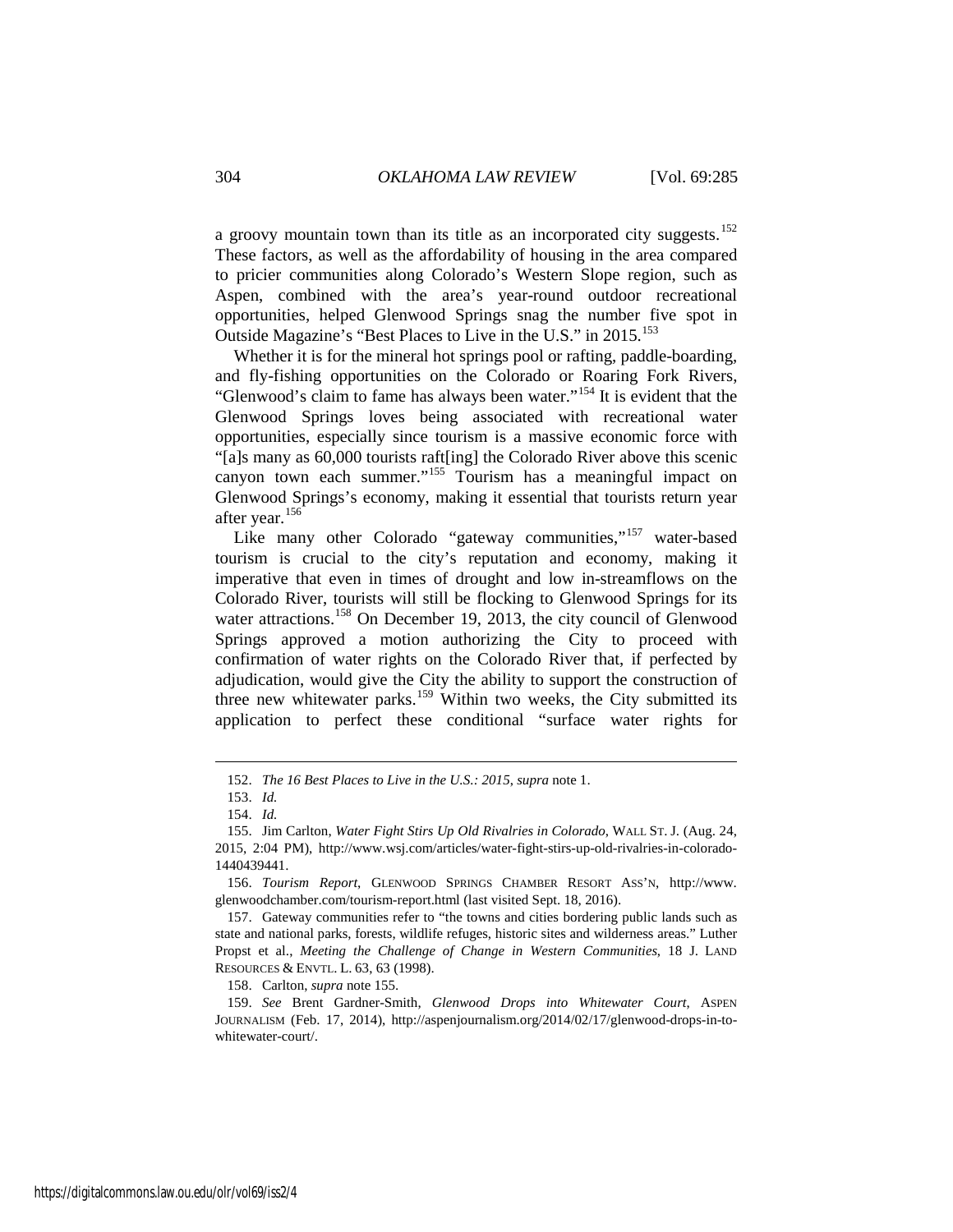recreational in-channel uses" to the District Court, Water Division No. 5 of the Colorado state court system.<sup>[160](#page-21-1)</sup>

#### <span id="page-21-0"></span>*1. Recreational In-Channel Diversions (RICDs)*

Over the past several decades, many Colorado communities have vigorously rebranded themselves as outdoor paradises by "marketing their natural landscape and outdoor amenities in the growing recreation and tourism industry."[161](#page-21-2) RICDs have become incredibly important because of the implicit reliance such economies have on adequate water supplies.<sup>[162](#page-21-3)</sup> Under Colorado law, an RICD is defined as:

<span id="page-21-7"></span>the minimum amount of [streamflow] as it is diverted, captured, controlled, and placed to beneficial use between specific points defined by control structures pursuant to an application filed by a county, municipality, city and county, water district, water and sanitation district, water conservation district, or water conservancy district for a reasonable recreation experience in and on the water from April 1 to Labor Day of each year unless the applicant can demonstrate that there will be demand for the reasonable recreation experience on additional days.<sup>[163](#page-21-4)</sup>

RICDs permit the construction of "control structures,"[164](#page-21-5) which allow for manipulation of both the concentration and timing of streamflows.<sup>[165](#page-21-6)</sup> The manipulation of water supplies for recreational purposes through the RICD

<span id="page-21-1"></span><sup>160.</sup> Application for Surface Water Rights for Recreational In-Channel Uses at 1, Colorado v. County of Garfield, No. 2013CW3109 (Colo. Dist. Ct. Water Div. No. 5 Dec. 31, 2013), http://cwcbweblink.state.co.us/WebLink/ElectronicFile.aspx?docid=174537& searchid=a811645f-3be4-4b8f-b874-704eba873c9f&dbid=0.

<span id="page-21-2"></span><sup>161.</sup> Rebecca Abeln, *Instream Flows, Recreation as Beneficial Use, and the Public Interest in Colorado Water Law*, 8 U. DENV. WATER L. REV. 517, 518 (2005).

<span id="page-21-3"></span><sup>162.</sup> *Id.* at 519 ("The latest trend across Colorado has been to host the whitewater sports of boating and kayaking, which depend, of course, on water supply and the right to use it." (footnote omitted)).

<sup>163.</sup> COLO. REV. STAT. § 37-92-103(10.3) (2015).

<span id="page-21-5"></span><span id="page-21-4"></span><sup>164.</sup> A "control structure" is defined under Colorado statute as "a structure consisting of durable man-made or natural materials that has been placed with the intent to divert, capture, possess, and control water in its natural course for an appropriator's intended and specified recreational in-channel diversion." COLO. REV. STAT. § 37-92-103(6.3) (2015).

<span id="page-21-6"></span><sup>165.</sup> *Id.* ("Concentration of river flow by a control structure constitutes control of water for a recreational in-channel diversion.").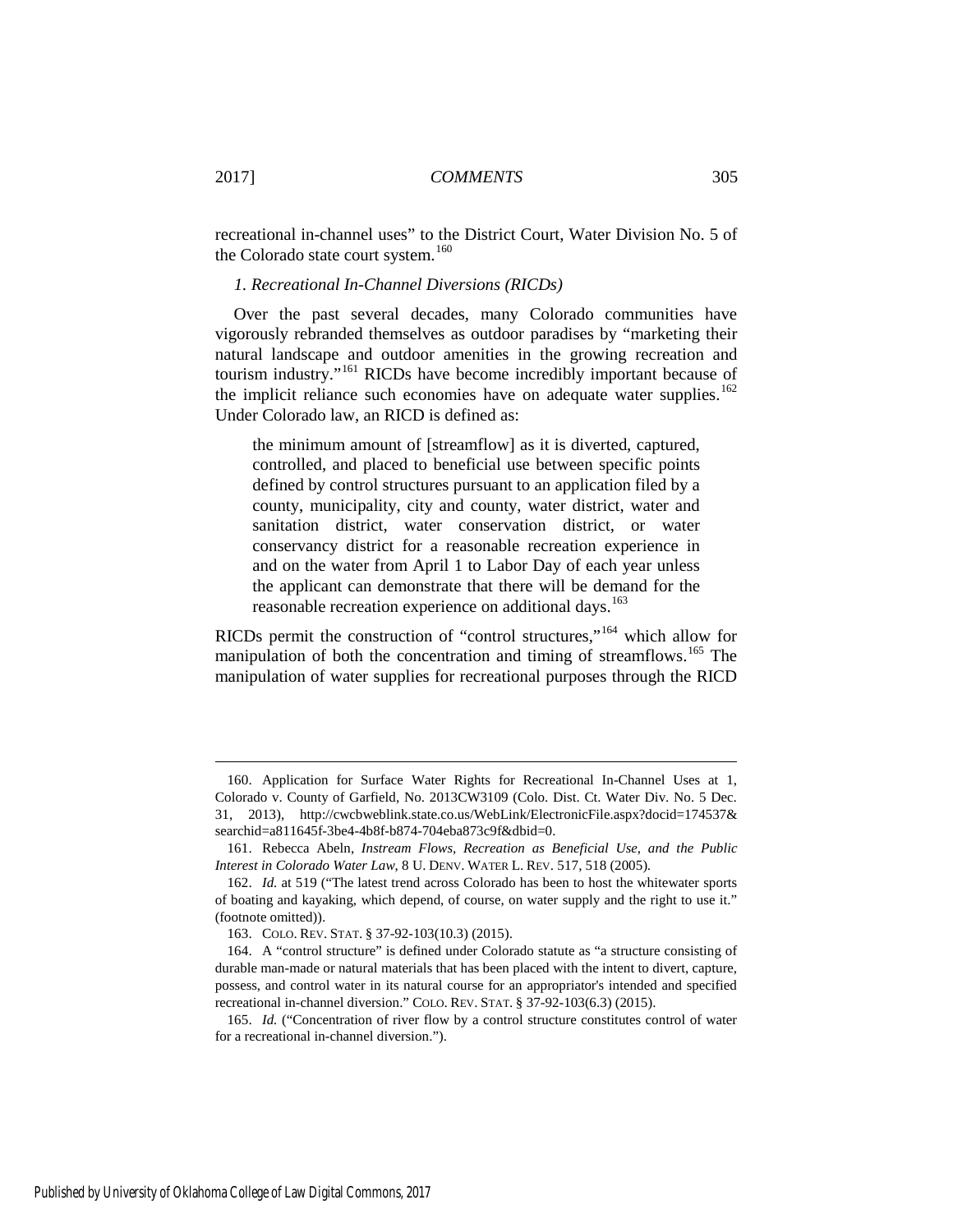mechanism "helps to protect the investment Colorado communities make in whitewater parks and the economic benefits associated with those parks."<sup>[166](#page-22-2)</sup>

<span id="page-22-0"></span>RICDs remain a relatively new phenomenon in Colorado water law.[167](#page-22-3) As previously discussed,<sup>168</sup> "[t]he creation of a water right in Colorado is accomplished by fulfillment of three elements: (1) intent to use the water; (2) diversion of the water; and (3) application of the diverted water to a beneficial use."<sup>[169](#page-22-5)</sup> However, in 2001, the Colorado legislature, recognizing the value of recreational water use,<sup>[170](#page-22-6)</sup> passed Senate Bill 216 (SB 216).<sup>[171](#page-22-7)</sup>

<span id="page-22-1"></span>SB 216 dramatically altered the basic tenets that had governed Colorado water law since its establishment as a territory in  $1861$ .<sup>[172](#page-22-8)</sup> In an attempt to create a new method to govern RICD requests that was compatible within the traditional water law framework,<sup>[173](#page-22-9)</sup> the Colorado legislature ultimately created a new category of water rights that do not explicitly require the physical diversion of water from its source.<sup>[174](#page-22-10)</sup> Rather than diverting water from its source for beneficial use elsewhere, RICDs allow for the manipulation of streamflows as "necessary for a reasonable recreational experience in and on the water."<sup>[175](#page-22-11)</sup> To many, <sup>[176](#page-22-12)</sup> SB 216 signals a paradigm

168. *See supra* Section II.A.

169. Abeln, *supra* not[e 161,](#page-21-7) at 520-21.

<span id="page-22-8"></span><span id="page-22-7"></span>171. Glenn E. Porzak et al., *Recreation Water Rights: "The Inside Story"*, 10 U. DENV. WATER L. REV. 209, 212 (2007).

173. Mack, *supra* note [167,](#page-22-0) at 79-81.

<span id="page-22-11"></span>175. *Recreational In-Channel Diversions*, COLO. WATER CONSERVATION BOARD, http://cwcb.state.co.us/environment/recreational-in-channel-diversions/Pages/main.aspx (last visited Sept. 19, 2016).

<span id="page-22-12"></span>176. There was heated opposition to creating the SB 216 framework within Colorado water law that recognized recreational in-channel diversions as beneficial uses. Some suggest that the Colorado Water Conservation Board has a "collective disdain" for recreational in-channel diversions and have historically not been favorable to such

<span id="page-22-13"></span><span id="page-22-2"></span><sup>166.</sup> Jason Carey, *Recreational In-Channel Diversions in Colorado*, ENVTL. PROTECTION (July 17, 2013), https://eponline.com/articles/2013/07/17/ricds-in-colorado.aspx?admgarea =ht.industrytrends.

<span id="page-22-3"></span><sup>167.</sup> Joshua Mack, *The Evolution of Colorado's Recreational In-Channel Diversions*, 10 U. DENV. WATER L. REV. 73, 73 (2006) ("Recreational In-Channel Diversions ('RICDs') are an area of Colorado water law that has developed only in recent years.").

<span id="page-22-6"></span><span id="page-22-5"></span><span id="page-22-4"></span><sup>170.</sup> COLO. RIVER WATER CONSERVATION DIST., RECREATIONAL WATER USE 1 (2016), http://www.coloradoriverdistrict.org/wp-content/uploads/2014/10/Recreational-Water-Use-2016.pdf.

<sup>172.</sup> *See* HOBBS, *supra* note [69,](#page-10-1) at 5.

<span id="page-22-10"></span><span id="page-22-9"></span><sup>174.</sup> Porzak et al., *supra* note [171,](#page-22-1) at 210 ("In the eyes of many of Colorado's most powerful water users—sometimes referred to as the 'water buffaloes'—when it comes to water appropriation, 'traditional' has meant only out-of-channel diversion and water consumption.").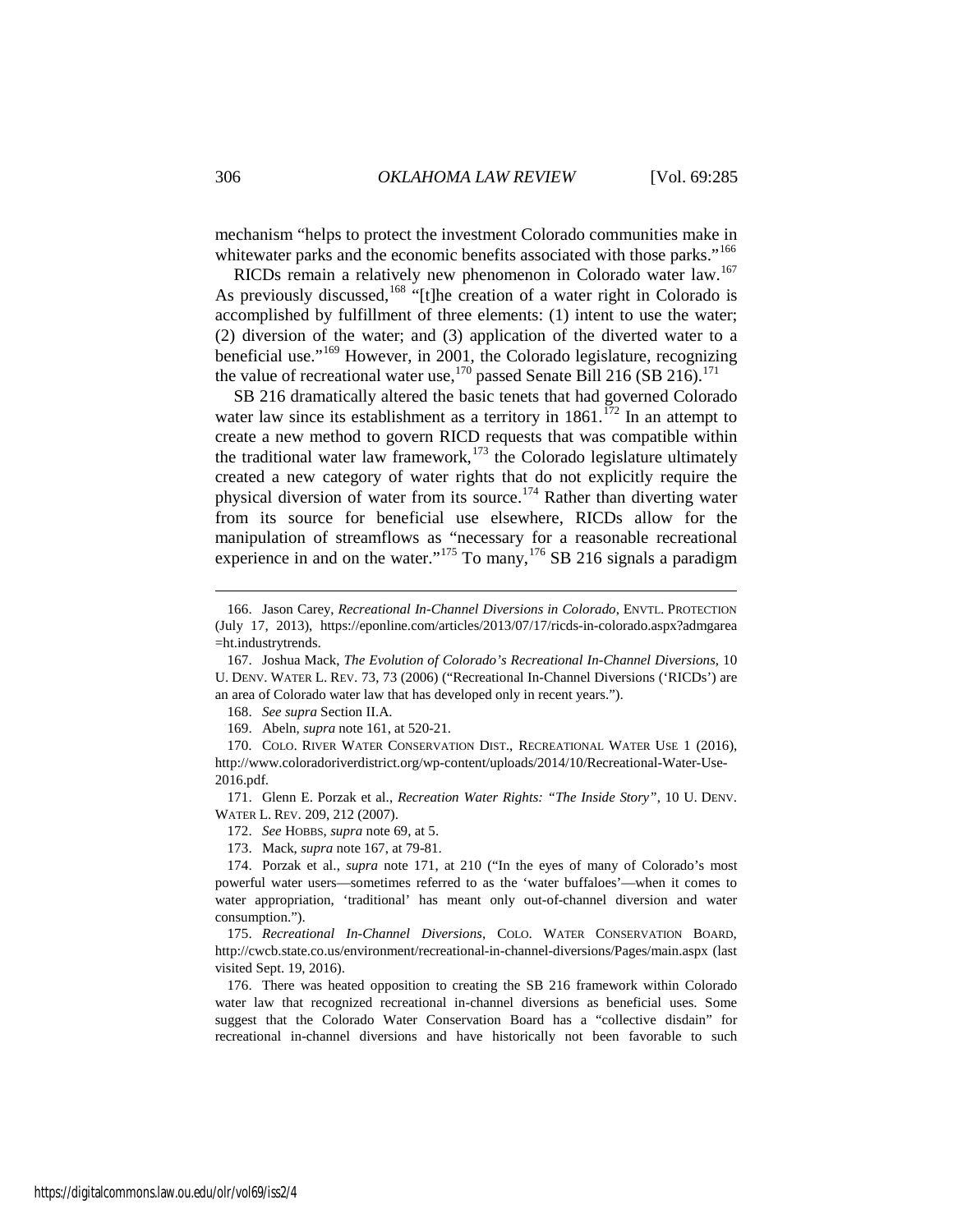shift in Colorado law to a framework in which recreational water rights, non-consumptive by their very nature, are "a legitimate use of Colorado's water."<sup>[177](#page-23-0)</sup>

Not only did SB 216 substantially revise diversion requirements, but it also shifted the traditional role of adjudication in the creation of water rights.[178](#page-23-1) Under SB 216, applications for RICDs filed with the district court are forwarded to the Colorado Water Conservation Board (CWCB) for review.<sup>[179](#page-23-2)</sup> While acting as a "fact-finder for the water court,"<sup>[180](#page-23-3)</sup> the CWCB is charged with evaluating the RICD application in light of the following: (1) "[w]hether the adjudication and administration of the recreational inchannel diversion would materially impair the ability of Colorado to fully develop and place to consumptive beneficial use its compact entitlements;" $181$  (2) "[w]hether exercise of the recreational in-channel diversion would cause material injury to instream flow water rights appropriated pursuant to subsections (3) and (4) of this section;"<sup>[182](#page-23-5)</sup> and (3) "[w]hether adjudication and administration of the recreational in-channel diversion would promote maximum utilization of waters of the state."<sup>[183](#page-23-6)</sup> The CWCB's recommendation and findings of fact are then considered by the water court in their ultimate determination to approve or deny applications for RICDs.<sup>[184](#page-23-7)</sup> If the water court determines that the RICD application meets the aforementioned statutory requirements, then the court may issue a decree for the RICD.<sup>185</sup> If the proposed diversion request would "materially impair the ability of Colorado to fully develop and place to consumptive beneficial use its compact entitlements, the court shall deny the application."<sup>[186](#page-23-9)</sup>

<span id="page-23-0"></span>applications. *See* Mack, *supra* note [167,](#page-22-0) at 89-90; *see also Recreational In-Channel Diversions*, *supra* note [175](#page-22-13) ("The size and magnitude of flows protected by many of the RICD water rights to date have the potential to restrict future upstream development potential and may reduce the flexibility that Colorado has to manage its water resources.").

<sup>177.</sup> Porzak et al., *supra* not[e 171,](#page-22-1) at 212.

<span id="page-23-1"></span><sup>178.</sup> *See supra* Section II.A.

<span id="page-23-2"></span><sup>179.</sup> *See* Porzak et al., *supra* note [171,](#page-22-1) at 224-25.

<span id="page-23-3"></span><sup>180.</sup> *Id.* at 225.

<span id="page-23-4"></span><sup>181.</sup> COLO. REV. STAT. § 37-92-102(6)(b)(I) (2015).

<span id="page-23-5"></span><sup>182.</sup> *Id.* § 37-92-102(6)(b)(IV).

<span id="page-23-6"></span><sup>183.</sup> *Id.* § 37-92-102(6)(b)(V).

<span id="page-23-7"></span><sup>184.</sup> *Id.* § 37-92-305(13)(a).

<span id="page-23-8"></span><sup>185.</sup> *Id.* § 37-92-305(13)(e).

<span id="page-23-9"></span><sup>186.</sup> *Id*. § 37-92-305(13)(c).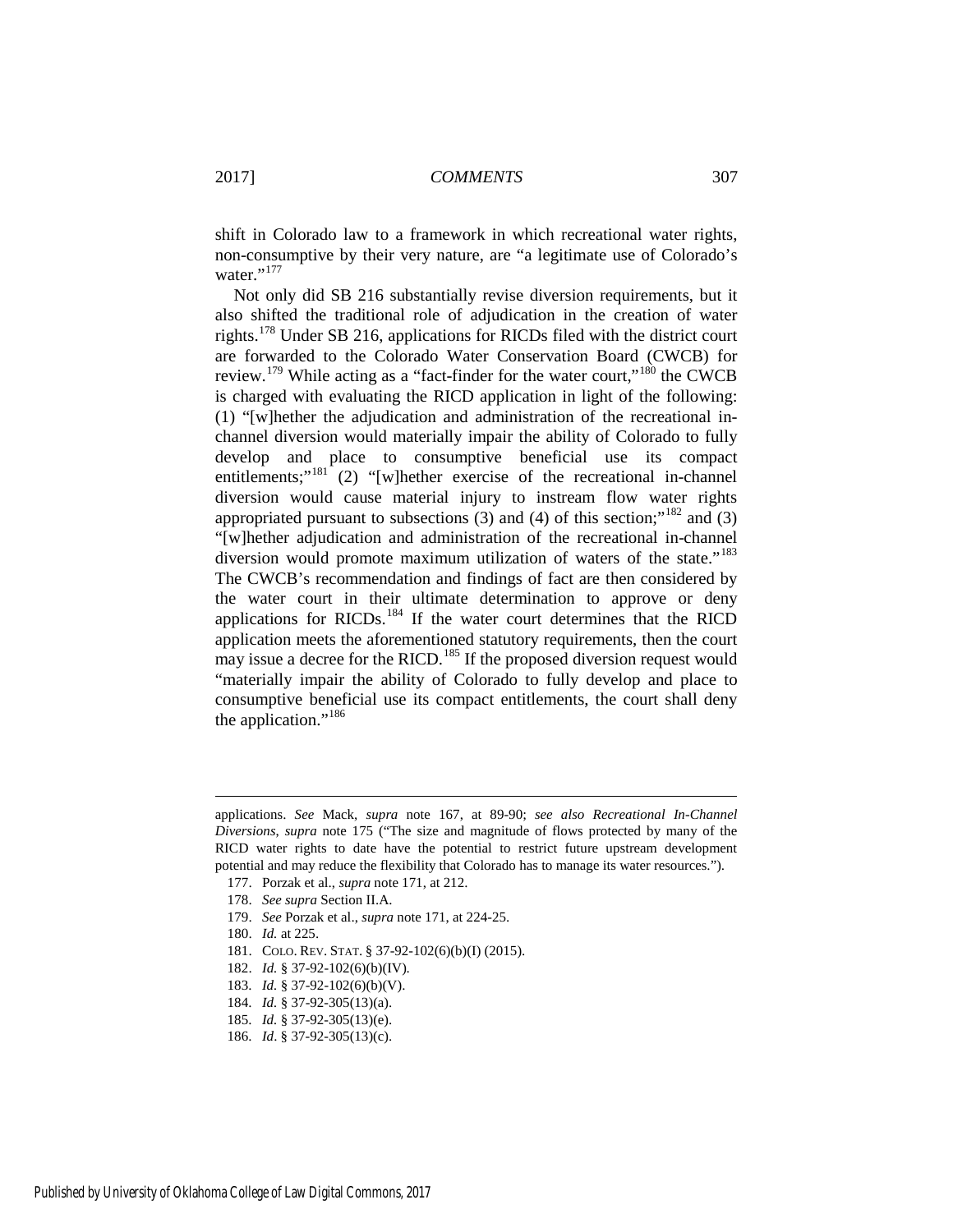#### *2. Glenwood Springs's RICD Request*

The ultimate fate of Glenwood Springs's application for a new RICD has yet to be fully determined. In July 2015, the CWCB voted to adopt the CWCB staff's findings that

the adjudication and administration of the proposed RICDs, for the flow amounts and time periods specified in the proposed [application] . . . will materially impair the ability of Colorado to fully develop and place to consumptive beneficial use its compact entitlements and will have an impact on the manner, cost, and timing of such development.<sup>[187](#page-24-0)</sup>

Upon the CWCB's vote, these findings of fact were submitted to the District Court of the State of Colorado, Water Division No. 5. Although the district court has yet to announce its final decision regarding Glenwood Springs's RICD request, an application rooted in a desire to protect its booming whitewater industry even during times of drought and low streamflows, Glenwood Springs's application provides a meaningful starting point for a discussion regarding stakeholder involvement in water management.

## *III. Stakeholder Involvement: A (Relatively) New Approach for the Future of Water Policy*[188](#page-24-1)

In the coming decades, as water resources become increasingly scarce, particularly in the Colorado River Basin, local governments and communities will be tasked with striking a balance between prioritizing water rights and finding equitable solutions that are able to satisfy the needs of existing—and future—water users. To accomplish this formidable task, it is essential that governments at municipal, state, and regional levels not only recognize the importance of stakeholder involvement when making

<span id="page-24-0"></span><sup>187.</sup> Archive of *Public Deliberation on the Board of Commissioners for the City of Glenwood's Recreational In-Channel Diversion (RICD) Application in Case No. 5- 13CW3109*, COLO. WATER CONSERVATION BOARD, http://cwcbweblink.state.co.us/ WebLink/ElectronicFile.aspx?docid=195871&searchid=fef9e7e2-47d3-4585-84bd-33398 fbb99d4&dbid=0 (last visited Sept. 19, 2016).

<span id="page-24-1"></span><sup>188.</sup> There are many terms to describe the various activities and those are involved with the process generally referred to as "public participation." Jerome Delli Priscoli, *What Is Public Participation in Water Resources Management and Why Is It Important?*, 29 WATER INT'L 221, 221 (2004) ("Participation can mean many things to many people."). Therefore, in this Comment, I have chosen to utilize the term "stakeholder involvement."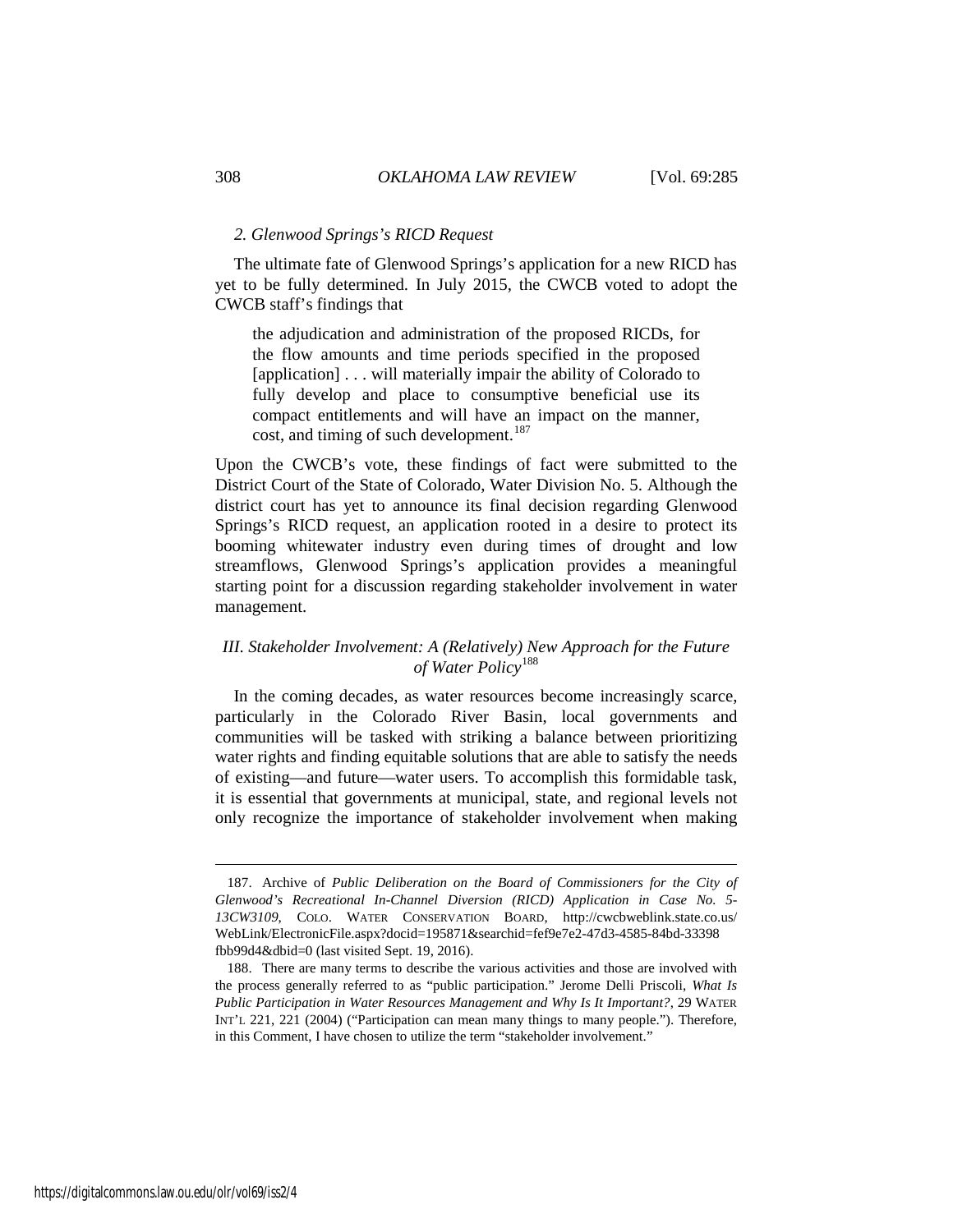decisions regarding water management but go a step further and incorporate meaningful involvement processes into mandated legal structures.

#### *A. The Importance of Citizen Participation*

<span id="page-25-0"></span>In her seminal article, "A Ladder of Citizen Participation," Sherry Arnstein famously quipped, "The idea of citizen participation is a little like eating spinach: no one is against it in principle because it is good for you."[189](#page-25-1) In this regard, little has changed since initial publication of "A Ladder of Citizen Participation" in 1969; as a pillar of American democracy, citizen participation still garners enormous respect,<sup>[190](#page-25-2)</sup> at least in theory. In everyday practice, however, citizen participation is generally regarded as cumbersome<sup>[191](#page-25-3)</sup> and even ineffective, both in terms of achieving consensus within communities<sup>[192](#page-25-4)</sup> and spurring government action.<sup>193</sup>

According to Arnstein, when citizen participation is defined as a "redistribution of power" among those who have previously been excluded in a community's decision-making processes, resistance to such engagement inevitably emerges.<sup>[194](#page-25-6)</sup> Citizen participation is not only important as a broad conceptual theory; Arnstein argued that all forms of participation are not created equal.<sup>[195](#page-25-7)</sup> To emphasize this point, she constructed the groundbreaking and now well-known "Ladder of Citizen Participation" to show that "significant gradations of citizen participation" exist.<sup>[196](#page-25-8)</sup> Each of the ladder's eight rungs corresponds to varying levels of control that citizens have in the outcome of citizen participation, ranging from the lowest degrees of power (manipulation and therapy) to middle degrees of power (consultation and tokenism) and ending with citizen

194. Arnstein, *supra* not[e 189,](#page-25-0) at 216.

<span id="page-25-1"></span><sup>189.</sup> Sherry R. Arnstein, *A Ladder of Citizen Participation*, 35 J. AM. INST. PLANNERS 216, 216 (1969).

<span id="page-25-2"></span><sup>190.</sup> *Id.* at 216 ("Participation of the governed in their government is, in theory, the cornerstone of democracy—a revered idea that is vigorously applauded by virtually everyone.").

<span id="page-25-3"></span><sup>191.</sup> *See generally* SAUL D. ALINSKY, FROM CITIZEN APATHY TO PARTICIPATION 1 (1957), http://www.iupui.edu/~mswd/S516/multimedia/word\_doc/Alinsky1957.pdf ("I know that building a community organization or circumstances for citizen participation is hard, tedious, tough and at many points a rough experience.").

<span id="page-25-4"></span><sup>192.</sup> *See* Renée A. Irvin & John Stansbury, *Citizen Participation in Decision Making: Is It Worth the Effort?*, 64 PUB. ADMIN. REV. 55, 55 (2004).

<span id="page-25-8"></span><span id="page-25-7"></span><span id="page-25-6"></span><span id="page-25-5"></span><sup>193.</sup> *See* Stephen D. Cupps, *Emerging Problems of Citizen Participation*, 37 PUB. ADMIN. REV. 478, 478-79 (1977).

<sup>195.</sup> *Id.*

<sup>196.</sup> *Id.* at 217.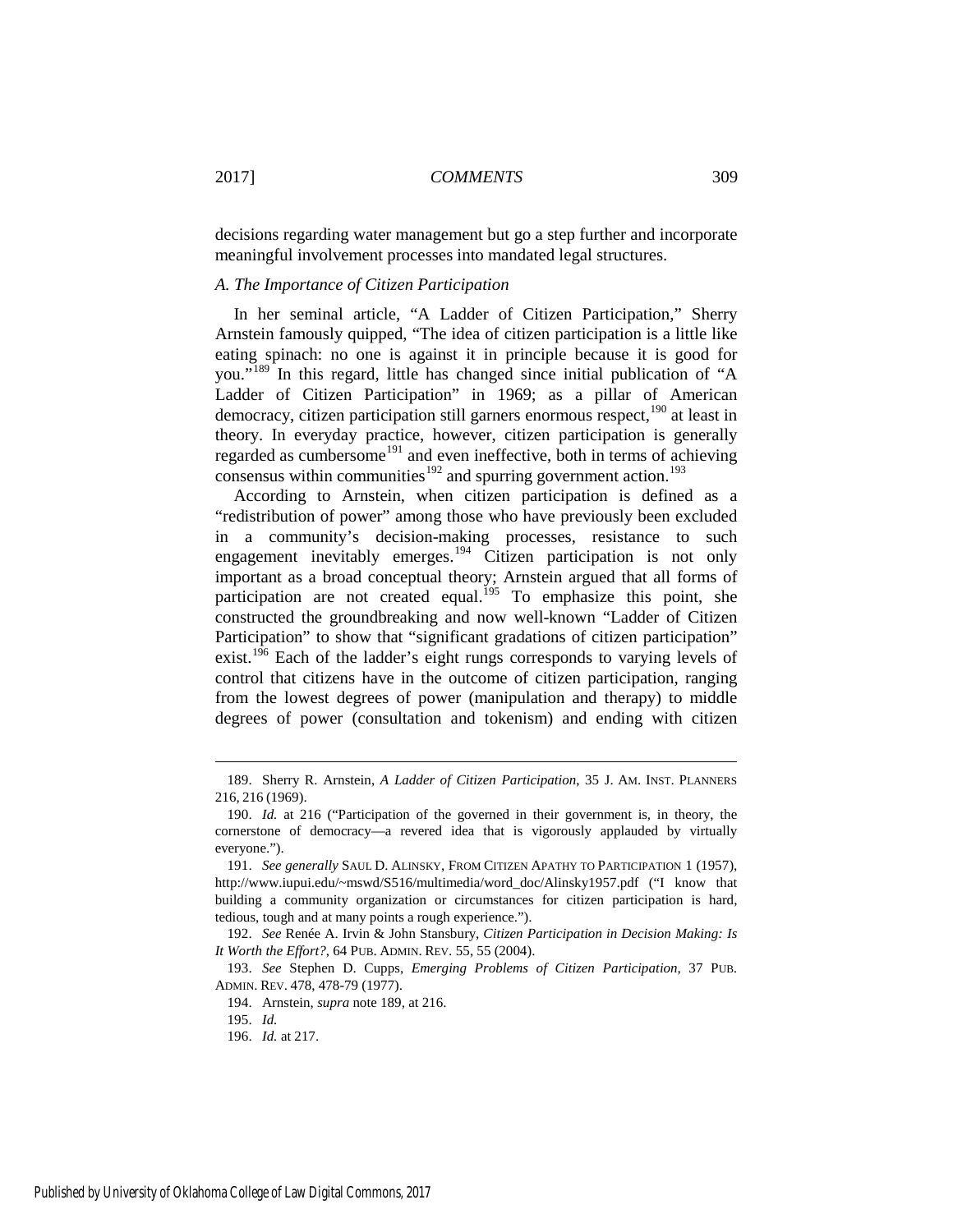control, the highest degree of power that those engaged in public participation processes can wield.<sup>197</sup>

The purpose of Arnstein's Ladder of Citizen Participation is not only to recognize that citizen participation matters in and of itself, but that the actual quality of participation processes matters.<sup>[198](#page-26-1)</sup> Participation is truly meaningful only when processes are designed to allow those involved to have a significant opportunity to "determin[e] the end product."<sup>[199](#page-26-2)</sup> It is, therefore, critical that *meaningful* citizen participation processes are included in water management and policy.

#### *B. Stakeholder Involvement and Water Management*

A stakeholder is "any person who has an interest in the outcome of [a] policy or planning decision."<sup>[200](#page-26-3)</sup> In water management literature, stakeholders are often referred to as "individuals and groups with an interest in water allocation decisions."<sup>[201](#page-26-4)</sup> The term has evolved from connoting mere public participation to "imply[ing], if not actually confer[ring], something resembling legal standing."<sup>[202](#page-26-5)</sup> The benefits of stakeholder involvement in water management decisions go far beyond satisfying legal mandates for public participation by providing a space that allows stakeholders to engage with political leadership to craft solutions for the issue at hand.[203](#page-26-6) Most importantly, stakeholder involvement in water policy creates a "necessary sense of ownership" in the outcome, "contribut[ing] to community cohesion and empowerment."<sup>[204](#page-26-7)</sup>

In Colorado, the state's current stakeholder involvement system is a testament to the resolve of its political leadership to address the uncertainties surrounding Colorado's future water supply in the wake of a historic drought in  $2002$ .<sup>[205](#page-26-8)</sup> The state's long-term water vulnerabilities became even more apparent when studies suggested that, taking into

<span id="page-26-0"></span>-

204. *Id.*

<sup>197.</sup> *Id.*

<sup>198.</sup> *Id.* at 216-17.

<sup>199.</sup> *Id.* at 217.

<span id="page-26-3"></span><span id="page-26-2"></span><span id="page-26-1"></span><sup>200.</sup> Jeff Loux, *Collaboration and Stakeholder Engagement*, *in* WATER RESOURCES PLANNING AND MANAGEMENT 251, 251 (R. Quentin Grafton & Karen Hussey eds., 2011).

<span id="page-26-5"></span><span id="page-26-4"></span><sup>201.</sup> James L. Huffman, *Comprehensive River Basin Management: The Limits of Collaborative, Stakeholder-Based, Water Governance*, 49 NAT. RESOURCES J. 117, 140 (2009).

<sup>202.</sup> *Id.*

<sup>203.</sup> *Id.* at 141.

<span id="page-26-8"></span><span id="page-26-7"></span><span id="page-26-6"></span><sup>205.</sup> Nelson Harvey, *Colorado's Water Plan, Then: How We Got Here*, HEADWATERS, 2015, at 8, 11, http://issuu.com/cfwe/docs/colorado\_swaterplan.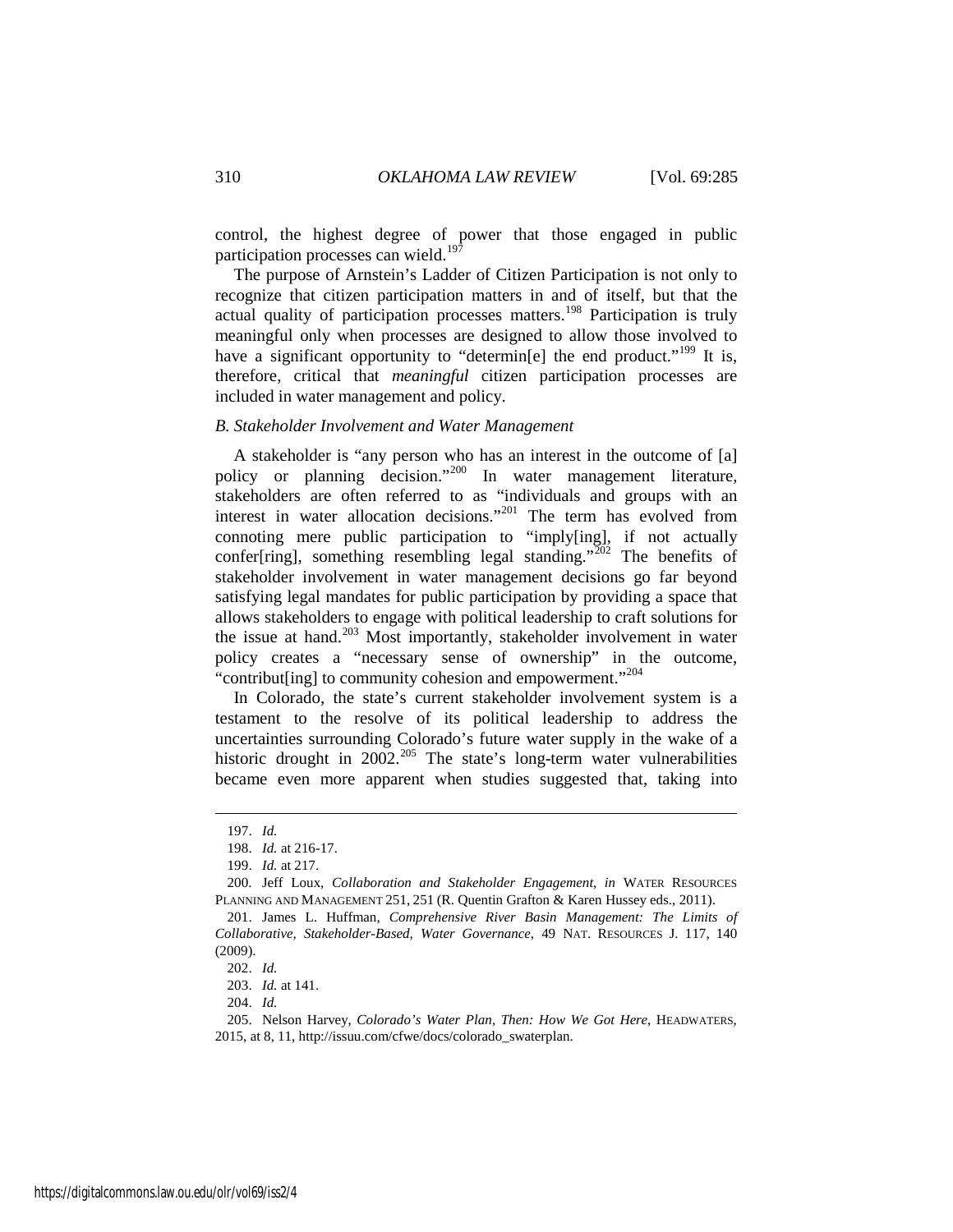account current water demands coupled with projected population growth, Colorado would face an annual deficiency of 630,000 acre-feet of water by 2030.<sup>[206](#page-27-0)</sup> Faced with drought and projected water shortages, Colorado's efforts over the last decade to gain control over its water future incidentally created one of the most pro-stakeholder-involvement water policy schemes in the American West.

<span id="page-27-6"></span>In 2003, these concerns about the reliability and longevity of Colorado's water resources led to the establishment of the Statewide Water Supply Initiative.<sup>[207](#page-27-1)</sup> Designed to "proactively address the state's water supply challenges through a thorough 'bottom-up, not top-down' analysis of state water supplies and demands," the Statewide Water Supply Initiative invited stakeholders to participate in "basin roundtables."<sup>[208](#page-27-2)</sup> This initial progress was furthered with the Colorado legislature's passage of House Bill 05- 1177 (HB 1177), known as the "Colorado Water for the 21st Century Act," in 2005.<sup>[209](#page-27-3)</sup> HB 1177 made each of the nine roundtables—one for each of the state's eight river basins, as well as one exclusively for the Denver metropolitan area—permanent "to encourage locally driven collaborative solutions to water supply challenges."<sup>[210](#page-27-4)</sup> Composed of more than 300 volunteers, these basin roundtables were tasked with the creation of basin-wide water needs assessments for each of the nine basins.<sup>[211](#page-27-5)</sup>

#### <span id="page-27-7"></span>*C. Best Practices from Across the West*

Across the American West, local, state, and regional governments are beginning to involve constituents representing a broad range of interests to influence the decision-making process regarding water management. Although these examples highlight different stages in the stakeholderinvolvement process, as well as consider different scales of involvement, the strategies employed in central Arizona and Sacramento, California, are noteworthy examples for consideration.

<u>.</u>

<span id="page-27-0"></span><sup>206.</sup> Eryn Gable, *A Numbers Game: What the Technical Work Surrounding the Interbasin Compact Process Reveals*, HEADWATERS, 2009, at 11, 11, http://issuu.com/ cfwe/docs/hw19\_web/0.

<span id="page-27-1"></span><sup>207.</sup> George Sibley, *Colorado's Water for the 21st Century Act: Finally Doing the Right Thing?*, HEADWATERS, Spring 2009, at 4, 6-7, http://issuu.com/cfwe/docs/hw19\_web/0.

<sup>208.</sup> *Id.* at 7.

<span id="page-27-3"></span><span id="page-27-2"></span><sup>209.</sup> Colorado Water for the 21st Century Act, 2005 Colo. Sess. Laws 1472 (codified as amended at COLO. REV. STAT. § 37-75-101 (2015)).

<span id="page-27-4"></span><sup>210.</sup> Colorado Water for the 21st Century Act, 2005 Colo. Sess. Laws 1473 (codified as amended at COLO. REV. STAT. § 37-75-104(1)(a) (2015)).

<span id="page-27-5"></span><sup>211.</sup> *Basin Roundtables*, COLO. WATER CONSERVATION BOARD, http://cwcb.state.co.us/ water-management/basin-roundtables/Pages/main.aspx (last visited Sept. 20, 2016).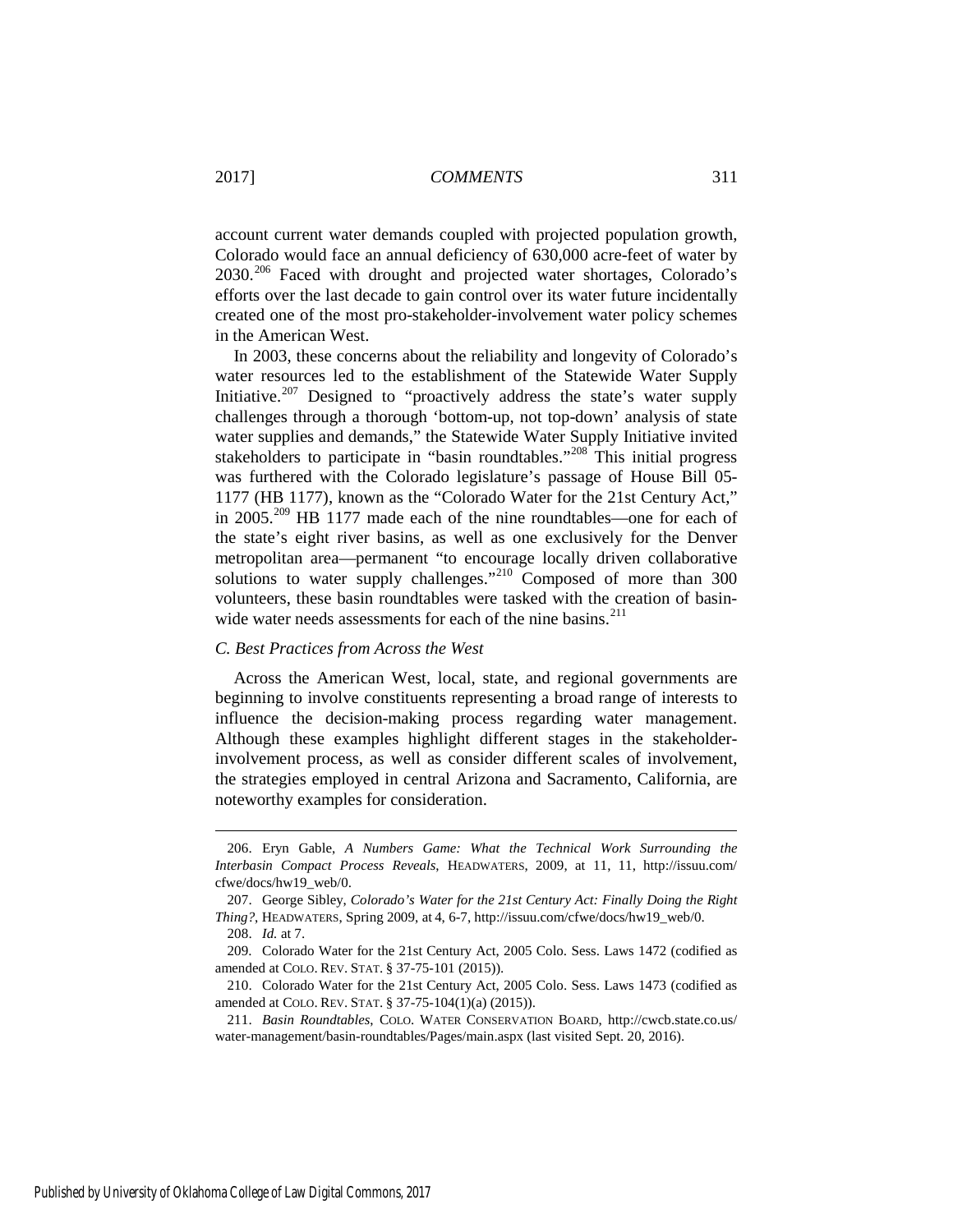#### *1. Arizona's "Sun Corridor"*

In 2012, the Lincoln Institute of Land Policy partnered with the Sonoran Institute's Western Lands and Communities Program to host a workshop regarding water management choices in central Arizona's "Sun Corridor."<sup>212</sup> Motivated by the philosophy that "effective water Motivated by the philosophy that "effective water management will increasingly require broader public engagement and more participatory governance mechanisms," the Sonoran Institute's and the Lincoln Institute of Land Policy's collaboration was designed to stimulate a dialogue among participants about current and future challenges to Arizona's water future.<sup>[213](#page-28-1)</sup> In particular, the workshop aimed to discover the values that participants assigned to water in four distinct categories: (1) agriculture; (2) the natural environment; (3) public spaces ("Aesthetics and Urban Environments"); and (4) household use ("Our Lifestyle of Affluence").<sup>[214](#page-28-2)</sup> The vast majority of participants were from Maricopa and Pima Counties, representing various entities such as educational and environmental groups, industrial and agricultural interests, municipal water providers, civic organizations, as well as individual citizens.<sup>[215](#page-28-3)</sup> Additionally, a large number of participants self-identified as "water buffalos."<sup>[216](#page-28-4)</sup>

After an introduction to the categorical water uses, workshop participants were asked to discuss their own assumptions about water use, with moderators asking follow-up questions designed to challenge reported assumptions.[217](#page-28-5) For instance, following a conversation regarding land use choices in central Arizona—notably, the use of irrigation to support agriculture in the Sonoran Desert and lifestyle choices such as the prevalence of personal swimming pools and lush grass lawns—participants were asked to reconsider these assumptions with specific questions such as,

<u>.</u>

<span id="page-28-1"></span><span id="page-28-0"></span><sup>212.</sup> Jim Holway & Alexandra Arboleda, *Fostering Public Engagement in Water Choices: Lessons from a Sun Corridor Workshop* 1 (Lincoln Inst. Of Land Policy, Working Paper WP12JH1, 2012).

<sup>213.</sup> *Id.*

<sup>214.</sup> *Id.* at 5.

<sup>215.</sup> *Id.* at 13-14.

<span id="page-28-4"></span><span id="page-28-3"></span><span id="page-28-2"></span><sup>216.</sup> *Id.* at 14. The Lincoln Institute of Land Policy loosely defines a "water buffalo" as "a term used to describe the experts who have spent much of their careers working on water policies in the West, usually representing a particular water user perspective but sometimes as senior officials or administrators of state and federal water management agencies as well." *Id.* at 4 n.2.

<span id="page-28-5"></span><sup>217.</sup> *Id.* at 5.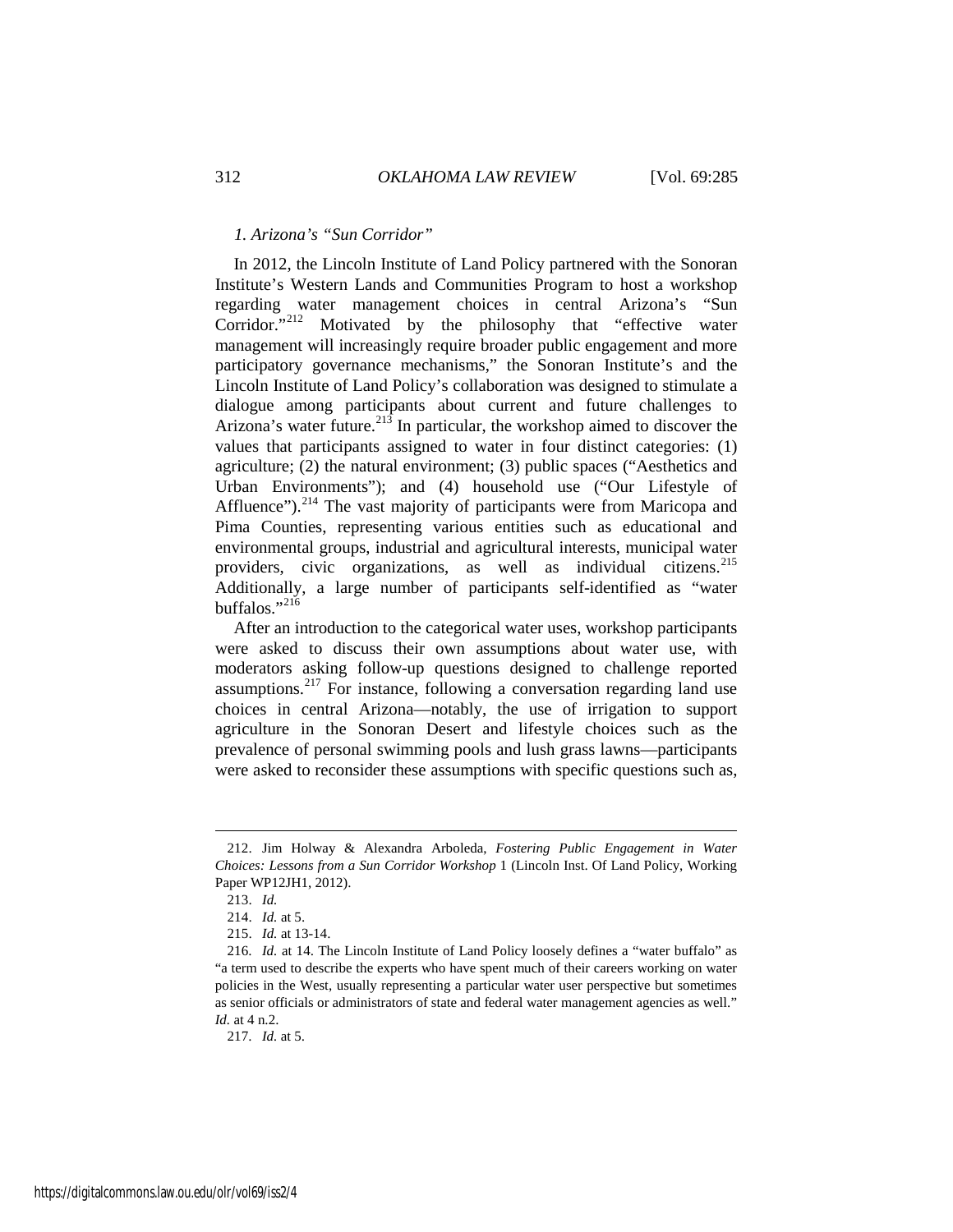when forced to choose between swimming pools and wildlife, "What is the 'right' or 'best' choice and who should decide?"<sup>[218](#page-29-0)</sup>

The Sun Corridor workshop is a great example of the initial stages of stakeholder involvement. Furthermore, while the workshop yielded impressive results, feedback from event organizers provides important information for others engaged in crafting stakeholder involvement processes. First, organizers recognized that diversity of stakeholders in small group discussions resulted in "unproductive arguments and an inability to facilitate genuine sharing and understanding of different perspectives."[219](#page-29-1) Whereas this aspect of organization created less than desirable results, organizers were incredibly pleased with the interaction and discussion spurred among participants through the use of keypad polling.[220](#page-29-2) In hindsight, organizers recognized that workshop participants were "not a representative selection of Arizonans"<sup>[221](#page-29-3)</sup> and that future policy discussions would need to involve stakeholders from underrepresented groups.[222](#page-29-4) As exemplified by the Sun Corridor workshop, organizers of similar stakeholder involvement events should be mindful to appropriately manage stakeholders in order to incite meaningful participation and to make sure that all necessary stakeholders are included in the process.

#### *2. Sacramento's Water Forum*

In 1993, Sacramento, California, incidentally began one of the most impressive stakeholder involvement processes when it formed the Sacramento Area Water Forum.<sup>[223](#page-29-5)</sup> Similar to the Sun Corridor workshop, the Water Forum "did not arise out of any specific dispute or crisis" but "emerged in a region that had a history of considerable conflict in regard to water."<sup>[224](#page-29-6)</sup> Rather, the Water Forum evolved "organically" and humbly began when the City of Sacramento and Sacramento County agreed to staff a regional water plan, which resulted in the creation of the City-County Office of Metropolitan Water Planning (CCOMWP).<sup>[225](#page-29-7)</sup> The CCOMWP was established in order for the municipal and county governments "[t]o

<span id="page-29-1"></span><span id="page-29-0"></span>-

224. *Id.* at 6.

<sup>218.</sup> *Id.* at 7.

<sup>219.</sup> *Id.* at 21.

<sup>220.</sup> *Id.*

<sup>221.</sup> *Id.* at 13.

<sup>222.</sup> *Id.* at 21.

<span id="page-29-7"></span><span id="page-29-6"></span><span id="page-29-5"></span><span id="page-29-4"></span><span id="page-29-3"></span><span id="page-29-2"></span><sup>223.</sup> *See* Sarah Connick, *The Sacramento Area Water Forum: A Case Study* 5 (Inst. of Urban & Reg'l Dev. Univ. of Cal. at Berkeley, Working Paper No. 2006-06, 2006), http://iurd.berkeley.edu/wp/2006-06.pdf.

<sup>225.</sup> *Id.* at 10.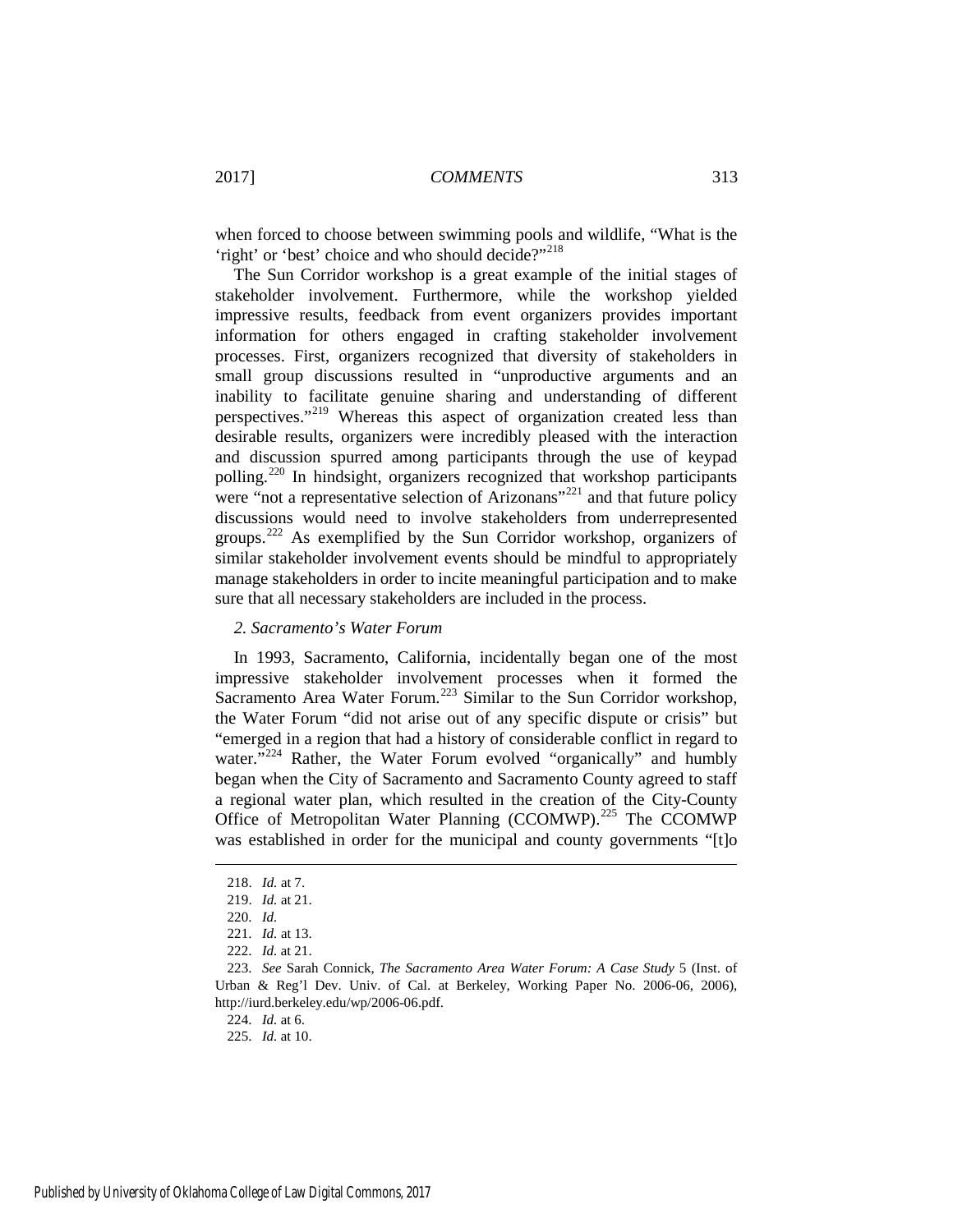formulate an area-wide plan for providing a safe and reliable water supply in a manner that protects the environment."<sup>[226](#page-30-0)</sup>

Early in the development phase, CCOMWP recognized that if the goal of agreement to any large-scale water plan was to be achieved, it was critical to involve entities that were absent.<sup>[227](#page-30-1)</sup> Soon thereafter, the CCOMWP began assembling stakeholders with the help of a trained facilitator and organized them into four distinct groups to represent the following interests: (1) water interests, (2) development and business interests, (3) environmental interests, and (4) public interests.<sup>[228](#page-30-2)</sup> Stakeholders were chosen based on the idea of involving "those who are directly affected by the issue, those who could make change happen, and those who could block change."[229](#page-30-3) As expected, many of these interest groups had historically been adversarial parties and were admittedly accustomed to advancing their agenda through litigation.<sup>[230](#page-30-4)</sup> "Building the Water Forum Agreement proved to be a painstaking task,"[231](#page-30-5) but it was one that culminated in a memorandum of understanding in 2000 between more than forty-one entities within the region.<sup>[232](#page-30-6)</sup>

Several important lessons emerged from the Sacramento Area Water Forum because of the size of the stakeholder process. First, as the Water Forum demonstrates, it may be necessary to bring in professionals who are trained at facilitating discussion among stakeholders, particularly stakeholders who have had adversarial relationships in the past. Second, creating a meaningful discussion among diverse stakeholders can be a resource-intense process, both in terms of time and financial costs. However, as the seven-year-long Water Forum highlights, such daunting undertakings can prove to yield impressive, equitable results in creating a water management policy that at least considers, if not incorporates, all stakeholders' views.

### *IV. Moving Forward: Suggestions for Future Stakeholder Involvement in Colorado*

<span id="page-30-0"></span>As evidenced by the Colorado Water for the 21st Century Act, Colorado has taken tremendous strides to actively engage its citizens in formulating

<sup>226.</sup> *Id.*

<span id="page-30-1"></span><sup>227.</sup> *Id.* at 15.

<sup>228.</sup> *Id.* at 17.

<span id="page-30-4"></span><span id="page-30-3"></span><span id="page-30-2"></span><sup>229.</sup> *Id.* at 18.

<sup>230.</sup> *Id.*

<sup>231.</sup> *Id.* at 47.

<span id="page-30-6"></span><span id="page-30-5"></span><sup>232.</sup> *Id.* at 5.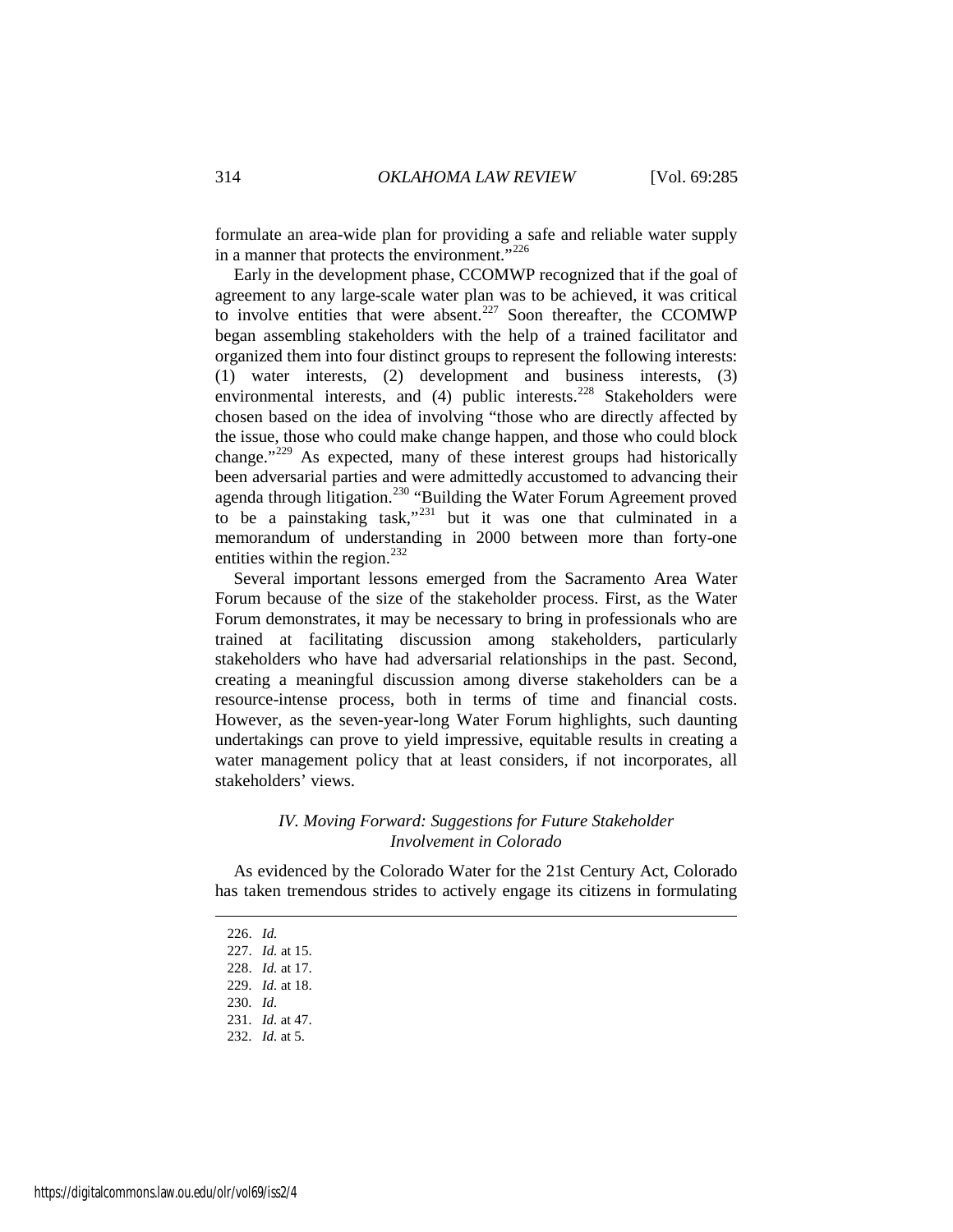the state's future water policies.<sup>[233](#page-31-0)</sup> The creation of the basin roundtable system is an excellent means of soliciting stakeholder involvement, but the addition of tribal involvement and further engagement with stakeholders about the importance of aggressive water conservation would dramatically improve Colorado's existing stakeholder involvement framework.

#### *A. Tribal Engagement*

One of the most glaring discrepancies in Colorado's current stakeholder involvement system is the absence of the state's American Indian tribes. Tribal water rights in the American West are generally misunderstood,<sup>[234](#page-31-1)</sup> largely unsettled, $^{235}$  $^{235}$  $^{235}$  but astonishingly valuable. However, the Southern Ute Indian Tribe and the Ute Mountain Ute Tribe appear to be largely absent from the past decade's discussions about Colorado's water future. Although serious precautions would need to be taken in the establishment and organization of an involvement mechanism for the tribes due to the actual and perceived different legal doctrines that govern American Indian water rights, a tribal presence at roundtables would have allowed the Southern Utes and Ute Mountain Utes to share their perspectives about water use in the basins of their homelands and jurisdictional territories. Furthermore, this presence would have given the tribes a platform to educate other stakeholders about their perspectives on basin waters and their legal rights.

<sup>233.</sup> *See supra* note[s 208](#page-27-6)[-211](#page-27-7) and accompanying text.

<span id="page-31-1"></span><span id="page-31-0"></span><sup>234.</sup> *Panel Discussions from "Indian Nations on the Eve of the Twenty-First Century,*" 43 S.D. L. REV. 438, 444 (1998) ("I'll speak for about ten minutes and try to cover--at least skim the mountain tops of the Indian-reserved doctrine, because it is a very complicated area of federal Indian law as much as it is a complicated area of law because it concerns water law and water rights.").

<span id="page-31-2"></span><sup>235.</sup> In Colorado, tribal reserved water rights have been settled. STATE OF COLO., *supra* note [58,](#page-9-0) at 2-30. However, many tribal water rights in the West have yet to be litigated and adjudicated. DAVID H. GETCHES ET AL., CASES AND MATERIALS ON FEDERAL INDIAN LAW 766-67 (6th ed. 2011) ("Nearly all of the western states are embroiled in reserved water rights issues."). From a municipal water provider perspective, this perhaps makes it even more valuable that American Indian tribes are present in on-going state, regional, and local water policy discussions that impact their rights in an effort to avoid costly, burdensome litigation. *Id.* at 767. ("The cost and inflexibility in judicial quantification of reserved rights has led many states and tribes to negotiate rather than litigate the extent of reserved rights, and then to ask Congress or the courts to approve their agreements.").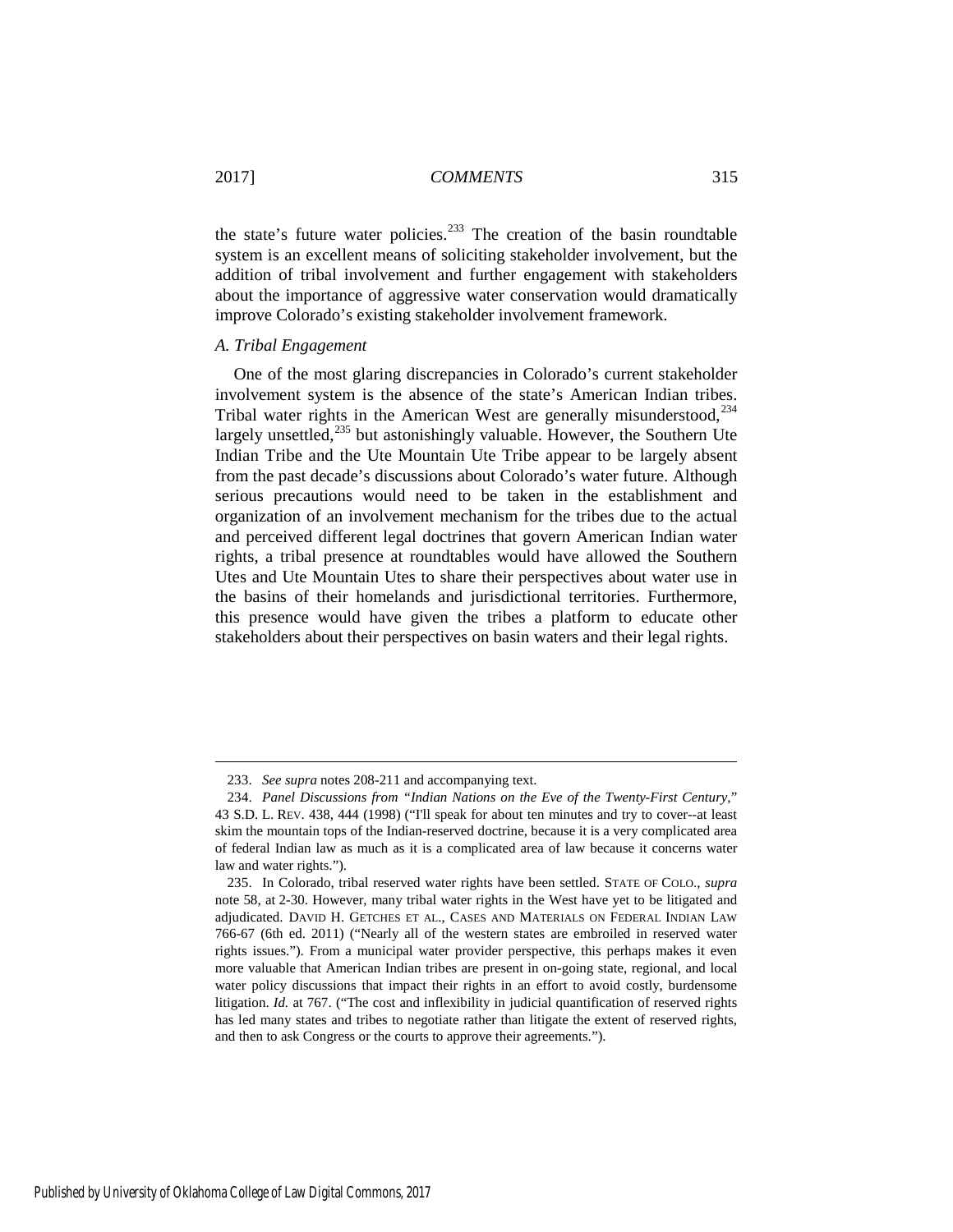#### *B. Conservation Through Education*

Planning for drought is a difficult undertaking.<sup>[236](#page-32-0)</sup> As a "creeping" phenomenon," it is often difficult to tell exactly when a drought is occurring.<sup>[237](#page-32-1)</sup> Furthermore, while droughts can have devastating long- and short-term impacts on communities,  $238$  it can be difficult to prioritize drought planning when communities may not be aware of the toll that drought can have.[239](#page-32-3) However difficult, drought planning can have a massive effect on preparing communities for times of water shortages.

According to the American Planning Association, drought can be conceptualized as an equation—one side being water supply and the other being water consumption.<sup>[240](#page-32-4)</sup> While it may be obvious that planning cannot induce desperately needed precipitation during drought events,<sup>241</sup> planning can influence large-scale water consumption patterns that can ease the impacts of drought. $242$  Thus, water conservation can have a tremendous influence on mitigating the impacts of drought. If demands on water resources are reduced, regardless of whether or not there is a drought, communities will not only have more water available to them during times of drought, $243$  but will become more drought-resilient in the process. $244$ 

Another worthy addition to Colorado's stakeholder involvement process would be aggressive promotion of water conservation. Education about water conservation among diverse water users in each of the nine basin roundtables would be instrumental in helping Coloradans effectively conceptualize and work within the external constraints placed on their water resources. Workshops, such as that utilized in Arizona's Sun Corridor Project, could be advantageous in helping citizens evaluate the ways in which they currently utilize water and identify beneficial uses that may need to be reprioritized if water resources are negatively impacted by climate change in the future.

<span id="page-32-2"></span><span id="page-32-1"></span><span id="page-32-0"></span><sup>236.</sup> Brislawn et al., *supra* note [34,](#page-6-0) at 2 (discussing the compounding difficulties of planning for a natural hazard that is not only challenging to define, but to also conceptualize and identify).

<sup>237.</sup> NAT'L DROUGHT MITIGATION CTR., *supra* not[e 36.](#page-6-12) 

<sup>238.</sup> *See supra* Section I.B.

<sup>239.</sup> Brislawn et al., *supra* not[e 34,](#page-6-0) at 12-13.

<sup>240.</sup> *Id.* at 14.

<sup>241.</sup> *Id.*

<sup>242.</sup> *See id.*

<span id="page-32-8"></span><span id="page-32-7"></span><span id="page-32-6"></span><span id="page-32-5"></span><span id="page-32-4"></span><span id="page-32-3"></span><sup>243.</sup> *Water Conservation*, NAT'L DROUGHT MITIGATION CTR., http://drought.unl.edu/ DroughtforKids/HowCanWeProtectOurselves/WaterConservation.aspx (last visited Sept. 21, 2016).

<sup>244.</sup> Brislawn et al., *supra* not[e 34,](#page-6-0) at 14.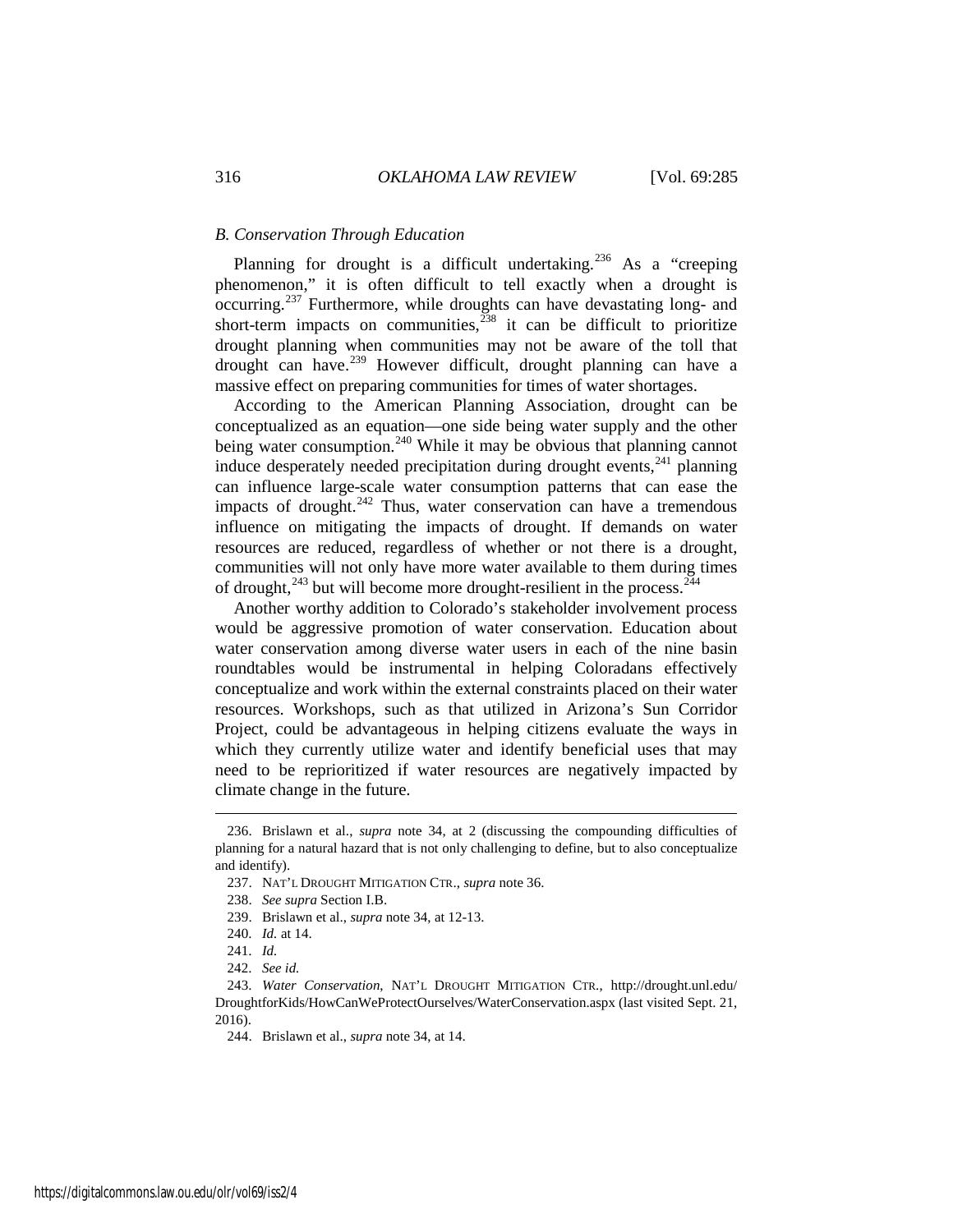#### *Conclusion*

In his post-apocalyptic fictional thriller *The Water Knife*, Paolo Bacigalupi reimagines an American Southwest ravaged by a decades-long drought in which water serves as currency, state militias keep climate refugees from crossing their borders, and Marc Reisner's *Cadillac Desert* is regarded as a realized prophecy.[245](#page-33-0) The Colorado River is itself a character in *The Water Knife*.

Even much reduced by droughts and diversions, the Colorado River awakened reverent hungers. Seven million acre-feet a year, down from sixteen million . . . but still, so much water, simply there on the land. . . . In its prime, the Colorado River had run more than a thousand miles, from the white-snow Rockies down through the red-rock canyons of Utah and on to the blue Pacific, tumbling fast and without obstruction. And wherever it touched—life. . . . These days the river ran low and sluggish  $\ldots$ .<sup>246</sup>

Although *The Water Knife* is a work of fiction, there are certain uncomfortable and hard truths that have to be acknowledged. Water policies, management systems, and consumption patterns will undoubtedly impact the West's water future—for better or for worse. The projected impacts of climate change on the Colorado River Basin—and the repercussions that will impact the lives of an estimated thirty-three million people who depend on the river for water supplies<sup> $247$ </sup>—have yet to fully manifest. What is known, however, is that already over-appropriated water resources will likely be subject to more frequent and more extreme drought, causing users to challenge their assumptions about how they utilize this finite resource<sup>[248](#page-33-3)</sup> and increasing the likelihood of conflict among competing users. $249$ 

<sup>245.</sup> PAOLO BACIGALUPI, THE WATER KNIFE (2015).

<sup>246.</sup> *Id.* at 11-12.

<span id="page-33-2"></span><span id="page-33-1"></span><span id="page-33-0"></span><sup>247.</sup> *About the Colorado River Basin*, COLORADO RIVER: SETTING THE COURSE, http:// www.coloradoriverbasin.org/about-the-colorado-river-basin/ (last visited Sept. 21, 2016).

<span id="page-33-3"></span><sup>248.</sup> Gregory J. Hobbs, Jr., *Reviving the Public Ownership, Antispeculation, and Beneficial Use Moorings of Prior Appropriation Water Law*, 84 U. COLO. L. REV. 97, 105, 153-54 (2013) ("Any system of water law adopted by a state or nation will necessarily reflect the needs and values of its populace and, most significantly, the supply of water available for use in addressing those needs and values.").

<span id="page-33-4"></span><sup>249.</sup> Garfin et al., *supra* note [30,](#page-5-10) at 463 ("Severe and sustained drought will stress water sources, already over-utilized in many areas, forcing increasing competition among farmers,